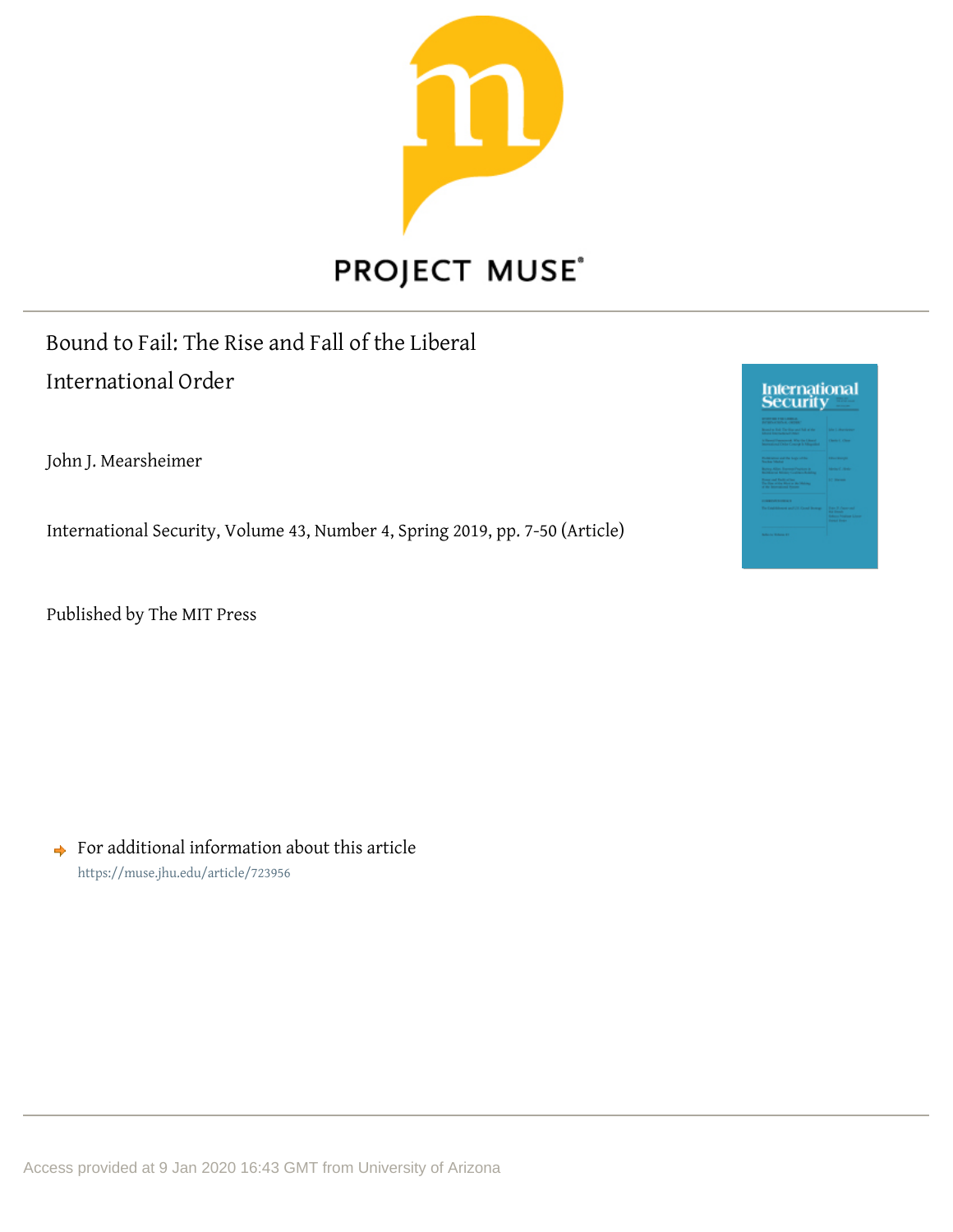# **Bound to Fail** *John J. Mearsheimer*

The Rise and Fall of the Liberal International Order

 $\mathbf{B}_\text{v}$  2019, it was clear that the liberal international order was in deep trouble. The tectonic plates that underpin it are shifting, and little can be done to repair and rescue it. Indeed, that order was destined to fail from the start, as it contained the seeds of its own destruction.

The fall of the liberal international order horrifies the Western elites who built it and who have benefited from it in many ways.<sup>1</sup> These elites fervently believe that this order was and remains an important force for promoting peace and prosperity around the globe. Many of them blame President Donald Trump for its demise. After all, he expressed contempt for the liberal order when campaigning for president in 2016; and since taking office, he has pursued policies that seem designed to tear it down.

It would be a mistake, however, to think that the liberal international order is in trouble solely because of Trump's rhetoric or policies. In fact, more fundamental problems are at play, which account for why Trump has been able to successfully challenge an order that enjoys almost universal support among the foreign policy elites in the West. The aim of this article is to determine why the liberal world order is in big trouble and to identify the kind of international order that will replace it.

I offer three main sets of arguments. First, because states in the modern world are deeply interconnected in a variety of ways, orders are essential for facilitating efficient and timely interactions. There are different kinds of international orders, and which type emerges depends primarily on the global distribution of power. But when the system is unipolar, the political ideology of the sole pole also matters. Liberal international orders can arise only in unipolar systems where the leading state is a liberal democracy.

*John J. Mearsheimer is the R. Wendell Harrison Distinguished Service Professor of Political Science at the University of Chicago*.

The author is grateful to Olafur Bjornsson, Joshua Byun, Michael Desch, Charles Glaser, Nicolas Guilhot, Jack Jacobsen, Robert Keohane, Do Young Lee, Jennifer A. Lind, Nuno Monteiro, Paul Poast, Barry Posen, Burak Tan, an anonymous reviewer, and especially Eliza Gheorghe, Mariya Grinberg, Sebastian Rosato, and Stephen Walt for their incisive comments. He also thanks the many individuals who offered insightful comments when he presented earlier versions of this article at the European Council on Foreign Relations in Berlin, the Notre Dame International Security Center, and the Program on International Security Policy at the University of Chicago.

1. Ivo H. Daalder and James M. Lindsay, *The Empty Throne: America's Abdication of Global Leadership* (New York: PublicAffairs, 2018).

*International Security,* Vol. 43, No. 4 (Spring 2019), pp. 7–50, https://doi.org/10.1162/ISEC\_a\_00342 © 2019 by the President and Fellows of Harvard College and the Massachusetts Institute of Technology.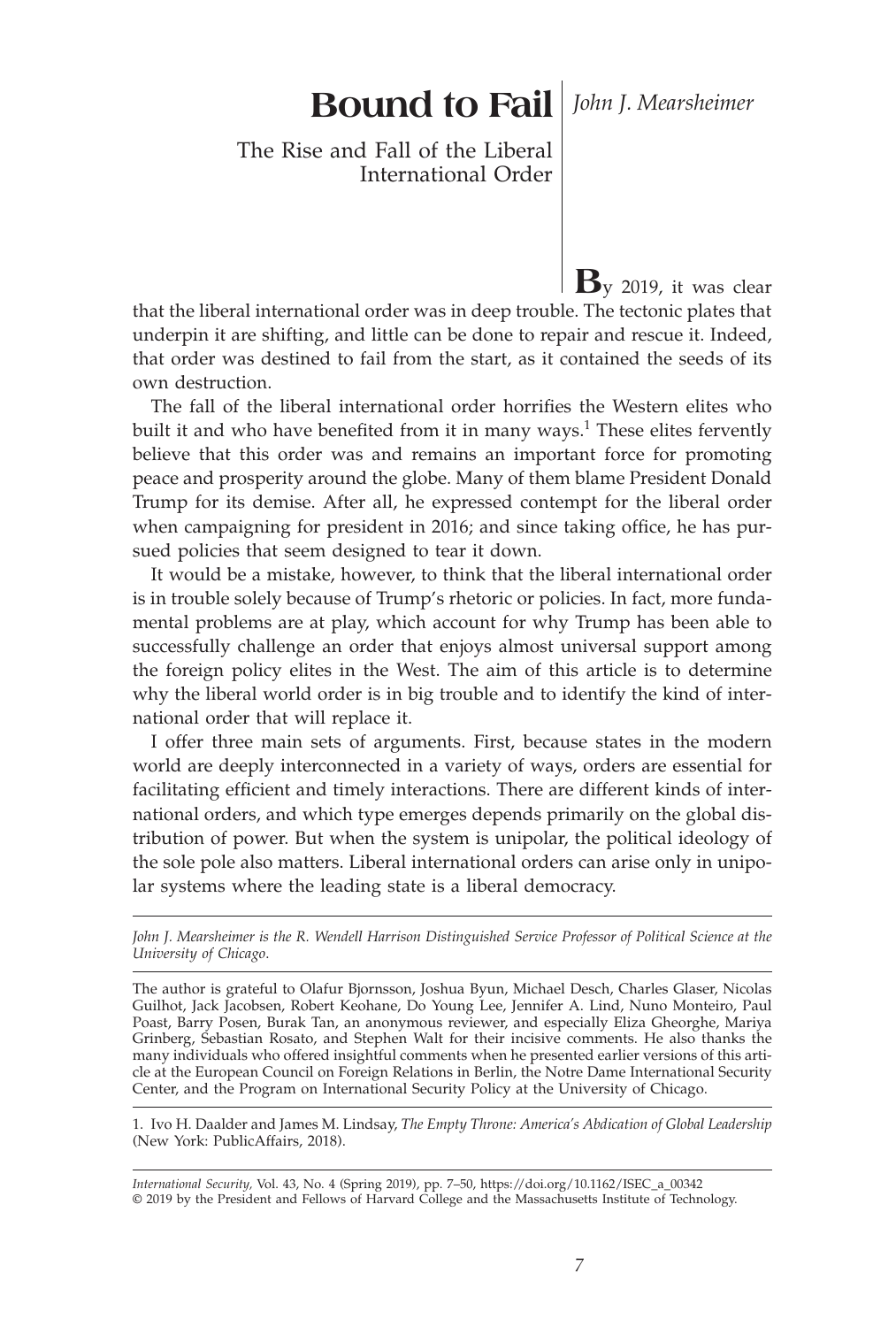Second, the United States has led two different orders since World War II. The Cold War order, which is sometimes mistakenly referred to as a "liberal international order," was neither liberal nor international. It was a bounded order that was limited mainly to the West and was realist in all its key dimensions. It had certain features that were also consistent with a liberal order, but those attributes were based on realist logic. The U.S.-led post–Cold War order, on the other hand, is liberal and international, and thus differs in fundamental ways from the bounded order the United States dominated during the Cold War.

Third, the post–Cold War liberal international order was doomed to collapse, because the key policies on which it rested are deeply flawed. Spreading liberal democracy around the globe, which is of paramount importance for building such an order, not only is extremely difficult, but often poisons relations with other countries and sometimes leads to disastrous wars. Nationalism within the target state is the main obstacle to the promotion of democracy, but balance of power politics also function as an important blocking force.

Furthermore, the liberal order's tendency to privilege international institutions over domestic considerations, as well as its deep commitment to porous, if not open borders, has had toxic political effects inside the leading liberal states themselves, including the U.S. unipole. Those policies clash with nationalism over key issues such as sovereignty and national identity. Because nationalism is the most powerful political ideology on the planet, it invariably trumps liberalism whenever the two clash, thus undermining the order at its core.

In addition, hyperglobalization, which sought to minimize barriers to global trade and investment, resulted in lost jobs, declining wages, and rising income inequality throughout the liberal world. It also made the international financial system less stable, leading to recurring financial crises. Those troubles then morphed into political problems, further eroding support for the liberal order.

A hyperglobalized economy undermines the order in yet another way: it helps countries other than the unipole grow more powerful, which can undermine unipolarity and bring the liberal order to an end. This is what is happening with the rise of China, which, along with the revival of Russian power, has brought the unipolar era to a close. The emerging multipolar world will consist of a realist-based international order, which will play an important role in managing the world economy, dealing with arms control, and handling problems of the global commons such as climate change. In addition to this new international order, the United States and China will lead bounded orders that will compete with each other in both the economic and military realms.<sup>2</sup>

<sup>2.</sup> This article assumes that the world became multipolar in or close to 2016, and that the shift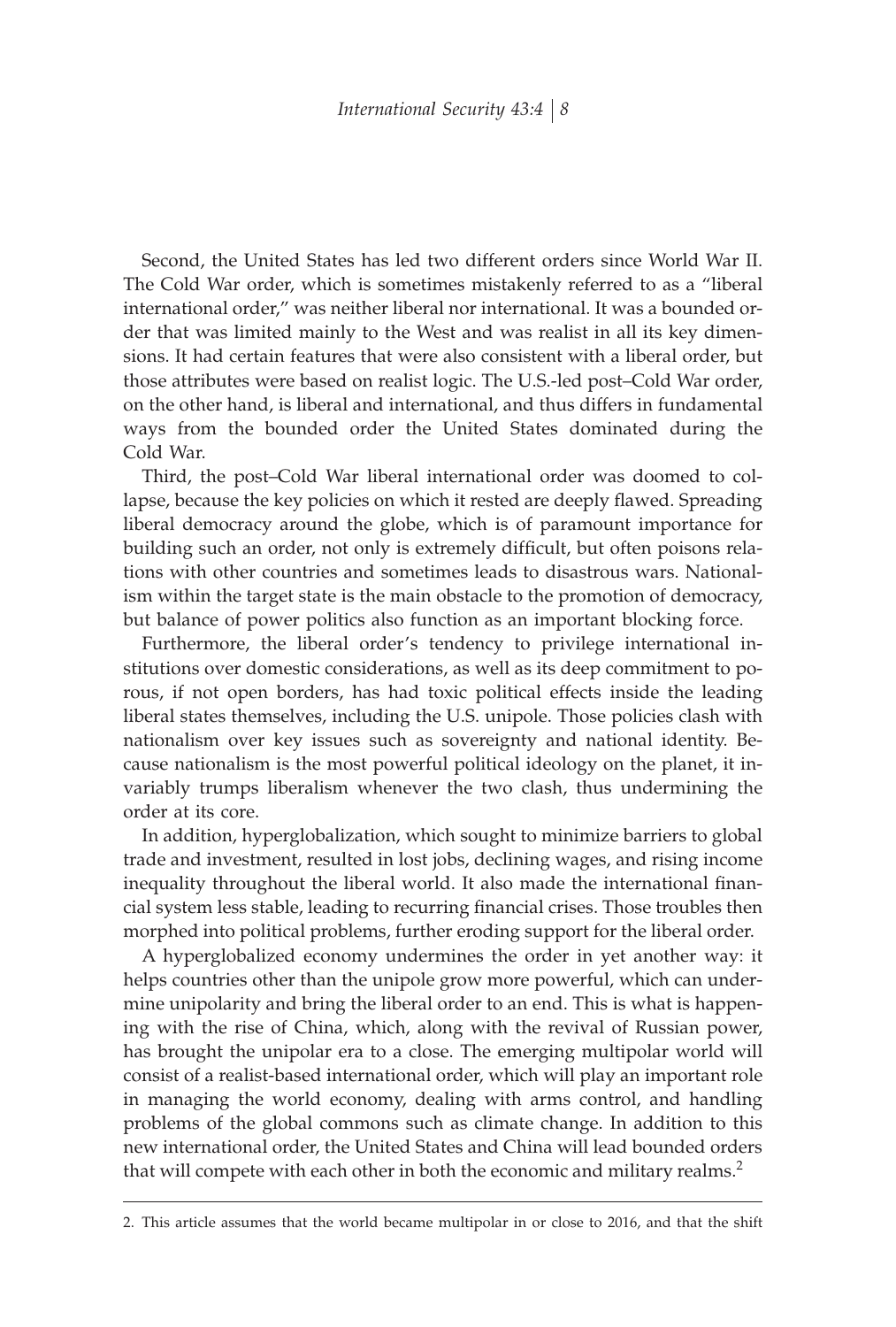The remainder of this article is organized as follows. First, I explain what the term "order" means and why orders are an important feature of international politics. Second, I describe the different kinds of orders and the circumstances under which a liberal international order will emerge. Relatedly, I examine in the third section what accounts for the rise and decline of international orders. In the fourth section, I describe the different Cold War orders. In the next three sections, I recount the history of the liberal international order. Then, in the subsequent four sections, I explain why it failed. In the penultimate section, I discuss what the new order will look like under multipolarity. The conclusion provides a brief summary of my argument and some policy recommendations.

# *What Is an Order and Why Do Orders Matter?*

An "order" is an organized group of international institutions that help govern the interactions among the member states.<sup>3</sup> Orders can also help member states deal with nonmembers, because an order does not necessarily include every country in the world. Furthermore, orders can comprise institutions that have a regional or a global scope. Great powers create and manage orders.

International institutions, which are the building blocks of orders, are effectively rules that the great powers devise and agree to follow, because they believe that obeying those rules is in their interest. The rules prescribe acceptable kinds of behavior and proscribe unacceptable forms of behavior.<sup>4</sup> Unsurprisingly, the great powers write those rules to suit their own interests. But when the rules do not accord with the vital interests of the dominant states, those same states either ignore them or rewrite them. For example, President George W. Bush emphasized on numerous occasions before the 2003 Iraq War that even if a U.S. invasion violated international law, "America will do what is

away from unipolarity is a death sentence for the liberal international order, which is in the process of collapsing and will be replaced by realist orders.

<sup>3.</sup> My definition of an international order is consistent with how other scholars define the term. See Hal Brands, *American Grand Strategy and the Liberal Order: Continuity, Change, and Options for the Future* (Santa Monica, Calif.: RAND Corporation, 2016), p. 2; G. John Ikenberry, *After Victory: Institutions, Strategic Restraint, and the Rebuilding of Order after Major Wars* (Princeton, N.J.: Princeton University Press, 2001), pp. 23, 45; and Michael J. Mazarr, *Summary of the Building a Sustainable International Order Project* (Santa Monica, Calif.: RAND Corporation, 2018), pp. 3–5. Order does not mean peace or stability. In other words, it is not the opposite of disorder, a term that can convey chaos and conflict. Nevertheless, many in the West believe that a well-established liberal world order facilitates peace. Nor is order a concept that describes the balance of power in a particular region or among the great powers. The international order and the global balance of power are distinct entities, although they are related, as discussed below.

<sup>4.</sup> For my views on international institutions, see John J. Mearsheimer, "The False Promise of International Institutions," *International Security*, Vol. 19, No. 3 (Winter 1994/95), pp. 5–49, doi.org/ 10.2307/2539078.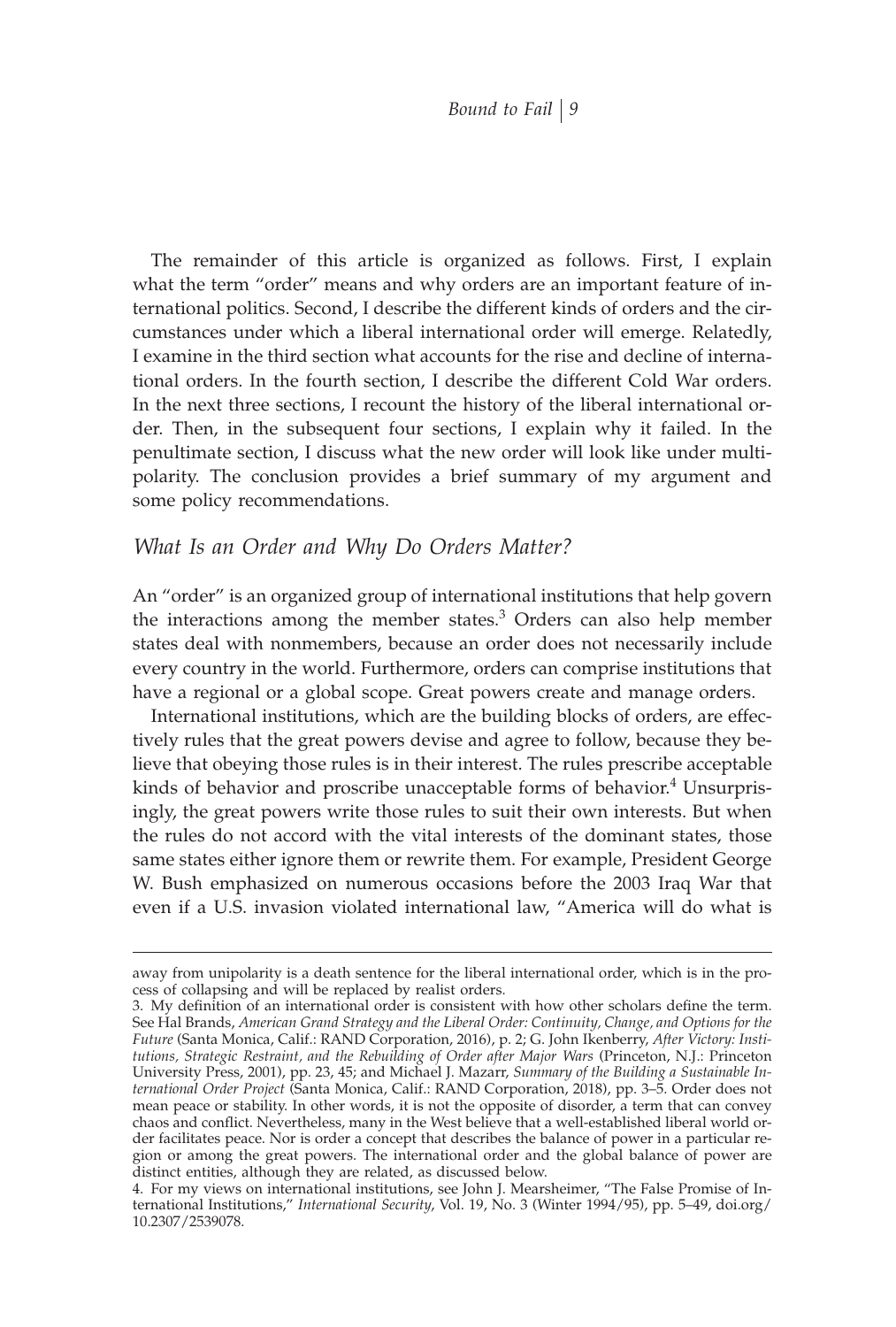necessary to ensure our nation's security...I will not wait on events, while dangers gather."<sup>5</sup>

An order can contain different kinds of institutions, including security institutions such as the North Atlantic Treaty Organization (NATO), the Nuclear Non-Proliferation Treaty (NPT), or the Warsaw Pact, as well as economic institutions such as the International Monetary Fund (IMF), the North American Free Trade Agreement, the Organization for Economic Co-operation and Development, and the World Bank. It can also include institutions that deal with the environment, such as the Paris Agreement to tackle climate change, and more multifaceted institutions such as the European Union (EU), the League of Nations, and the United Nations (UN).

Orders are indispensable in the modern international system for two reasons. First, they manage interstate relations in a highly interdependent world.<sup>6</sup> States engage in enormous amounts of economic activity, which leads them to establish institutions and rules that can regulate those interactions and make them more efficient. But that interdependence is not restricted to economic affairs; it also includes environmental and health issues. Pollution in one country, for example, invariably affects the environment in neighboring countries, while the effects of global warming are universal and can be dealt with only through multilateral measures. Moreover, deadly diseases do not need passports to cross international boundaries, as the lethal influenza pandemic of 1918–20 made clear.

States are also interconnected in the military realm, which leads them to form alliances. To present an adversary with a formidable deterrent or to fight effectively should deterrence break down, allies benefit from having rules that stipulate how each member's military will operate and how they will coordinate with each other. The need for coordination is magnified because modern militaries possess a vast array of weapons, not all of which are compatible with their allies' weaponry. Consider the wide variety of weapons in the militaries that made up NATO and the Warsaw Pact, not to mention the difficulty of coordinating the movements of the various fighting forces inside those alliances. It is unsurprising that both superpowers maintained heavily institutionalized alliances—and indeed heavily institutionalized orders—during the Cold War.

Second, orders are indispensable in the modern international system be-

<sup>5.</sup> President George W. Bush, "State of the Union Address" (Washington, D.C.: White House, January 29, 2002), https://georgewbush-whitehouse.archives.gov/news/releases/2002/01/20020129- 11.html.

<sup>6.</sup> Robert O. Keohane, *After Hegemony: Cooperation and Discord in the World Political Economy* (Princeton, N.J.: Princeton University Press, 1984); and Stephen D. Krasner, ed., "International Regimes," special issue, *International Organization*, Vol. 36, No. 2 (Spring 1982).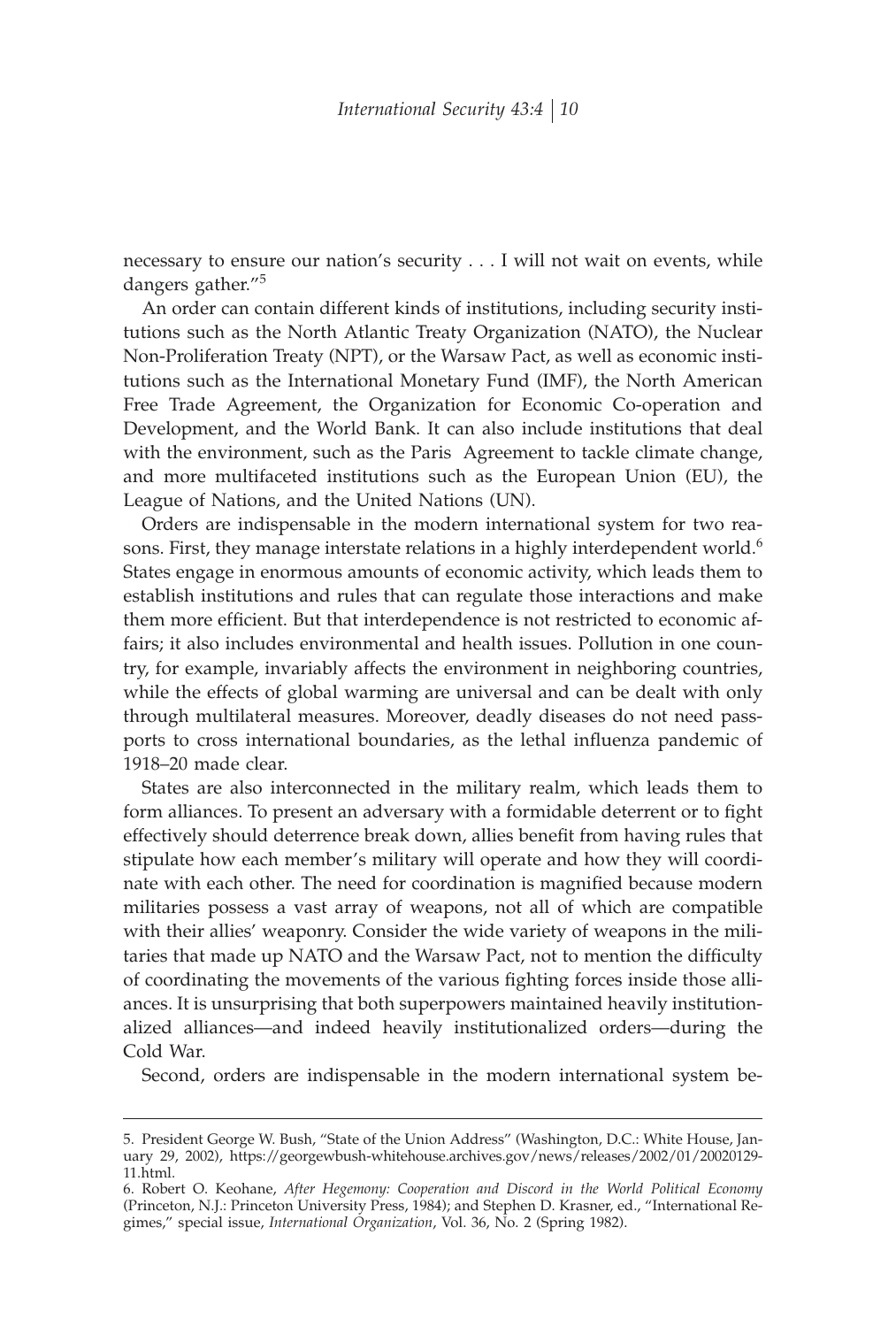cause they help the great powers manage the behavior of the weaker states in ways that suit the great powers' interests.<sup>7</sup> Specifically, the most powerful states design institutions to constrain the actions of less powerful states and then put significant pressure on them to join those institutions and obey the rules no matter what. Nevertheless, those rules often work to the benefit of the weaker states in the system.

A good example of this phenomenon is the superpowers' efforts during the Cold War to build a nonproliferation regime. Toward that end, in 1968 the Soviet Union and the United States devised the NPT, which effectively made it illegal for any member state that did not have nuclear weapons to acquire them. Naturally, the leadership in Moscow and Washington went to great lengths to get as many states as possible to join the NPT. The superpowers were also the main driving force behind the formation of the Nuclear Suppliers Group in 1974, which aims to place significant limits on the sale of nuclear materials and technologies to countries that do not possess nuclear weapons, but might attempt to acquire them in the market.

The institutions that make up an order, however, cannot compel powerful states to obey the rules if those states believe that doing so is not in their interest. International institutions, in other words, do not take on a life of their own, and thus do not have the power to tell the leading states what to do. They are simply tools of the great powers. Still, rules, which are the essence of any institution, help manage the behavior of states, and great powers obey the rules most of the time.

The bottom line is that in a world of multifaceted interdependence, a system of rules is necessary to lower transaction costs and help carry out the multitude of interactions that take place among states. Adm. Harry Harris, a former commander of U.S. military forces in the Pacific, captures this point when he referred to the liberal international order as the "Global Operating System."<sup>8</sup>

# *Types of Orders*

There are three important distinctions among the orders that populate the international system. The first difference is between international orders and bounded orders. For an order to be international, it must include all of the world's great powers. Ideally, it would contain every country in the system. In contrast, bounded orders consist of a set of institutions that have limited mem-

<sup>7.</sup> Jack Knight, *Institutions and Social Conflict* (New York: Cambridge University Press, 1992). 8. Statement of Adm. Harry B. Harris Jr., U.S. Navy Commander, U.S. Pacific Command before the House Armed Services Committee on U.S. Pacific Command Posture, 115th Cong., 1st sess., April 26, 2017, p. 1, https://docs.house.gov/meetings/AS/AS00/20170426/105870/HHRG-115- AS00-Wstate-HarrisH-20170426.PDF.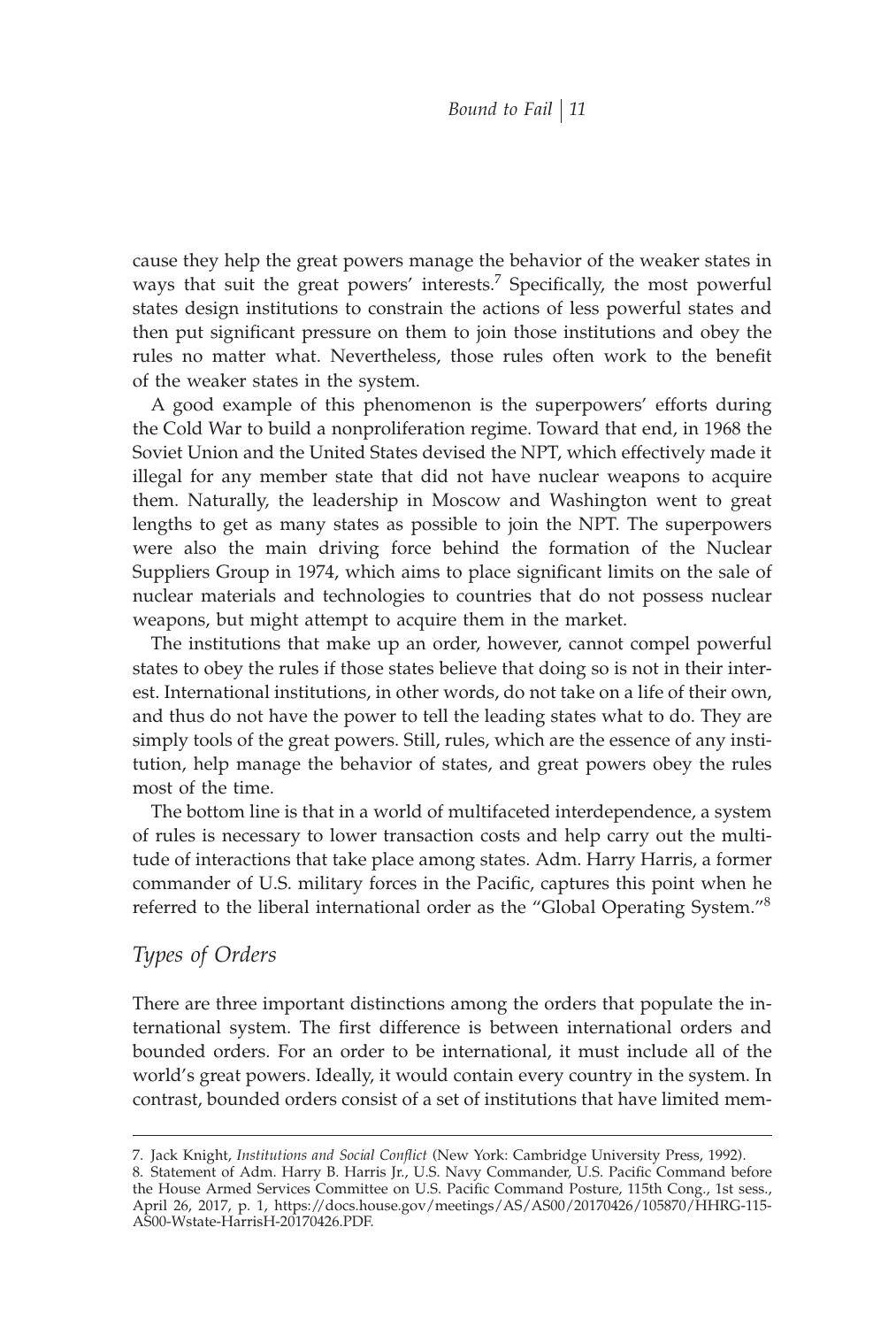bership. They do not include all of the great powers, and they are usually regional in scope. In most cases, they are dominated by a single great power, although it is possible for two or more great powers to form a bounded order, provided at least one great power remains outside of it. In short, international and bounded orders are created and run by great powers.

International orders are concerned mainly with facilitating cooperation between states. Specifically, they help foster cooperation either among the great powers in the system or among virtually all the countries in the world. Bounded orders, on the other hand, are designed mainly to allow rival great powers to wage security competition with each other, not to advance cooperation between them. Nevertheless, great powers that lead bounded orders work hard to foster cooperation among the member states, coercing them if necessary. High levels of cooperation within the bounded order are essential for waging security competition with opposing great powers. Lastly, international orders are a constant feature of contemporary international politics, whereas bounded orders are not. Only realist international orders are accompanied by bounded orders.

The second major distinction concerns the different kinds of international orders that great powers can organize: realist, agnostic, or ideological (to include liberal). Which order takes hold depends primarily on the distribution of power among the great powers. The key issue is whether the system is bipolar, multipolar, or unipolar. If it is unipolar, the political ideology of the dominant state also matters for determining the kind of international order that forms. In bipolarity and multipolarity, however, the political ideology of the great powers is largely irrelevant.

#### realist orders

The international order—and the institutions that make it up—will be realist if the system is either bipolar or multipolar. The reason is simple: if there are two or more great powers in the world, they have little choice but to act according to realist dictates and engage in security competition with each other. Their aim is to gain power at the expense of their adversaries, but if that is not possible, to make sure that the balance of power does not shift against them. Ideological considerations are subordinated to security considerations in these circumstances. That would be true even if all the great powers were liberal states.<sup>9</sup> Nevertheless, rival great powers sometimes have an incentive to coop-

<sup>9.</sup> Consider, for example, the hard-nosed security competition between Britain and the United States in the latter part of the nineteenth century and the intense rivalry among Britain, France, and Germany in the twenty-five years before World War I. All of those countries were liberal democracies. See Christopher Layne, "Kant or Cant: The Myth of the Democratic Peace," *International Security*, Vol. 19, No. 2 (Fall 1994), pp. 5–49, doi.org/10.2307/2539195; and Ido Oren, "The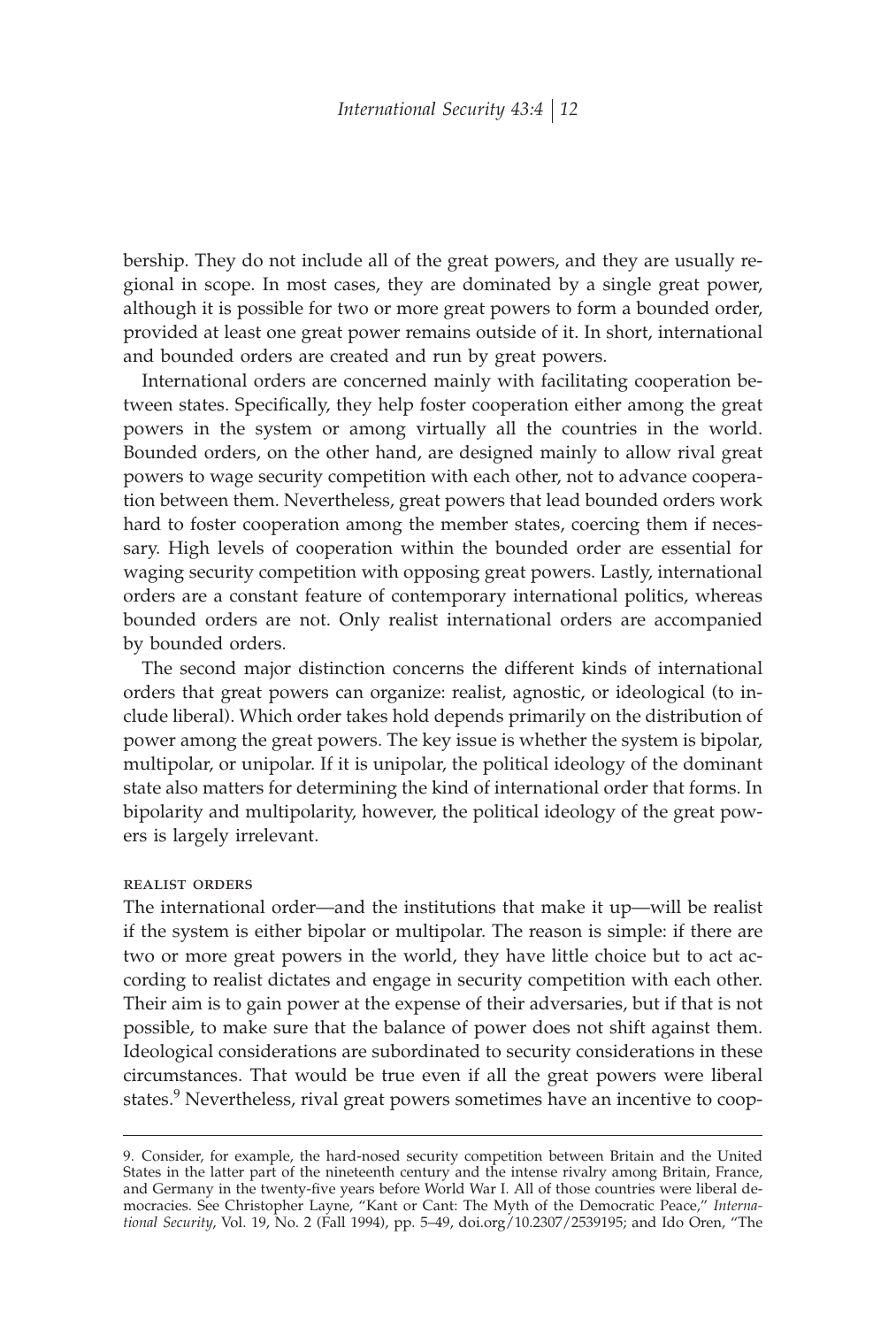erate. After all, they operate in a highly interdependent world, where they are sure to have some common interests.

Bounded and international orders, which operate side by side in a realist world, help opposing great powers compete and cooperate among themselves. Specifically, the great powers establish their own bounded orders to help wage security competition with each other. In contrast, they organize international orders to facilitate cooperation between themselves and often with other countries as well. The institutions that make up an international order are well suited for helping great powers reach agreements when those states have common interests. This concern with cooperation notwithstanding, the great powers are still rivals whose relationship is competitive at its core. Balance of power considerations are always at play, even when great powers work through international institutions to cooperate with each other. In particular, no great power is going to sign an agreement that diminishes its power.

The institutions that make up these realist orders—be they international or bounded—might sometimes have features that are consistent with liberal values, but this is not evidence that the order is liberal. Those features just happen to also make sense from a balance of power perspective. For example, the key economic institutions inside a bounded order might be oriented to facilitate free trade among the member states, not because of liberal calculations, but because economic openness is considered the best way to generate economic and military power inside that order. Indeed, if abandoning free trade and moving toward a more closed economic system made good strategic sense, that would happen in a realist order.

#### agnostic and ideological orders

If the world is unipolar, the international order cannot be realist. Unipolarity has only one great power, and thus by definition there can be no security competition between great powers, which is a *sine qua non* of any realist world order. Consequently, the sole pole has little reason to create a bounded order. After all, bounded orders are mainly designed for waging security competition with other great powers, which is irrelevant in unipolarity. Nevertheless, some of the institutions in that nonrealist international order might be regional in scope, whereas others will be truly global in terms of their membership. None of those regional institutions, however, would be bundled together to form a bounded order; they would instead be either loosely or tightly linked with the other institutions in the prevailing international order.

In unipolarity, an international order can take one of two forms—agnostic or

Subjectivity of the 'Democratic' Peace: Changing U.S. Perceptions of Imperial Germany," *International Security*, Vol. 20, No. 2 (Fall 1995), pp. 147–184, doi.org/10.2307/2539232.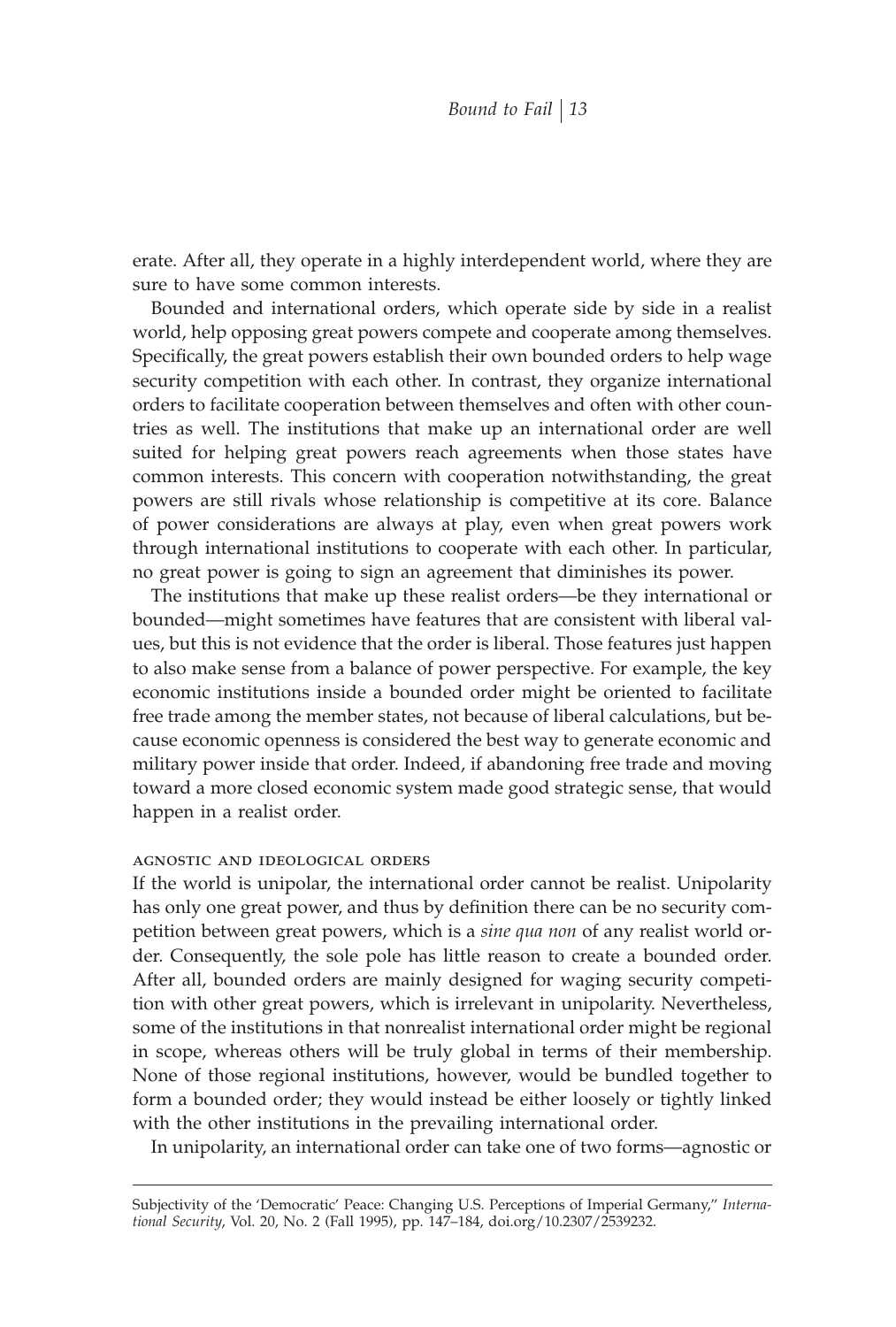ideological—depending on the political ideology of the leading state. The key issue is whether the unipole has a universalistic ideology, one that assumes that its core values and its political system should be exported to other countries. If the unipole makes this assumption, the world order will be ideological. The sole pole, in other words, will try to spread its ideology far and wide and remake the world in its own image. It would be well positioned to pursue that mission, because there are no rival great powers with which it must compete.

Liberalism, of course, contains within it a powerful universalistic strand, which stems from its emphasis on the importance of individual rights. The liberal story, which is individualistic at its core, maintains that every person has a set of inalienable or natural rights. As such, liberals tend to be deeply concerned about the rights of people all around the world, regardless of which country they live in. Thus, if the unipole is a liberal democracy, it is almost certain to try to create an international order that aims to reshape the world in its own image.<sup>10</sup>

What does a liberal international order look like? The dominant state in the system obviously must be a liberal democracy and must have enormous influence within the key institutions that populate the order. Furthermore, there must be a substantial number of other liberal democracies in the system and a largely open world economy. The ultimate goal of these liberal democracies, especially the leading one, is to spread democracy across the globe, while promoting greater economic intercourse and building increasingly powerful and effective international institutions. In essence, the aim is to create a world order consisting exclusively of liberal democracies that are economically engaged with each other and bound together by sets of common rules. The underlying assumption is that such an order will be largely free of war and will generate prosperity for all of its member states.

Communism is another universalistic ideology that could serve as the basis for building an ideological international order. Indeed, Marxism shares some important similarities with liberalism. As John Gray puts it, "Both were enlightened ideologies that look forward to universal civilization."<sup>11</sup> Both liberalism and communism, in other words, are bent on transforming the world. Communism's universalistic dimension is based on the concept of class, not rights. Marx and his followers maintain that social classes transcend national groups and state borders. Most importantly, they argue that capitalist exploita-

<sup>10.</sup> See John J. Mearsheimer, *The Great Delusion: Liberal Dreams and International Realities* (New Haven, Conn.: Yale University Press, 2018).

<sup>11.</sup> John Gray, *Black Mass: Apocalyptic Religion and the Death of Utopia* (New York: Farrar, Straus and Giroux, 2007), p. 30.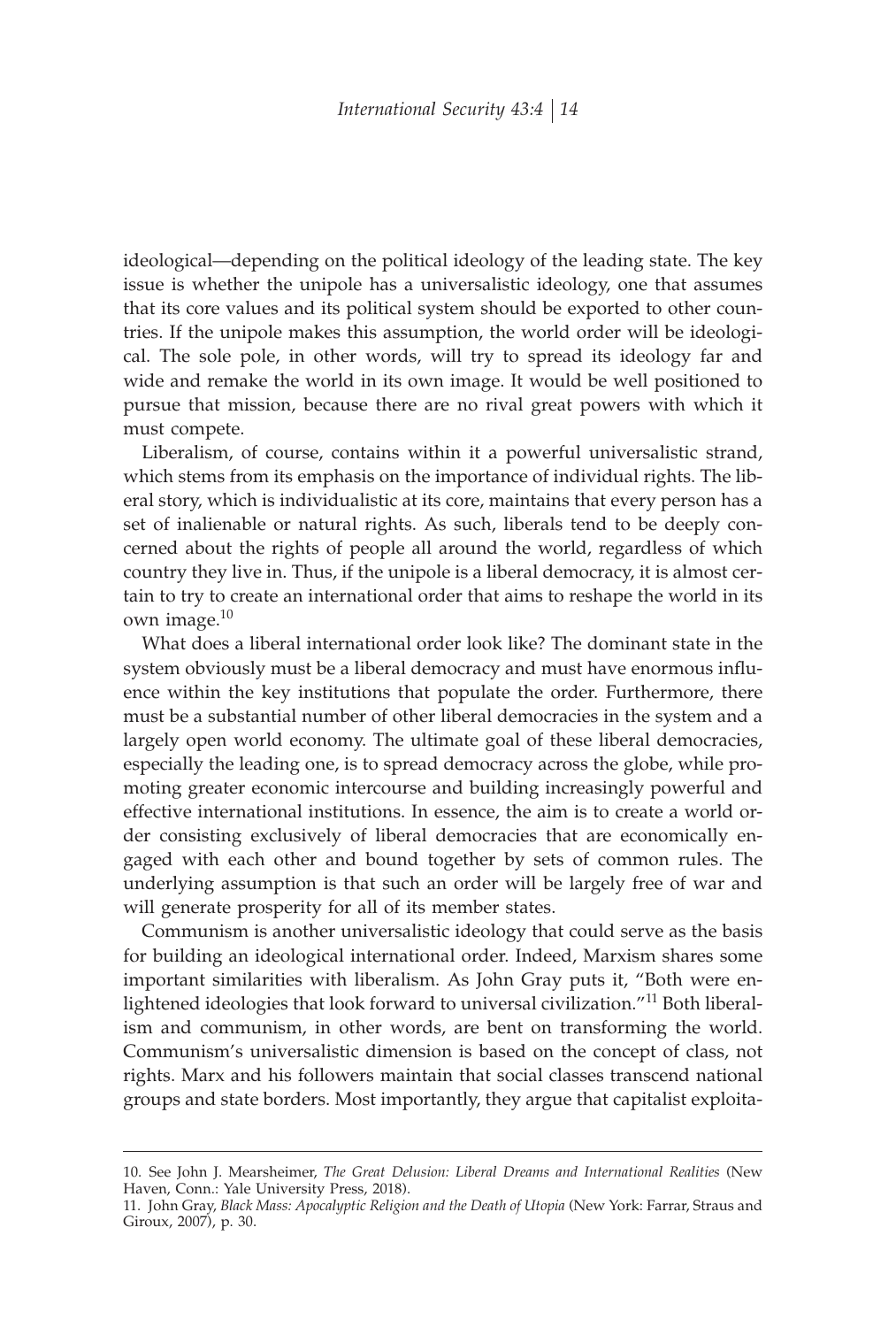tion has helped foster a powerful bond among the working classes in different countries. Hence, if the Soviet Union had won the Cold War and had felt the kind of enthusiasm for Marxism in 1989 that the United States felt for liberal democracy, Soviet leaders surely would have tried to build a communist international order.

If the unipole does not have a universalistic ideology, and therefore is not committed to imposing its political values and governing system on other countries, the international order would be agnostic.<sup>12</sup> The dominant power would still target regimes that challenged its authority and would still be deeply involved in both managing the institutions that make up the international order and molding the world economy to fit with its own interests. It would not, however, be committed to shaping local politics on a global scale. The sole pole would instead be more tolerant and pragmatic in its dealings with other countries. If Russia, with its present political system, were ever to become a unipole, the international system would be agnostic, as Russia is not driven by a universalistic ideology. The same is true of China, where the regime's principal source of legitimacy is nationalism, not communism.<sup>13</sup> This is not to deny that some aspects of communism still have political importance for China's rulers, but the leadership in Beijing displays little of the missionary zeal that usually comes with communism.<sup>14</sup>

#### thick and thin orders

So far, I have distinguished between international and bounded orders, and I have divided international orders into realist, agnostic, and ideological kinds. A third way to categorize orders—be they international or bounded—is to focus on the breadth and depth of their coverage of the most important areas of state activity. Regarding breadth, the central question is whether an order has some effect on the key economic and military activities of its member states. Concerning depth, the main question is whether the institutions in the order exert significant influence on the actions of its member states. In other words, does the order have strong and effective institutions?

With these two dimensions in mind, one can distinguish between thick or-

<sup>12.</sup> In using the word "agnostic" to describe this kind of order, I am not saying that the unipole cares little about its own ideology or does not have one. In fact, it may be seriously committed to a particular ideology at home, but it will be largely noncommittal—agnostic—about the ideology that other states adopt.

<sup>13.</sup> See Zheng Wang, *Never Forget National Humiliation: Historical Memory in Chinese Politics and Foreign Relations* (New York: Columbia University Press, 2012); and Suisheng Zhao, "Foreign Policy Implications of Chinese Nationalism Revisited: The Strident Turn," *Journal of Contemporary China*, Vol. 22, No. 82 (July 2013), pp. 535–553, doi.org/10.1080/10670564.2013.766379.

<sup>14.</sup> Timothy R. Heath, *China's New Governing Party Paradigm* (New York: Ashgate, 2014); and David Shambaugh, *China's Communist Party: Atrophy and Adaptation* (Berkeley: University of California Press, 2008).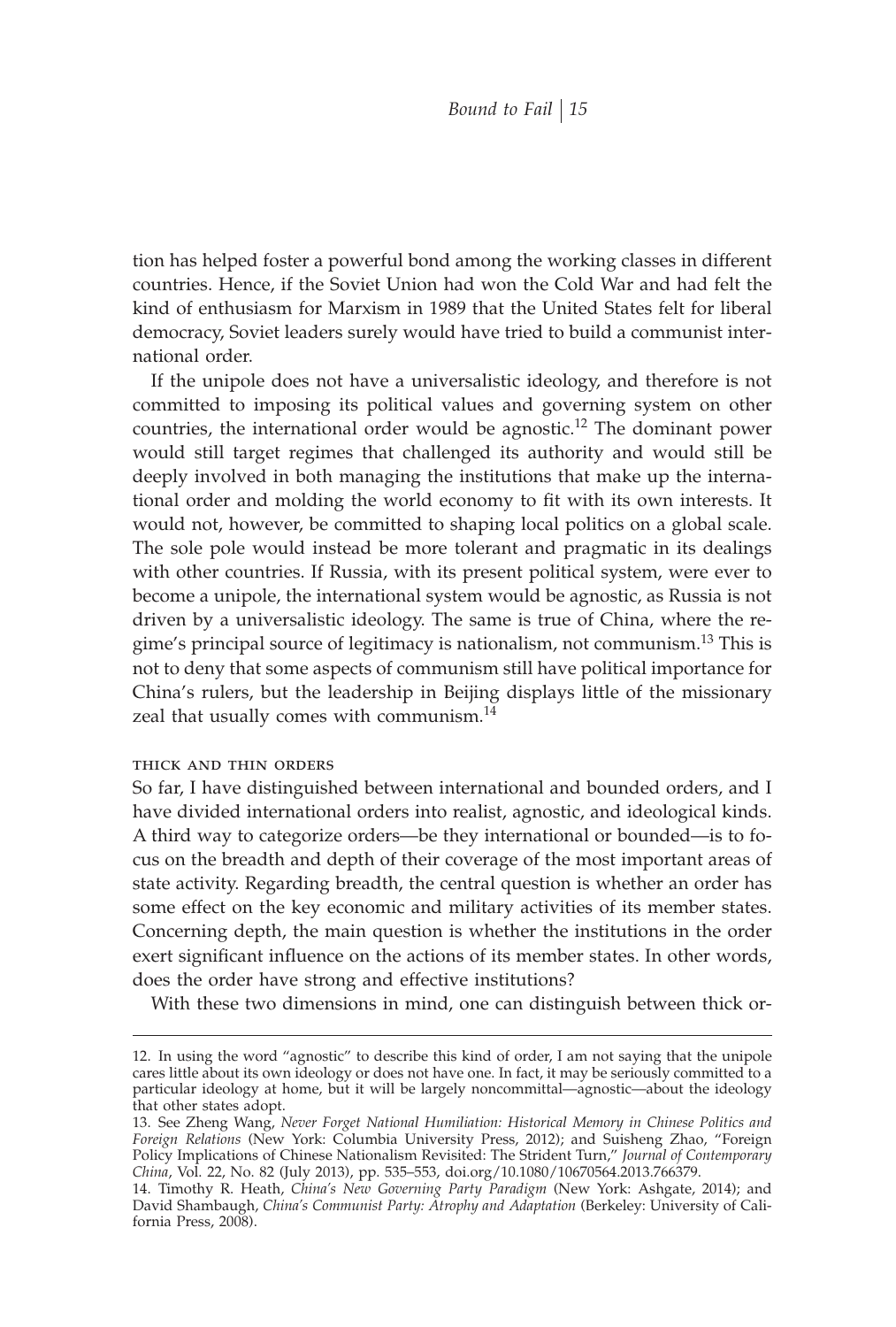



ders and thin orders. A thick or robust order comprises institutions that have a substantial effect on state behavior in both the economic and military realms. Such an order is broad and deep. A thin order, on the other hand, can take three basic forms. First, it might deal with only the economic or military domain, but not both. Even if that realm contained strong institutions, it would still be categorized as a thin order. Second, an order might deal with one or even both realms, but contain weak institutions. Third, it is possible, but unlikely, that an order will be involved with economic and military matters, but will have strong institutions in only one of those areas. In short, a thin order is either not broad, not deep at all, or deep in only one of the two crucial realms. Figure 1 summarizes the different categories of orders employed in this article.

# *The Rise and Decline of International Orders*

No international order lasts forever, which raises the question: What explains the demise of an existing order and the rise of a new one? The same two factors that account for the prevailing order, the distribution of power and the leading state's political ideology, explain the fall of realist and agnostic orders as well as the kind of order that replaces them. While those same factors also help explain the dissolution of ideological orders, two other factors, nationalism and balance of power politics, usually play the central role in causing their collapse.

Realist orders, which are based on either bipolarity or multipolarity, collapse when the underlying distribution of power changes in fundamental ways. If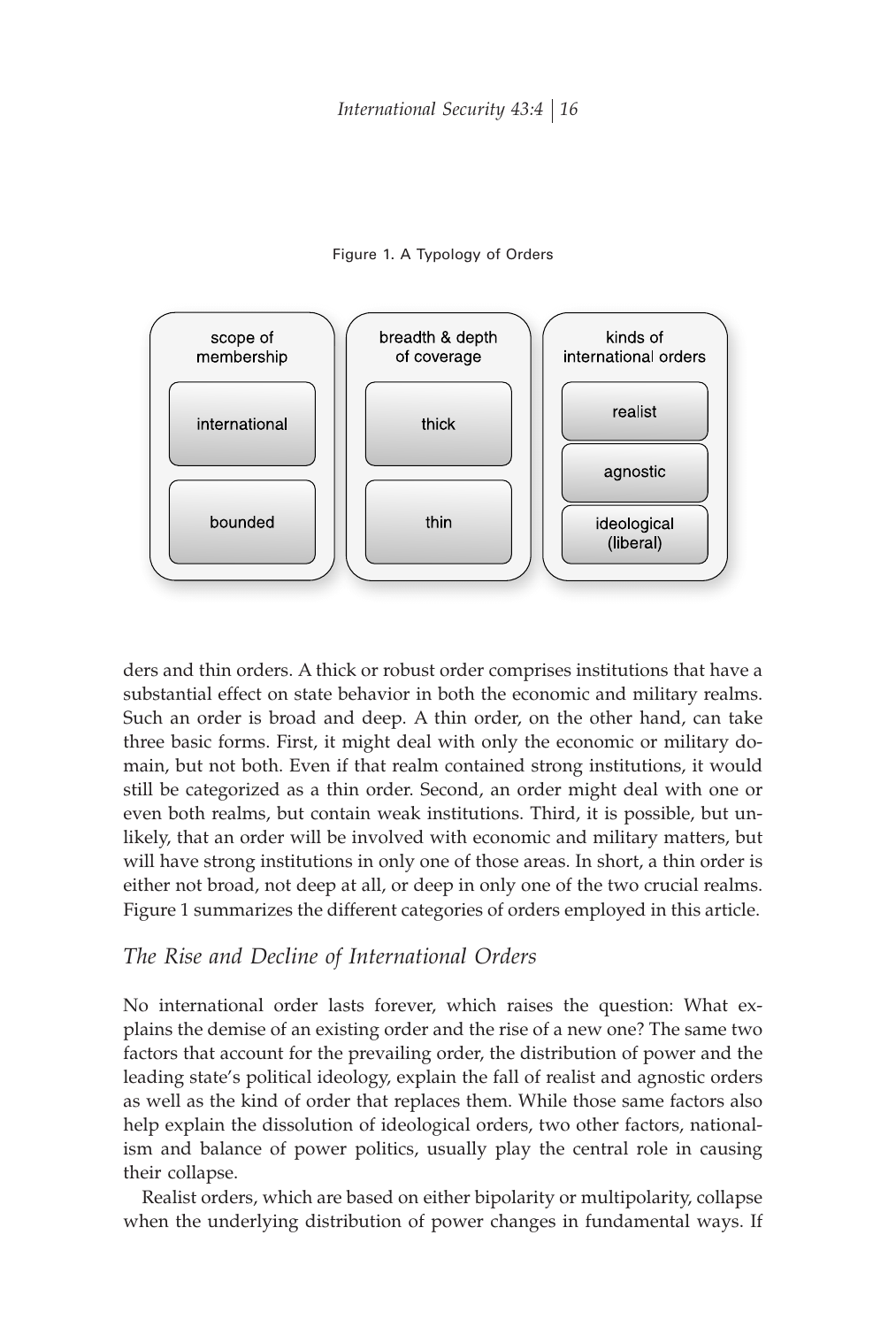the international system shifts from bipolarity to multipolarity or vice versa, or if the number of great powers in a multipolar system decreases or increases, the resulting order remains realist, although different in its configuration. Regardless of the number of great powers in the system, they still must compete with each other for power and influence. But if bipolarity or multipolarity gives way to unipolarity, the new order will be either agnostic or ideological, depending on whether or not the sole pole is committed to a universalistic ideology.

Realist orders tend to have significant staying power, because major shifts in the balance of power are usually the result of differential economic growth among the great powers over a long period of time. Great power wars, however, can sometimes lead to a swift change in the global distribution of power, although such events are rare.<sup>15</sup> After World War II, for example, the system shifted from multipolar to bipolar, largely because of the total defeat of Germany and Japan and the terrible price the war exacted on Britain and France. The Soviet Union and the United States emerged as the two poles. Moreover, when realist orders change, they usually give way to newly configured realist orders—as happened after World War II—simply because unipolarity is rare.

Agnostic orders also tend to have substantial staying power, because the unipole accepts the heterogeneity that is inherent in political and social life and does not try to micromanage the politics of nearly every country on the planet. That kind of pragmatic behavior helps preserve, if not augment, the hegemon's power. An agnostic order is likely to meet its end when unipolarity gives way to either bipolarity or multipolarity, making the order realist; or if the sole pole experiences a revolution at home and adopts a universalistic ideology, which would surely lead it to forge an ideological order.

By contrast, any ideological international order based on a universalistic ideology, such as liberalism or communism, is destined to have a short life span, mainly because of the domestic and global difficulties that arise when the unipole seeks to remake the world in its own image. Nationalism and balance of power politics work to undermine the requisite social engineering in countries targeted for regime change, while nationalism also creates significant problems on the home front for the sole pole and its ideological allies. When such problems emerge, the unipole is likely to give up trying to remake the world in its own image, in effect abandoning its efforts to export its ideology abroad. It might even forsake that ideology altogether. When that happens, the order stops being ideological and becomes agnostic.

<sup>15.</sup> Robert Gilpin, *War and Change in World Politics* (New York: Cambridge University Press, 1983); and Paul Kennedy, *The Rise and Fall of the Great Powers: Economic Change and Military Conflict from 1500 to 2000* (New York: Random House, 1987).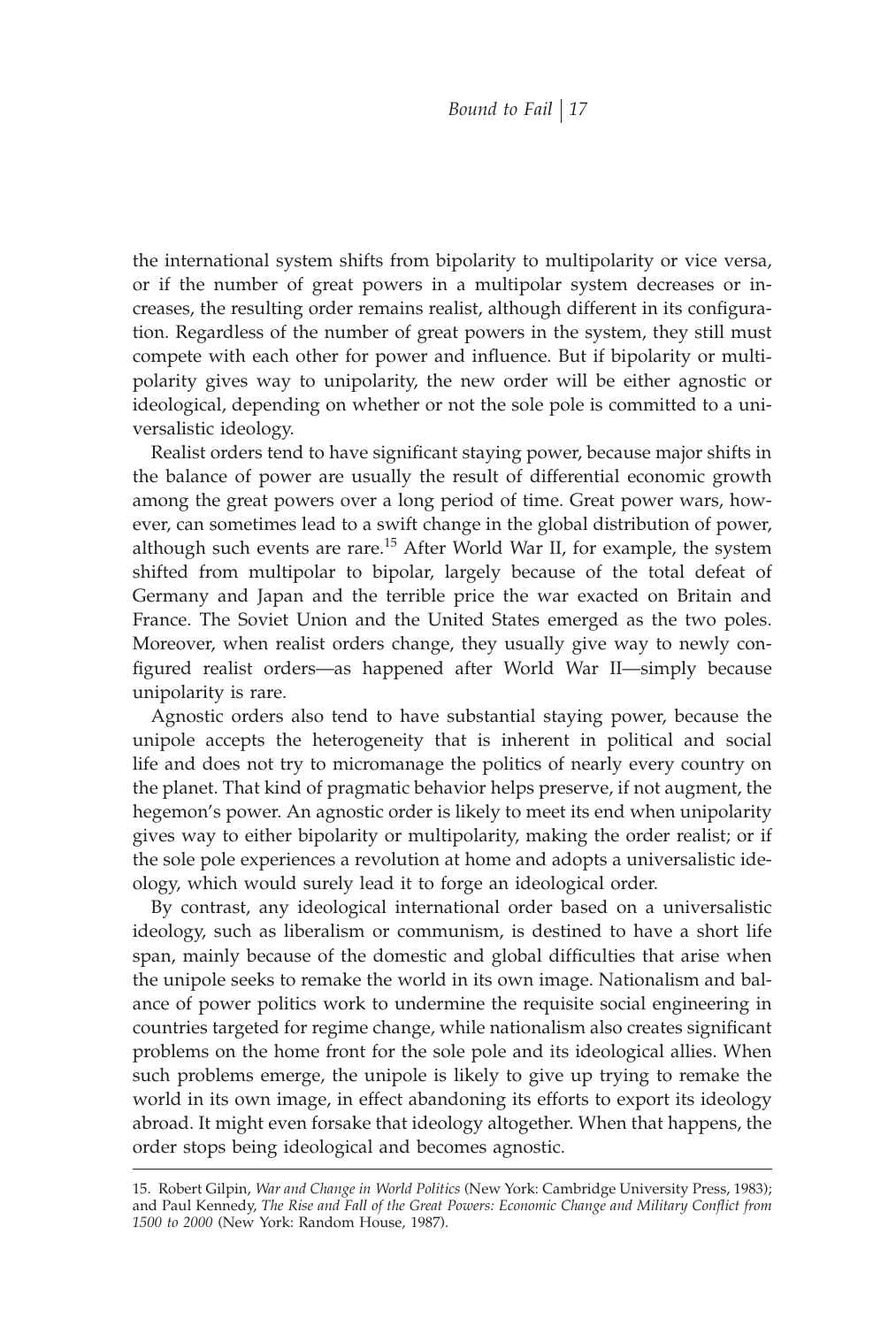An ideological order can also come to an end in a second way. New great powers could emerge, which would undermine unipolarity and lead to either a bipolar or a multipolar system. In that event, the ideological order would be replaced by bounded and international realist orders.

## *The Cold War Orders, 1945–89*

The global distribution of power from 1945 to 1989 was bipolar, which led to the formation of three principal political orders. There was an overarching international order that was largely created and maintained by the Soviet Union and the United States for purposes of facilitating cooperation between them when they had common interests. This emphasis on cooperation notwithstanding, it was not a liberal order, as the superpowers were engaged in intense rivalry throughout the Cold War, and the order they created was fully consistent with the security interests of both sides. Moreover, the Soviet Union was not a liberal democracy, and indeed Moscow and Washington were ideological adversaries. There were also two bounded orders, one largely confined to the West and dominated by the United States, the other consisting mainly of the world's communist countries and dominated by the Soviet Union. They were created by the superpowers for purposes of waging security competition with each other.

The international order that existed during the Cold War was a thin one, as it did not have a pronounced influence on the behavior of states—especially the great powers—in either the economic or military realm. Because the West and the communist world engaged in only minimal economic intercourse during the Cold War, there was little need to build institutions to help manage their economic dealings.<sup>16</sup> Militarily, however, the story was more complicated. Given that the United States and the Soviet Union were bitter foes that competed for power, they concentrated on building thick bounded orders to help wage that struggle. Thus, the main military institutions that each superpower created—NATO and the Warsaw Pact—were not international in scope. They were instead the key elements in the U.S.-led and Soviet-led bounded orders.

Nevertheless, the United States and the Soviet Union sometimes had good reasons to cooperate and negotiate arms control agreements that served their mutual interests. Most importantly, they worked together to craft institutions designed to prevent nuclear proliferation. They also reached agreements

<sup>16.</sup> In fact, the United States established the Coordinating Committee for Multilateral Export Controls (CoCom) in the early Cold War to limit East-West trade. Michael Mastanduno, *Economic Containment: CoCom and the Politics of East-West Trade* (Ithaca, N.Y.: Cornell University Press, 1992).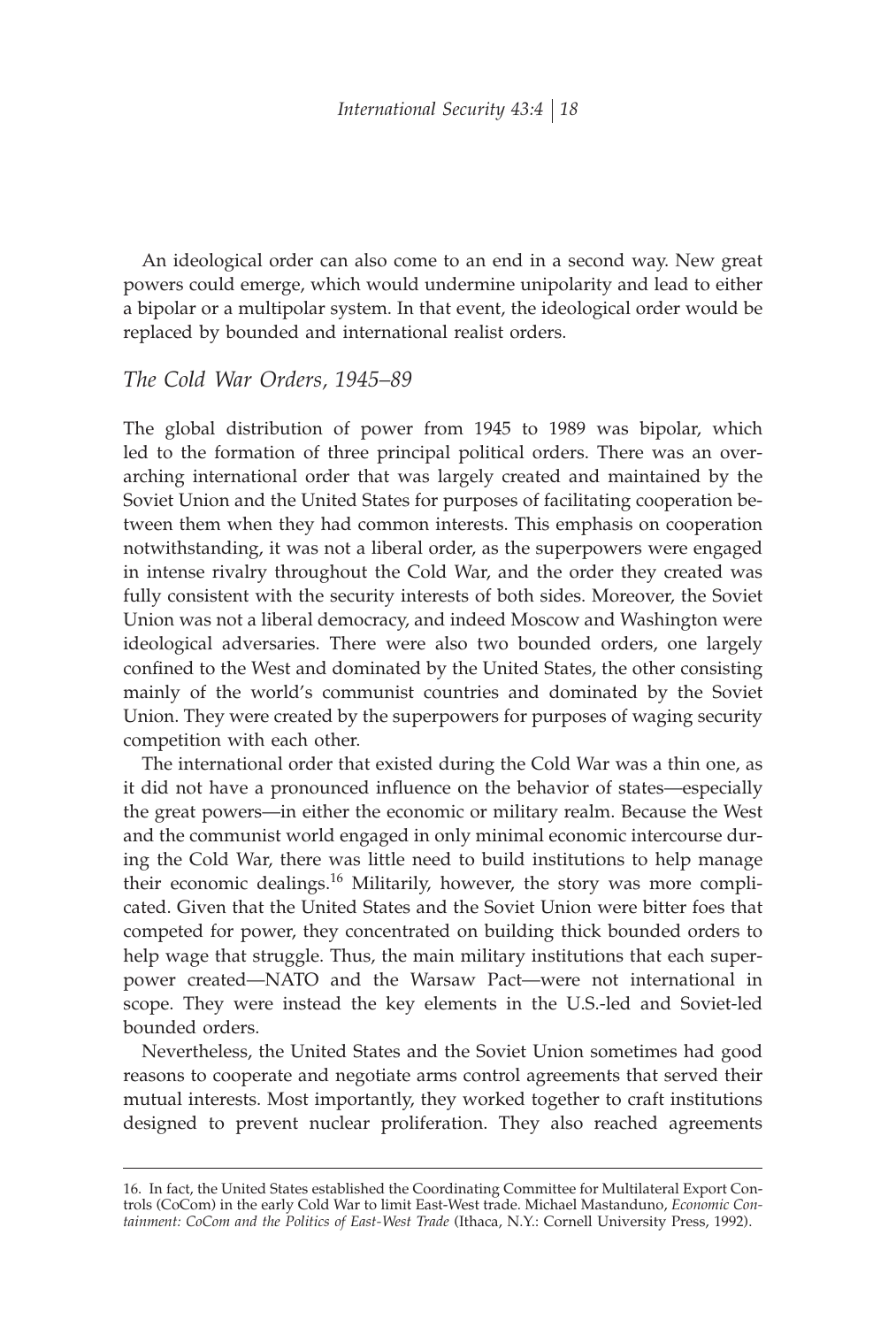aimed at limiting the arms race so as to save money, ban destabilizing weapons, and avoid competition in areas such as Antarctica. Finally, they concluded agreements aimed at establishing "rules of the road" and confidencebuilding measures. In the process, Moscow and Washington helped strengthen the Cold War international order, although it remained a thin order.

Both superpowers opposed further proliferation as soon as they acquired the bomb. Although the United States tested the first atomic weapon in 1945 and the Soviet Union followed suit in 1949, they did not put in place a set of institutions that could seriously limit the spread of nuclear weapons until the mid-1970s. The first step forward was the creation of the International Atomic Energy Agency in 1957. Its primary mission is to promote the civilian use of nuclear energy, but with safeguards that ensure that states receiving nuclear materials and technologies for peaceful purposes do not use them to build a bomb. The key institutions that the superpowers devised to curb proliferation are the NPT and the Nuclear Suppliers Group, which, along with the International Atomic Energy Agency, markedly slowed the spread of nuclear weapons after 1975.

The United States and the Soviet Union also began pursuing an arms control agreement in the late 1960s that would put limits on their strategic nuclear arsenals. The result was the 1972 Strategic Arms Limitation Treaty (SALT I), which capped the number of strategic nuclear weapons each side could deploy (although at very high levels) and severely restricted the development of antiballistic missile systems. Moscow and Washington signed the SALT II Treaty in 1979, which put further limits on each side's strategic nuclear arsenal, although neither side ratified it. The superpowers worked on a follow-on agreement, the Strategic Arms Reduction Treaty, during the 1980s, but it was not put into effect until after the Cold War ended. The other significant arms control agreement was the 1988 Intermediate-Range Nuclear Forces Treaty, which eliminated all short-range and intermediate-range missiles from the Soviet and U.S. arsenals.

The superpowers negotiated a host of other less significant security agreements and treaties that were also part of the Cold War international order. They include the Antarctic Treaty System (1959), the Partial Test Ban Treaty (1963), the Moscow-Washington Hot Line (1963), the Outer Space Treaty (1967), the Seabed Arms Control Treaty (1971), the U.S.-Soviet Incidents at Sea Agreement (1972), the Conference on Security and Cooperation in Europe (1973), the Biological Weapons Convention (1975), and the Helsinki Accords (1975). There were some agreements that were reached during the Cold War, such as the UN Convention on the Law of the Sea, which was signed in 1982, but not ratified and put into effect until 1994, five years after the Cold War ended.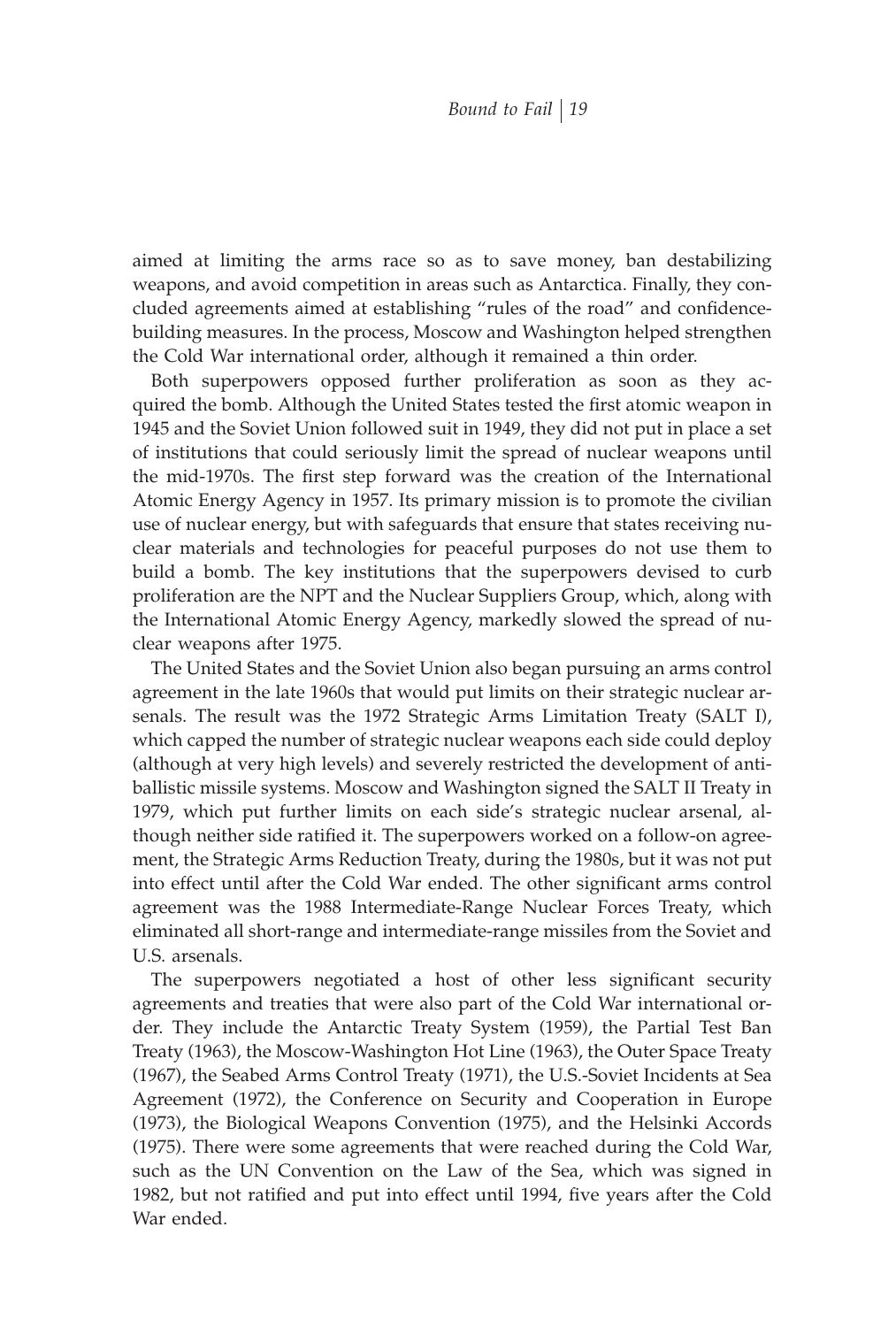The UN was probably the most visible institution in the Cold War international order, but it had little influence on the behavior of countries around the world, mainly because the rivalry between the superpowers made it almost impossible for that institution to adopt and enforce consequential policies.

In addition to this thin international order, the superpowers each built a thick bounded order to help wage the Cold War. The Soviet-led order included institutions that dealt with economic, military, and ideological matters.<sup>17</sup> The Council for Mutual Economic Assistance (Comecon), for example, was established in 1949 to facilitate trade between the Soviet Union and the communist states in Eastern Europe. The Warsaw Pact was a military alliance founded in 1955 to counter NATO after NATO's member states decided to invite West Germany to join the alliance. The Pact also helped Moscow keep its Eastern European allies in line. Finally, the Soviets created the Communist Information Bureau in 1947 as a successor to the Communist International. Both were designed to coordinate the efforts of communist parties around the world, mainly for the purpose of allowing the Soviets to purvey their policy views to their ideological brethren. The Communist Information Bureau was dissolved in 1956.

The bounded Western order was dominated by the United States, which shaped it to suit its own interests. It encompassed a host of economic institutions such as the IMF (1945), the World Bank (1945), the General Agreement on Trade and Tariffs (GATT, 1947), the Coordinating Committee for Multilateral Export Controls (CoCom, 1950), and the European Community (EC, 1950), as well as NATO on the security front. Although the liberal United States dominated this bounded order, which also included a number of other liberal democracies, it was a realist order from top to bottom. Its primary mission was to create a powerful West that could contain and ultimately defeat the Soviet Union and its allies.

This emphasis on security notwithstanding, generating prosperity was an important end in itself for the countries in this bounded order. Moreover, there were some aspects of this realist order that are compatible with liberal principles. For instance, there is little doubt that *ceteris paribus* U.S. policymakers preferred dealing with democracies to authoritarian states. But promoting democracy always yielded when it conflicted with the dictates of balance of power politics. The United States did not preclude non-democracies from joining NATO or throw out countries that abandoned democracy once they joined, as the cases of Greece, Portugal, and Turkey illustrate.

<sup>17.</sup> Laurien Crump and Simon Godard, "Reassessing Communist International Organizations: A Comparative Analysis of COMECON and the Warsaw Pact in Relation to Their Cold War Competitors," *Contemporary European History*, Vol. 27, No. 1 (February 2018), pp. 85–109, doi.org/10.1017/ S0960777317000455.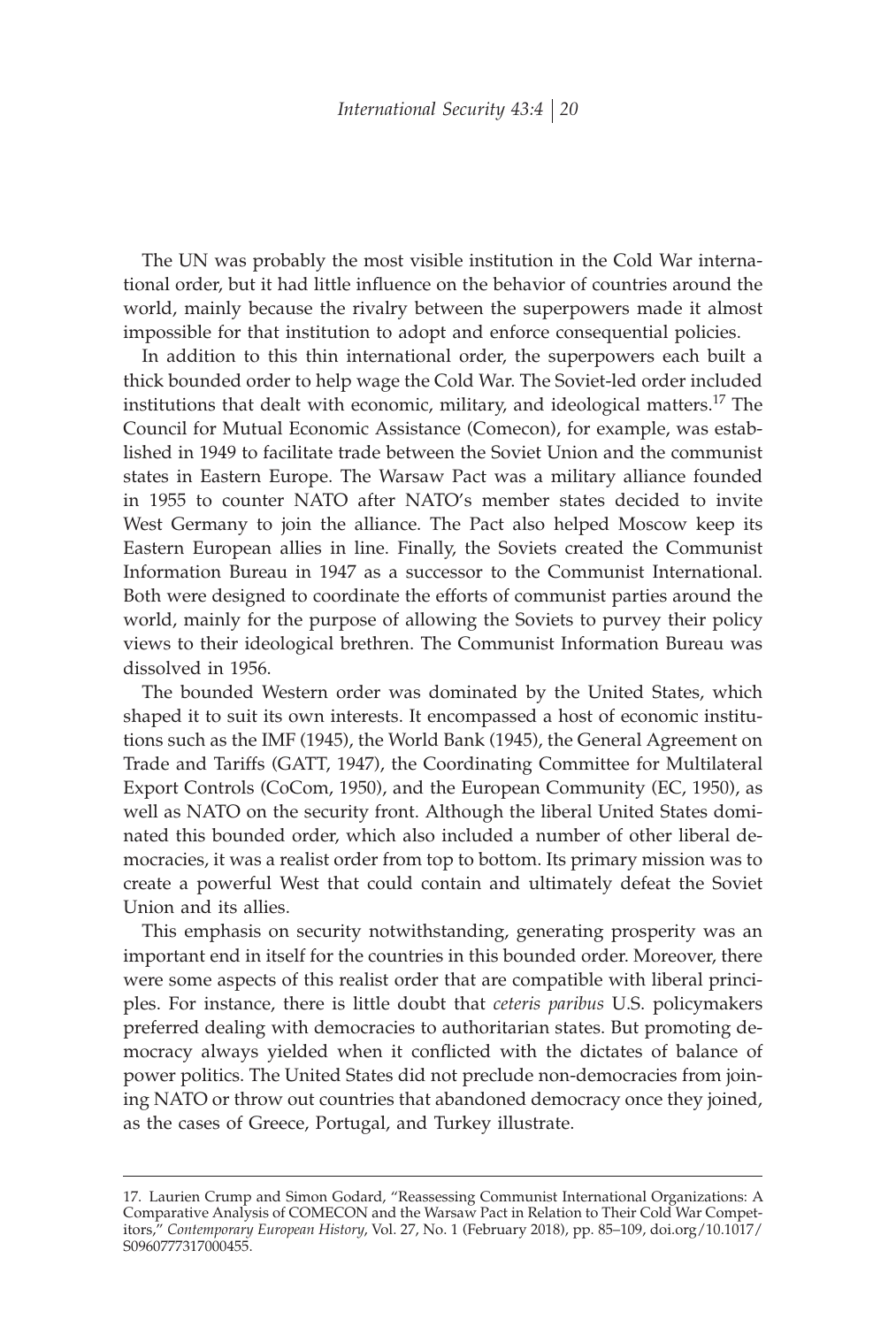Moreover, although Washington tended to favor economic policies that encouraged free trade and investment among the order's members, those policies were guided foremost by strategic considerations. As Joanne Gowa notes, "That the East-West conflict drove the United States to merge the high politics of security and the low politics of trade is a theme that emerges repeatedly in the work of those scholars who both defined and developed the subfield of international political economy."<sup>18</sup> In fact, the Dwight Eisenhower administration, which generally believed that free trade is the best way to create economic and military might, was prepared in the mid-1950s to allow the EC to become a closed economic bloc—that is, to undermine free trade—because it thought that an illiberal arrangement of this kind would make Western Europe a more powerful partner in the Cold War.<sup>19</sup> Furthermore, the Marshall Plan was motivated mainly by strategic considerations. And as Sebastian Rosato shows, power politics underpinned the making of the EC, the forerunner of the EU.<sup>20</sup>

## *The Liberal International Order, 1990–2019*

After the Cold War ended and the Soviet Union collapsed, the United States was by far the most powerful country in the world. The "unipolar moment" had arrived, which meant that most of the constraints that arise from security competition between great powers were gone. $^{21}$  Moreover, the thick Western order that the United States had created to deal with the Soviet Union remained firmly intact, while the Soviet order quickly fell apart. Comecon and the Warsaw Pact dissolved in the summer of 1991, and the Soviet Union collapsed in December 1991. Unsurprisingly, President George H.W. Bush decided to take the realist Western order and spread it across the globe, transforming it into a liberal international order. The institutions that had made up the thin Cold War–era international order—the UN and the various

<sup>18.</sup> Joanne Gowa, *Allies, Adversaries, and International Trade* (Princeton, N.J.: Princeton University Press, 1994), p. 3.

<sup>19.</sup> Pascaline Winand, *Eisenhower, Kennedy, and the United States of Europe* (New York: St. Martin's, 1993), pp. 109–137. The United States cared greatly about relative gains in its dealings with the Soviet Union, as relative gains and losses are largely synonymous with shifts in the balance of power. But Washington paid little attention to relative gains when dealing with its West European allies and focused instead on maximizing their absolute gains, not because U.S. policymakers were motivated by liberal thinking, but because the more powerful U.S. allies were, the better suited they were to help contain the Soviet Union.

<sup>20.</sup> Melvyn P. Leffler, "The United States and the Strategic Dimensions of the Marshall Plan," *Diplomatic History*, Vol. 12, No. 3 (Summer 1988), pp. 277–306, doi.org/10.1111/j.1467-7709.1988 .tb00477.x; and Sebastian Rosato, *Europe United: Power Politics and the Making of the European Community* (Ithaca, N.Y.: Cornell University Press, 2011).

<sup>21.</sup> Charles Krauthammer, "The Unipolar Moment," *Foreign Affairs*, Vol. 70, No. 1 (1990/91), pp. 23–33, doi.org/10.2307/20044692.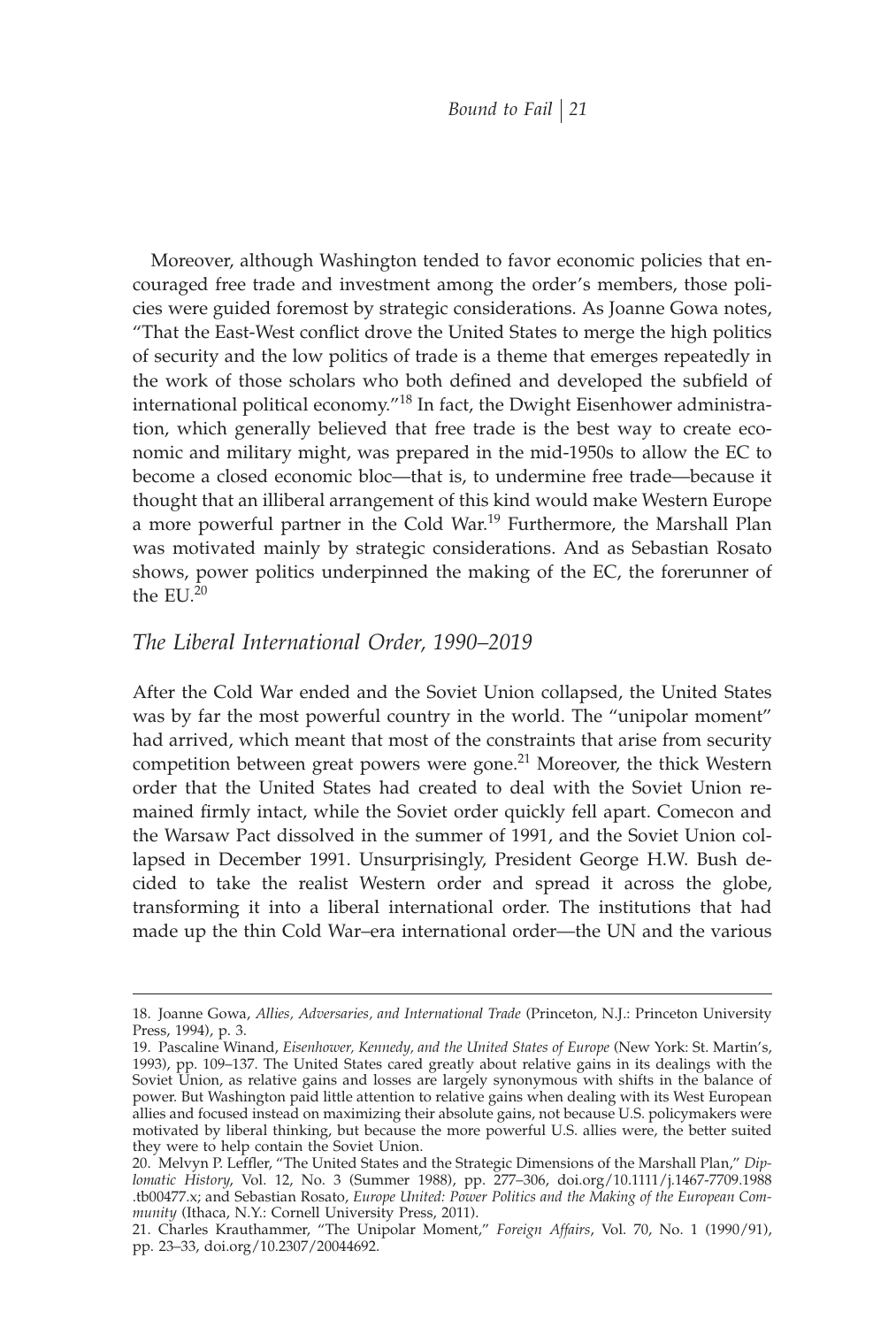arms control agreements—would be incorporated into what Bush called the "new world order."<sup>22</sup>

This remarkably ambitious endeavor enjoyed the enthusiastic support of the liberal democracies in East Asia and especially Western Europe, although there was never any doubt that the United States was in charge. As Bush put it in 1990, "There is no substitute for American leadership."<sup>23</sup> Or as Secretary of State Madeleine Albright and President Barack Obama liked to say, the United States is "the indispensable nation."<sup>24</sup> In essence, Bush and his successors in the White House were bent on creating a new international order that was fundamentally different from the Western order that had existed during the Cold War. Specifically, they were committed to transforming a bounded realist order into an international liberal order.<sup>25</sup> Indeed, Bill Clinton made it clear when he ran for president in 1992 that his predecessor's concept of a new world order was not ambitious enough.<sup>26</sup>

Creating a liberal international order involved three main tasks. First, it was essential to expand the membership in the institutions that made up the Western order, as well as erect new institutions where necessary. In other words, it was important to build a web of international institutions with universal membership that wielded great influence over the behavior of the member states. Second, it was imperative to create an open and inclusive international economy that maximized free trade and fostered unfettered capital markets. This hyperglobalized world economy was intended to be much more ambitious in scope than the economic order that prevailed in the West during the Cold War. Third, it was crucial to vigorously spread liberal democracy around the world, a mission that was frequently shortchanged when the United States was competing for power with the Soviet Union. This goal was not the United States' alone; its European allies generally embraced this undertaking as well. $27$ 

<sup>22.</sup> Bush first laid out his vision before a joint session of Congress on September 11, 1990. President George H.W. Bush, "Address before a Joint Session of the Congress on the Persian Gulf Crisis and the Federal Budget Deficit," September 11, 1990, https://bush41library.tamu.edu/archives/ public-papers/2217.

<sup>23.</sup> Ibid.

<sup>24.</sup> Albright made this statement on NBC's *The Today Show*. Madeleine K. Albright, interview by Matt Lauer, *Today Show*, February 19, 1998. For Obama's use, see Barack Obama, "Remarks by the President at the United States Military Academy Commencement Ceremony" (Washington, D.C.: White House, May 28, 2014).

<sup>25.</sup> The one important similarity between the new liberal international order and the bounded realist Western order is that both represent thick orders.

<sup>26.</sup> See David C. Hendrickson, "The Recovery of Internationalism," *Foreign Affairs*, Vol. 73, No. 5 (September/October 1994), pp. 26–27, doi.org/10.2307/20046829.

<sup>27.</sup> Europe's enthusiasm for this mission is reflected in the policies of the Organization for Security and Co-operation in Europe (OSCE). See Pamela Jawad, "Conflict Resolution through Democracy Promotion? The Role of the OSCE in Georgia," *Democratization*, Vol. 15, No. 3 (June 2008), pp. 611–629, doi.org/10.1080/13510340801972288.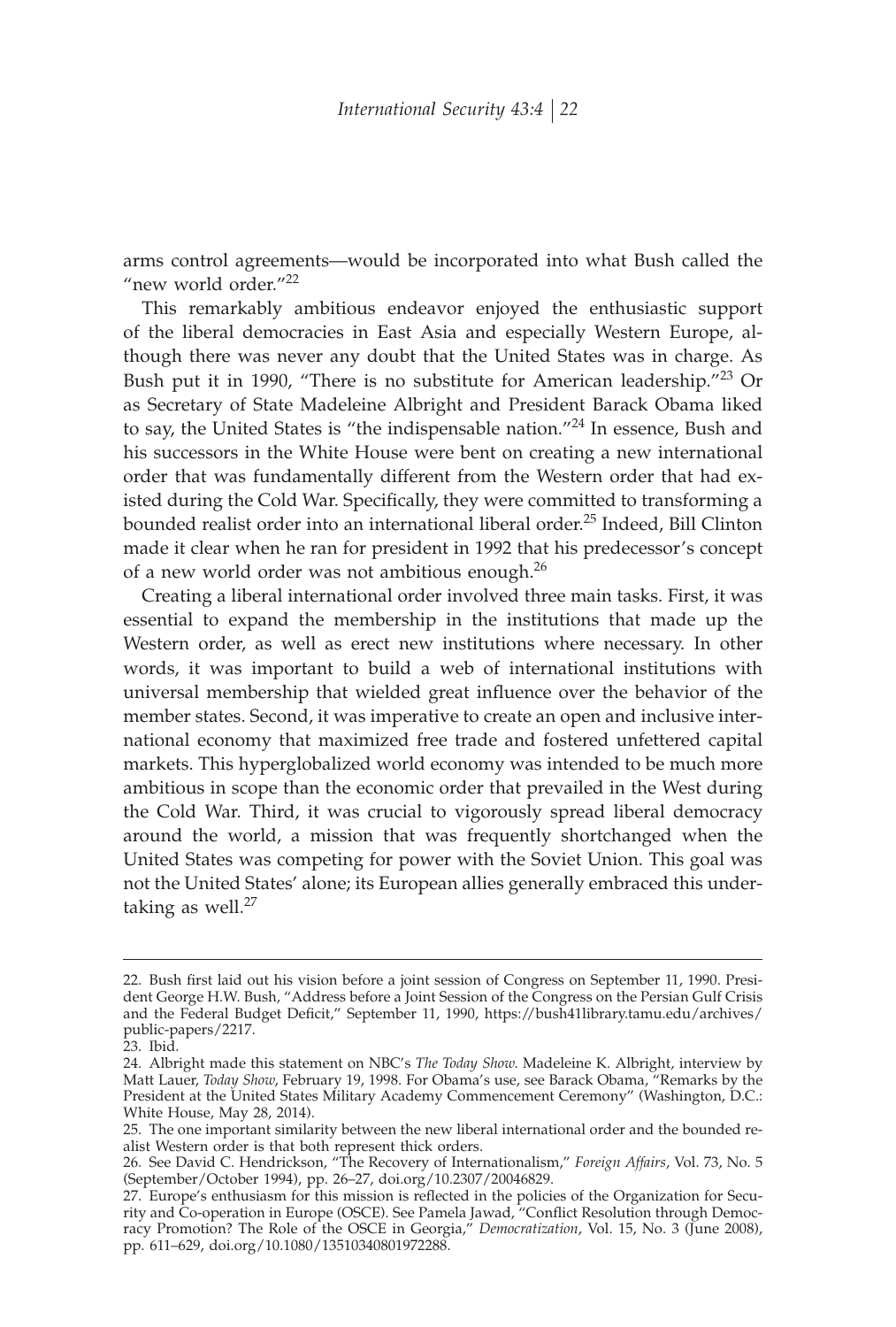These three tasks, of course, are directly tied to the principal liberal theories of peace: liberal institutionalism, economic interdependence theory, and democratic peace theory. Thus, in the minds of its architects, constructing a robust, sustainable liberal international order was synonymous with creating a peaceful world. This deep-seated belief gave the United States and its allies a powerful incentive to work assiduously to create that new order. Integrating China and Russia into it was especially important for its success, because they were the most powerful states in the system after the United States. The goal was to embed them in as many institutions as possible, fully integrate them into the open international economy, and help turn them into liberal democracies.

NATO expansion into Eastern Europe is a good example of the United States and its allies working to turn the bounded Western order into a liberal international order.<sup>28</sup> One might think that moving NATO eastward was part of a classic deterrence strategy aimed at containing a potentially aggressive Russia.<sup>29</sup> But it was not, as the West's strategy was geared toward liberal ends. The objective was to integrate the countries of Eastern Europe—and maybe, one day, Russia as well—into the "security community" that had developed in Western Europe during the Cold War. There is no evidence that its chief architects—Presidents Clinton, Bush, and Obama—thought that Russia might invade its neighbors and thus needed to be contained, or that they thought Russian leaders had legitimate reasons for fearing NATO enlargement.<sup>30</sup>

This liberal approach to NATO expansion is reflected in how the Clinton administration sold that policy to the U.S. and West European publics. For example, Deputy Secretary of State Strobe Talbott argued in 1995 that embedding the countries of Eastern Europe in NATO—as well as the European Union was the key to producing stability in that potentially volatile region. "Enlarge-

<sup>28.</sup> Enlarging NATO was actually the core element in a broader strategy that also included expanding the European Union and promoting the so-called color revolutions in Eastern Europe to spread democracy. See John J. Mearsheimer, "Why the Ukraine Crisis Is the West's Fault: The Liberal Delusions That Provoked Putin," *Foreign Affairs*, Vol. 93, No. 5 (September/October 2014), pp. 77–89, https://www.jstor.org/stable/24483306.

<sup>29.</sup> Some analysts made this argument after the Ukraine crisis broke out in February 2014. For example, Stephen Sestanovich claims that "today's aggressive Russian policy was in place" in the early 1990s and that "power calculations undergirded" U.S. policy toward Russia—to include NATO expansion—from that point forward. See Sestanovich's response, "How the West Has Won," in Michael McFaul, Stephen Sestanovich, and John J. Mearsheimer, "Faulty Powers: Who Started the Ukraine Crisis?" *Foreign Affairs*, Vol. 93, No. 6 (November/December 2014), pp. 171, 173, https://www.jstor.org/stable/24483933. NATO enlargement, from this perspective, is a realist policy. The available evidence, however, contradicts this interpretation of events. Russia was in no position to take the offensive in the 1990s, and although its economy and military improved somewhat after 2000, hardly anyone in the West saw it as a serious threat to invade its neighbors including Ukraine—before the February 2014 crisis. In fact, Russia had few large-scale combat units on or near its western border, and no serious Russian policymaker or pundit talked about conquering territory in Eastern Europe. Thus, it is unsurprising that U.S. leaders rarely invoked the threat of Russian aggression to justify NATO expansion.

<sup>30.</sup> Ikenberry, *After Victory*, pp. 235–239, 245–246, 270–273.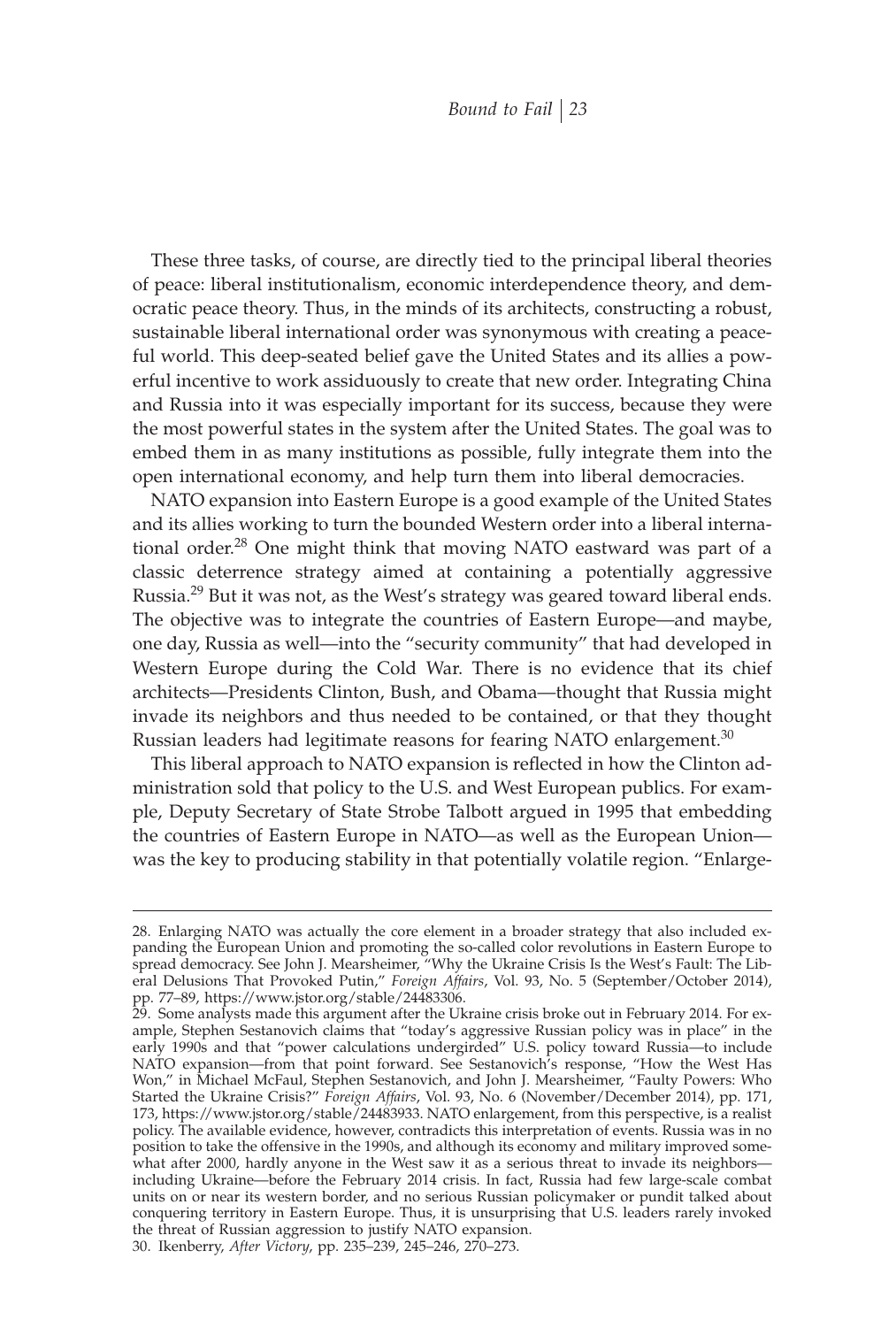ment of NATO," Talbott argued, "would be a force for the rule of law both within Europe's new democracies and among them." Moreover, it would "promote and consolidate democratic and free market values," which would further contribute to peace. $31$ 

The United States based its policy toward China in the post–Cold War period on the same liberal logic. For example, Secretary of State Albright maintained that the key to sustaining peaceful relations with a rising China is to engage with it, not try to contain it the way the United States had sought to do with the Soviet Union during the Cold War. Engagement, Albright claimed, would lead to China's active membership in some of the world's major institutions and help integrate it into the U.S.-led economic order, which would inevitably help turn China into a liberal democracy. China would then be a "responsible stakeholder" in the international system, highly motivated to maintain peaceful relations with other countries.<sup>32</sup>

The Bush Doctrine, which was developed over the course of 2002 and used to justify the March 2003 invasion of Iraq, is a third example of a major U.S. policy aimed at building a liberal international order. In the wake of the September 11, 2001, terrorist attacks, the Bush administration concluded that winning the so-called global war on terror required not only defeating al-Qaida, but also confronting countries such as Iran, Iraq, and Syria. The administration's key operating assumption was that the regimes in these purported rogue states were closely tied to terrorist organizations such as al-Qaida, were bent on acquiring nuclear weapons, and might even give them to terrorists. $33$ 

<sup>31.</sup> Strobe Talbott, "Why NATO Should Grow," *New York Review of Books*, August 10, 1995, pp. 27– 28. Talbott's views on NATO expansion were widely shared in the upper echelons of the Clinton administration. See Secretary of State Warren M. Christopher, "Reinforcing NATO's Strength in the West and Deepening Cooperation with the East," opening statement at the North Atlantic Council Ministerial Meeting, Noordwijk, the Netherlands, May 30, 1995; Secretary of State Madeleine K. Albright, "A Presidential Tribute to Gerald Ford," Ford Museum Auditorium, Grand Rapids, Michigan, April 17, 1997; and Secretary of State Madeleine K. Albright, "Commencement Address," Harvard University, Cambridge, Massachusetts, June 5, 1997.

<sup>32.</sup> Secretary of State Madeleine K. Albright, "American Principle and Purpose in East Asia," 1997 Forrestal Lecture, U.S. Naval Academy, Annapolis, Maryland, April 15, 1997. See also Secretary of State Warren M. Christopher, "America and the Asia-Pacific Future," address to the Asia Society, New York City, May 27, 1994; White House, "A National Security Strategy of Engagement and Enlargement" (Washington, D.C.: White House, February 1995), pp. 28–29, http://nssarchive.us/ NSSR/1995.pdf; and White House, "A National Security Strategy for a New Century" (Washington, D.C.: White House, October 1998), pp. 41–47, http://nssarchive.us/NSSR/1998.pdf. Deputy Secretary of State Robert B. Zoellick first introduced the term "responsible stakeholder" in 2005. Zoellick, "Whither China? From Membership to Responsibility," remarks to the National Committee on U.S.-China Relations, New York City, September 21, 2005.

<sup>33.</sup> President Bush said shortly before the invasion of Iraq in March 2003 that "the greatest danger in the war on terror [is] outlaw regimes arming with weapons of mass destruction." American Enterprise Institute (AEI), "President George W. Bush Speaks at AEI's Annual Dinner," February 28, 2003, http://www.aei.org/publication/president-george-w-bush-speaks-at-aeis-annualdinner. On the Bush Doctrine, see White House, *The National Security Strategy of the United States*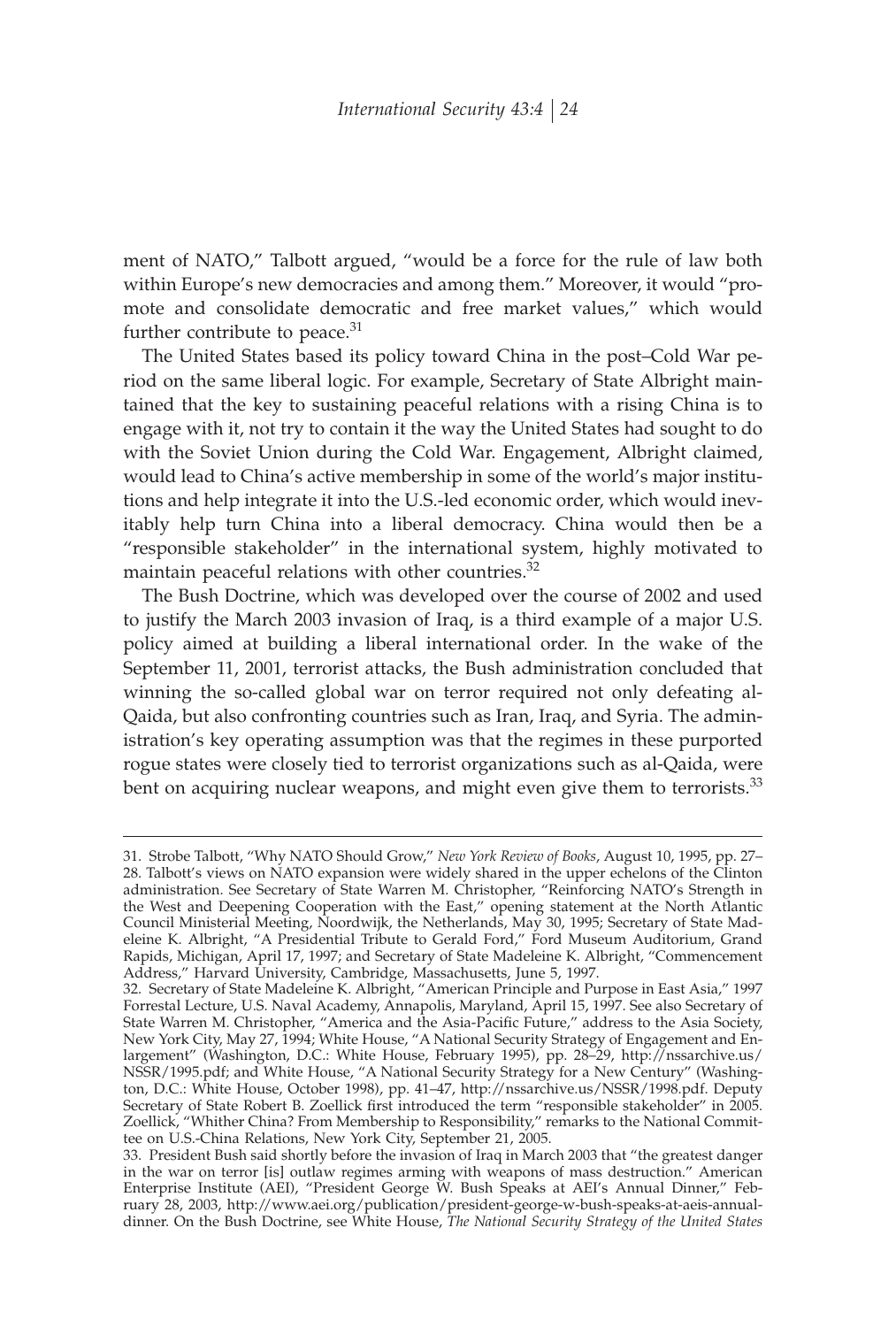The best way to deal with proliferation and terrorism, the administration reasoned, was to turn all the countries in the Greater Middle East into liberal democracies, which would transform that region into a giant zone of peace, thereby eliminating the twin problems of proliferation and terrorism.<sup>34</sup> "The world has a clear interest in the spread of democratic values," President Bush declared, "because stable and free nations do not breed the ideologies of murder. They encourage the peaceful pursuit of a better life."<sup>35</sup>

It appeared to many observers in the early 1990s that the United States was well situated to construct a liberal international order. It had abundant experience building and running the Western order during the Cold War, and it was remarkably powerful compared to its potential rivals. China was in the early stages of its rise, and Russia was in a state of complete disarray, which remained the case throughout the 1990s. This huge power advantage meant that the unipole could largely ignore realist dictates and act according to liberal principles, which was impossible during the Cold War. It also meant that the United States could coax or coerce other states into following its edicts. And of course, there was always the possibility that Washington would use force to get its way.

Finally, the United States and its allies had abundant legitimacy in the years immediately after the Cold War ended. Not only did they win that protracted conflict, but there seemed to be no viable alternative to liberal democracy, which looked like the optimal political order for the foreseeable future. It was widely believed in the West at the time that eventually almost every country in the world would become a liberal democracy—a belief that led Francis Fukuyama to conclude that this might be "the end of history."<sup>36</sup> Moreover, the wide array of international institutions that had helped produce abundant prosperity in the West during the Cold War appeared to be ideally suited to

<sup>(</sup>Washington, D.C.: White House, September 17, 2002), https://www.state.gov/documents/ organization/63562.pdf.

<sup>34.</sup> One might think that NATO expansion, U.S. efforts to turn China into a liberal democracy, and the Bush Doctrine are all evidence of untethered realism that unipolarity made possible. This conclusion would be wrong, however. It is clear from the discourse in policymaking circles and within the foreign policy establishment that these policies were motivated by liberal theories and that the United States and its allies in the West were firmly committed to building a liberal international order that would transcend balance of power politics. Almost all realists, it is worth noting, opposed NATO expansion, the Iraq War, and the Bush Doctrine. Moreover, they favored emphasizing containment over engagement in dealing with China. If the United States had been guided by realist logic in the aftermath of the Cold War, it would have sought to create an agnostic international order and pursued the policies advocated by realist thinkers. See Stephen M. Walt, *The Hell of Good Intentions: America's Foreign Policy Elite and the Decline of U.S. Primacy* (New York: Farrar, Straus and Giroux, 2018), pp. 266–269.

<sup>35.</sup> AEI, "President George W. Bush Speaks at AEI's Annual Dinner."

<sup>36.</sup> Francis Fukuyama, "The End of History?" *National Interest*, No. 16 (Summer 1989), pp. 3–18, https://www.jstor.org/stable/24027184.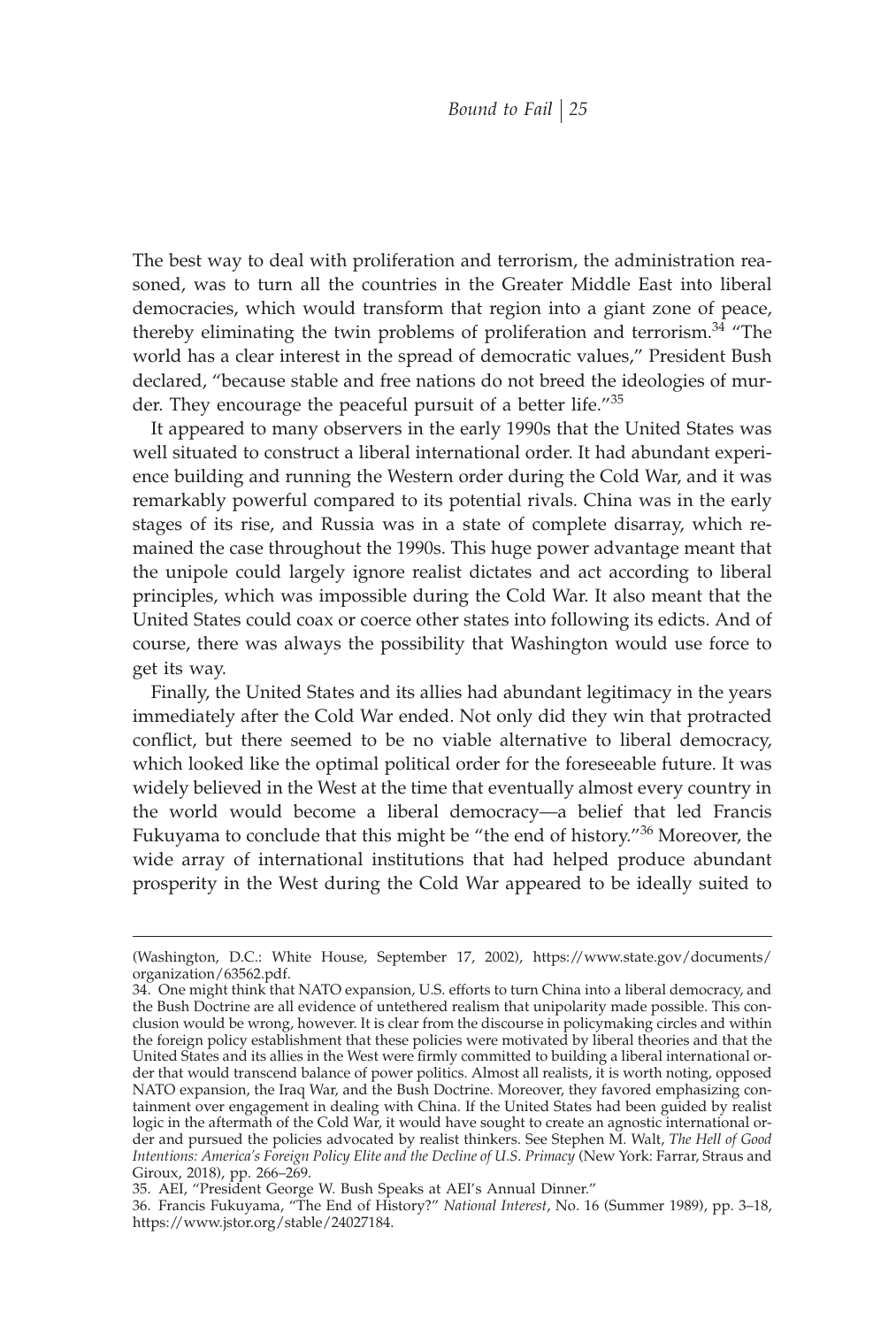take globalization to the next step. In essence, it looked like the United States was well positioned to pursue liberal hegemony, a foreign policy that called for building a world order based on liberal principles. $37$ 

During the 1990s and the early 2000s, the United States and its close allies appeared to be well on their way to fashioning a full-scale liberal international order. There were certainly problems, but generally speaking the emerging order was working nicely. Few people expected that it would begin to unravel a few years into the new millennium, but that is what happened.

# *The Golden Years, 1990–2004*

Efforts by the United States and its allies to integrate China and Russia into the order's key economic institutions after the Cold War ended were generally successful. Russia joined the IMF and the World Bank in 1992, although it did not join the World Trade Organization (WTO) until 2012. China had been a member of the IMF and the World Bank since 1980, when it took Taiwan's place in those institutions. China joined the WTO in 2001. Despite a minor crisis over Taiwan in 1997, Beijing and Washington were otherwise on good terms throughout the 1990s and early 2000s. Engagement appeared to be working. Relations between Moscow and Washington also fared well during this period.

The story in Europe was also positive. The 1992 Maastricht Treaty was a major step in promoting European integration, and in 1999 the euro made its debut, which was widely seen as evidence that the EU had a bright future. Furthermore, the early waves of EU and NATO expansion into Eastern Europe occurred with few problems, although Russian policymakers made their opposition clear. Finally, both Czechoslovakia and the Soviet Union broke apart peacefully. Yugoslavia did not, however, resulting in wars over Bosnia and Kosovo, which the United States and its NATO allies were slow to respond to and bring to an end. But a cold peace was eventually imposed on the Balkans by 1999.

Developments in the Greater Middle East were more mixed, but even there it appeared that the region was slowly but steadily being incorporated into the liberal international order. Israel and the Palestine Liberation Organization signed the Oslo Accords in September 1993, giving hope that the two sides might find a peaceful solution to their conflict by the end of the decade. The United States, operating with a UN Security Council mandate, led a broad coalition of allies to a stunning military victory over Iraq in early 1991 liberating Kuwait, significantly weakening Iraq's military, and exposing

<sup>37.</sup> Mearsheimer, *The Great Delusion*, pp. 120–151; and Walt, *The Hell of Good Intentions*, pp. 21–52.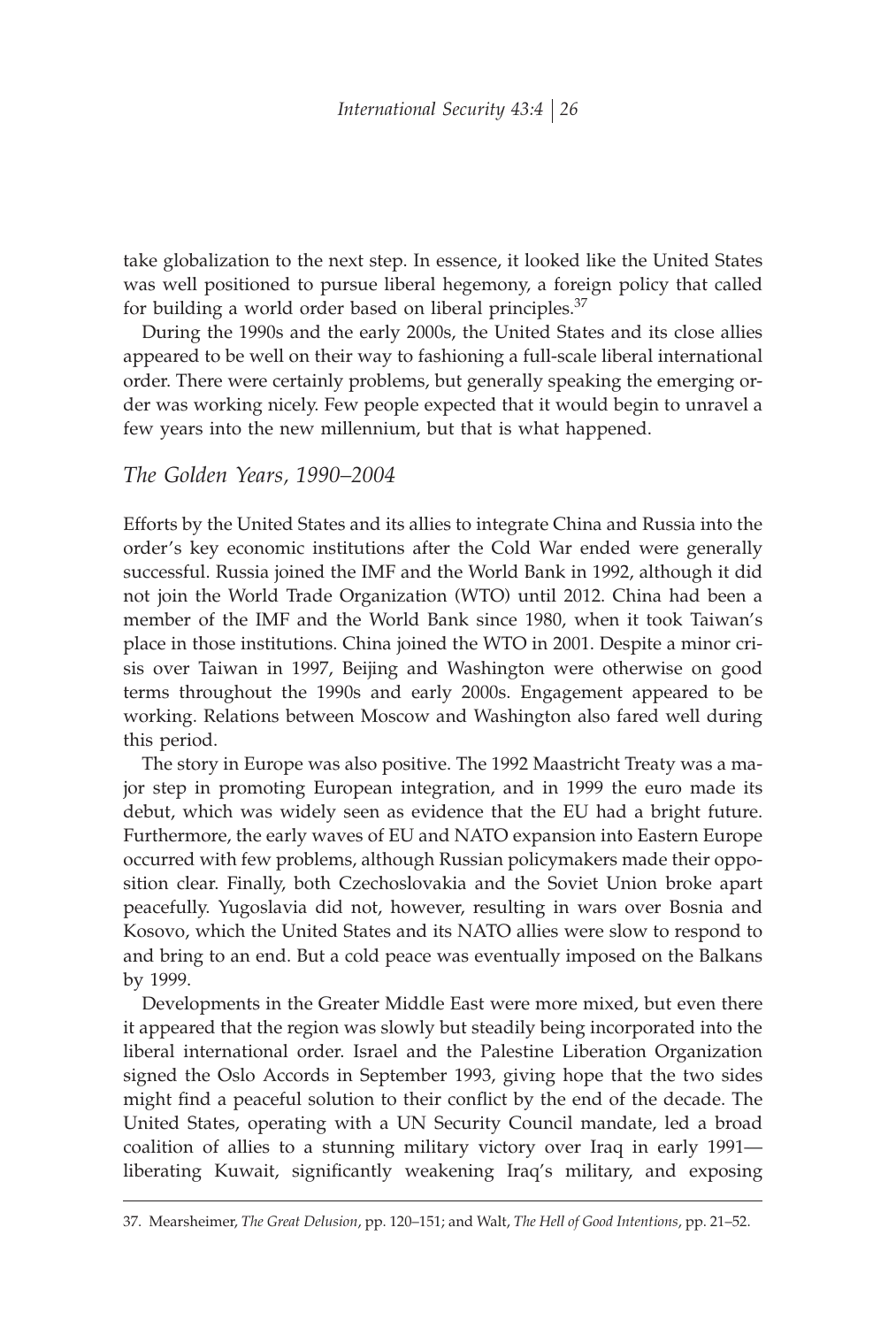Saddam Hussein's secret nuclear weapons program, which was then shut down. Nevertheless, the Baathist regime maintained power. Afghanistan also remained a trouble spot, mainly because the Taliban allowed al-Qaida to plan its operations there, including the September 11 terrorist attacks, without interference. The events of that day, however, prompted the United States to invade Afghanistan in October 2001 and topple the Taliban, putting in its place a pro-Western regime. Then, in March 2003, the U.S. military conquered Iraq and removed Saddam from power. It appeared by the summer of 2003 that the Bush Doctrine, which aimed to spread democracy across the Greater Middle East, was going to work as intended.

Democracy was clearly on the march in the wake of the Cold War, seemingly confirming Fukuyama's claim that there was no viable alternative to it. According to Freedom House, 34 percent of the countries in the world were democracies in 1986. That figure jumped to 41 percent by 1996 and then 47 percent by 2006.<sup>38</sup> On the economic front, hyperglobalization was generating abundant wealth around the globe, although there was a major financial crisis in Asia in 1997–98. In addition, interest was growing in prosecuting human rights violators, leading a prominent scholar to write a book titled *The Justice Cascade: How Human Rights Prosecutions Are Changing World Politics*. <sup>39</sup> On the proliferation front, South Africa abandoned its nuclear weapons program in 1989, while in the mid-1990s, Belarus, Kazakhstan, and Ukraine gave up the nuclear arsenals they had inherited from the Soviet Union and joined the NPT. North Korea, which was on its way to developing nuclear weapons in the early 1990s, agreed in 1994 to terminate its program.

The United States and its allies did face some setbacks during the 1990s. India and Pakistan tested nuclear weapons in 1998; the Clinton administration suffered policy failures in Somalia (1993) and Haiti (1994–95); and it reacted too slowly to the Rwandan genocide in 1994. The United States also failed to end deadly wars in Congo and Sudan, while al-Qaida grew more dangerous within the confines of Afghanistan. Still, one could make a strong case that enormous progress had been made in a short time in spreading the liberal international order across the globe and that the United States and its allies would eventually be able to integrate troubled countries in Africa and elsewhere into the new order and make further strides in rolling back proliferation.

<sup>38.</sup> Arch Puddington and Tyler Roylance, "Populists and Autocrats: The Dual Threat to Global Democracy," in Freedom House, "Freedom in the World, 2017" (Washington, D.C.: Freedom House, 2017), p. 4.

<sup>39.</sup> Kathryn Sikkink, *The Justice Cascade: How Human Rights Prosecutions Are Changing World Politics* (New York: W.W. Norton, 2011). See also Sarah B. Snyder, *From Selma to Moscow: How Human Rights Activists Transformed U.S. Foreign Policy* (New York: Columbia University Press, 2018).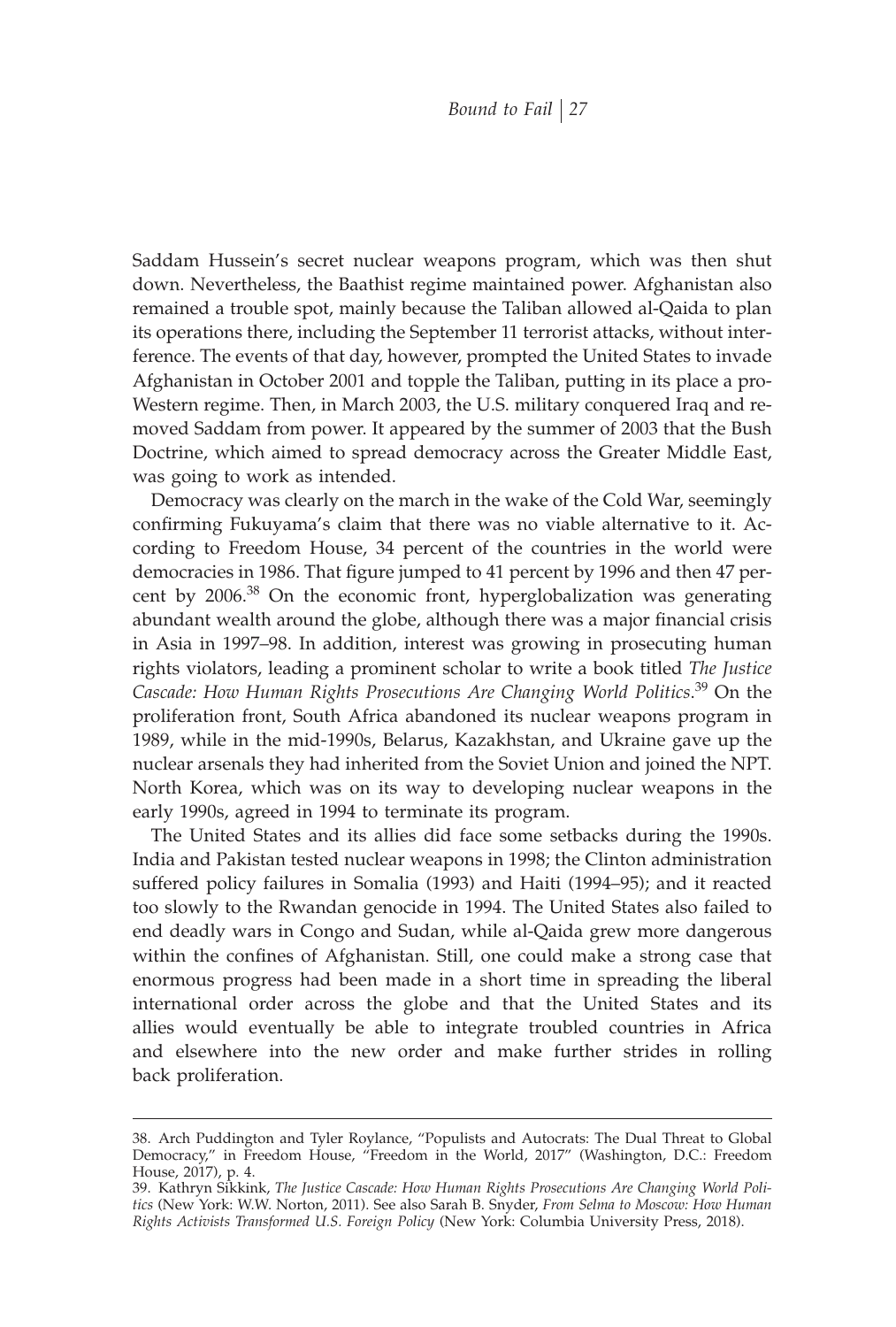# *The Liberal Order Goes Downhill, 2005–19*

Midway through the first decade of the 2000s, serious cracks began to appear in the liberal international order, which have since steadily widened. Consider what has happened in the Greater Middle East. By 2005, it was evident that the Iraq War was becoming a disaster, and the United States had no strategy for stopping the fighting, much less turning Iraq into a liberal democracy. At the same time, the situation in Afghanistan began to deteriorate, as the Taliban came back from the dead and took aim at the U.S.-installed government in Kabul. The Taliban has grown stronger with time, and the war in Afghanistan is now the longest war in U.S. history, lasting longer than the American Civil War, World War I, World War II, and the Korean War combined. Moreover, there is no apparent path to victory for the United States. In addition, Washington and its allies pursued regime change in Libya and Syria, which ended up helping precipitate deadly civil wars in both countries. Furthermore, in the process of helping wreck Iraq and Syria, the Bush and Obama administrations played a crucial role in creating the Islamic State of Iraq and Syria, which the United States went to war against in 2014.

The Oslo Peace Process, which once seemed so promising, has failed, and the Palestinians have virtually no hope of acquiring their own state. With Washington's help, Israeli leaders are instead creating a Greater Israel, which, as two former Israeli prime ministers have said, will be an apartheid state. $40$ The United States is also contributing to the death and destruction in the civil war in Yemen, and gave its consent when the Egyptian military overthrew a democratically elected government in Egypt in 2013. Far from incorporating the Greater Middle East into the liberal international order, the United States and its allies inadvertently have played a central role in spreading illiberal disorder in that region.

Europe, which appeared to be the brightest star in the liberal galaxy during the 1990s, was in serious trouble by the late 2010s. The EU suffered a major setback in 2005 when French and Dutch voters rejected the proposed Treaty for Establishing a Constitution for Europe. Even more damaging was the Eurozone crisis, which began in late 2009 and lingers on. Not only has the crisis exposed the fragility of the euro, but it also created intense animosity between Germany and Greece, among other political problems.<sup>41</sup> To make

<sup>40.</sup> Rory McCarthy, "Barak: Make Peace with Palestinians or Face Apartheid," *Guardian*, February 2, 2010, https://www.theguardian.com/world/2010/feb/03/barak-apartheid-palestinepeace; and Rory McCarthy, "Israel Risks Apartheid-Like Struggle If Two-State Solution Fails, Says Olmert," *Guardian*, November 30, 2007, https://www.theguardian.com/world/2007/nov/30/ israel.

<sup>41.</sup> Claudia Sternberg, Kira Gartzou-Katsouyanni, and Kalypso Nicolaidis, *The Greco-German Affair in the Euro Crisis: Mutual Recognition Lost*? (London: Palgrave Macmillan, 2018).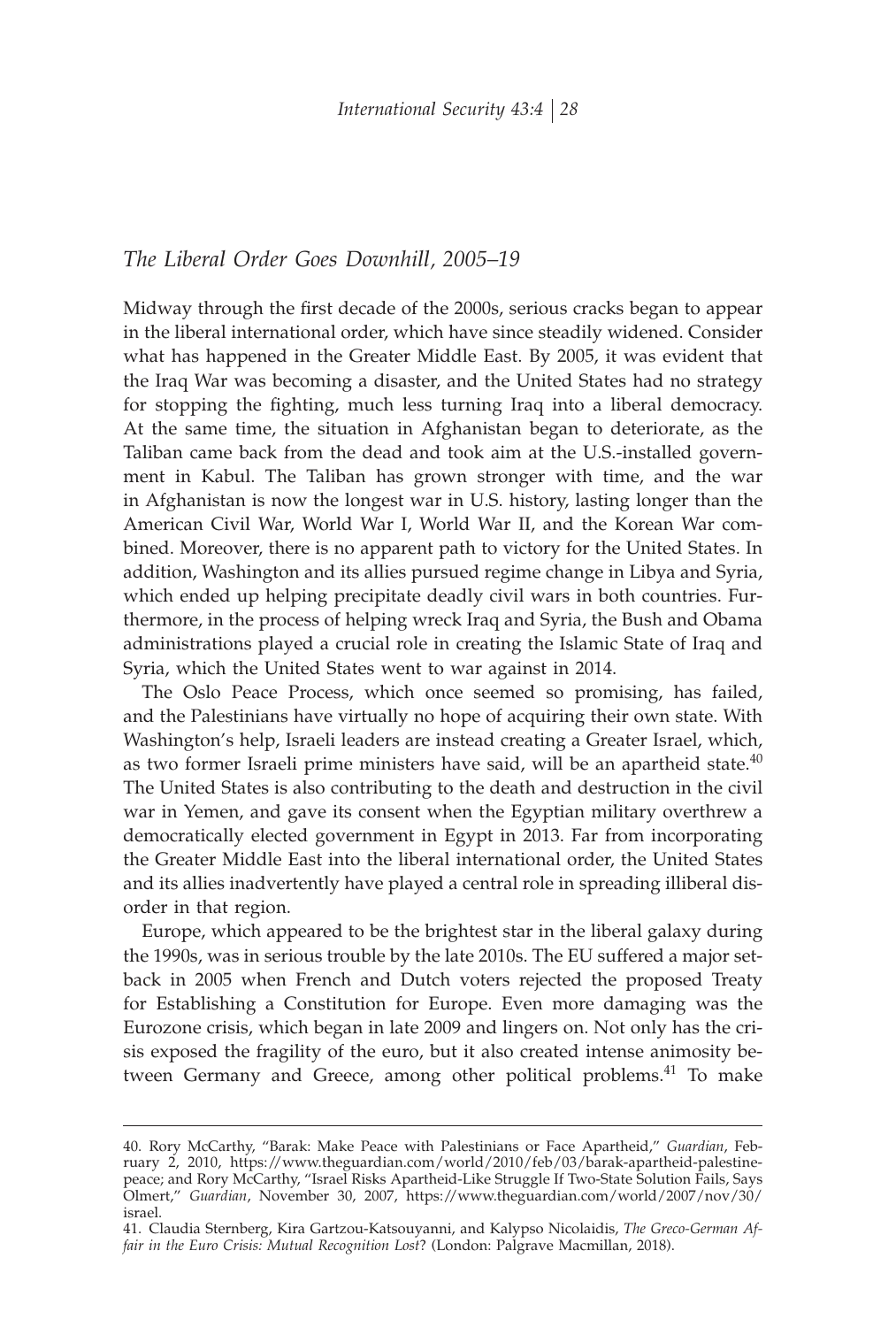matters worse, Britain voted in June 2016 to exit the EU, and xenophobic rightwing parties are growing more powerful across Europe. Indeed, fundamentally illiberal views are commonplace among leaders in Eastern Europe. As a January 2018 article in the *New York Times* put it: "The Czech president has called Muslim immigrants criminals. The head of Poland's governing party has said refugees are riddled with disease. The leader of Hungary has described migrants as poison... [and] Austria's new far-right interior minister suggested concentrating migrants in asylum centers—with all its obvious and odious echoes of World War II."<sup>42</sup>

Finally, a civil war began in 2014 in Eastern Ukraine that involves Russia, which seized Crimea from Ukraine in March 2014, causing a serious deterioration in relations between Russia and the West. Both sides have built up their military forces in Eastern Europe and routinely engage in military exercises that escalate suspicions and tensions between them. This crisis, which largely resulted from EU and NATO expansion, coupled with the West's efforts to promote democracy in countries such as Georgia and Ukraine, and maybe even Russia itself, shows no signs of ending anytime soon.<sup>43</sup> Given this state of affairs, Moscow is on the lookout for opportunities to sow discord in the West and weaken the EU and NATO.

Cracks have also opened up in the transatlantic relationship, especially with Trump's arrival in the White House. Trump is contemptuous of almost all the institutions that make up the liberal international order, including the EU and NATO, which he famously described as "obsolete" during the 2016 campaign.<sup>44</sup> In a letter sent to European leaders shortly after Trump assumed office, a leading EU policymaker said that the new president posed a serious threat to the EU's future.<sup>45</sup> A few months later, just after Trump moved into the White House, German Chancellor Angela Merkel, a deeply committed Atlanticist, warned that Europe could not depend on the United States the way it once did. Europeans, she said, "really must take our fate into our own hands."<sup>46</sup> Transatlantic relations have only worsened since then, and the likelihood of a turnaround in the foreseeable future seems remote.

<sup>42.</sup> Patrick Kingsley, "Trump's Immigration Remarks Outrage Many, but Others Quietly Agree," *New York Times*, January 12, 2018, https://www.nytimes.com/2018/01/12/world/europe/trumpimmigration-outrage.html.

<sup>43.</sup> Mearsheimer, "Why the Ukraine Crisis Is the West's Fault"; and my reply in McFaul, Sestanovich, and Mearsheimer, "Faulty Powers," pp. 175–178.

<sup>44.</sup> Ashley Parker, "Donald Trump Says NATO Is 'Obsolete,' UN Is 'Political Game'," *New York Times*, April 2, 2016, https://www.nytimes.com/politics/ªrst-draft/2016/04/02/donald-trumptells-crowd-hed-be-fine-if-nato-broke-up/.

<sup>45.</sup> James Kanter, "Trump Threatens Europe's Stability, a Top Leader Warns," *New York Times*, January 31, 2017, https://www.nytimes.com/2017/01/31/world/europe/trump-european-uniondonald-tusk.html.

<sup>46.</sup> Henry Farrell, "Thanks to Trump, Germany Says It Can't Rely on the United States. What Does That Mean?" *Monkey Cage* blog, *Washington Post*, May 28, 2017, https://www.washingtonpost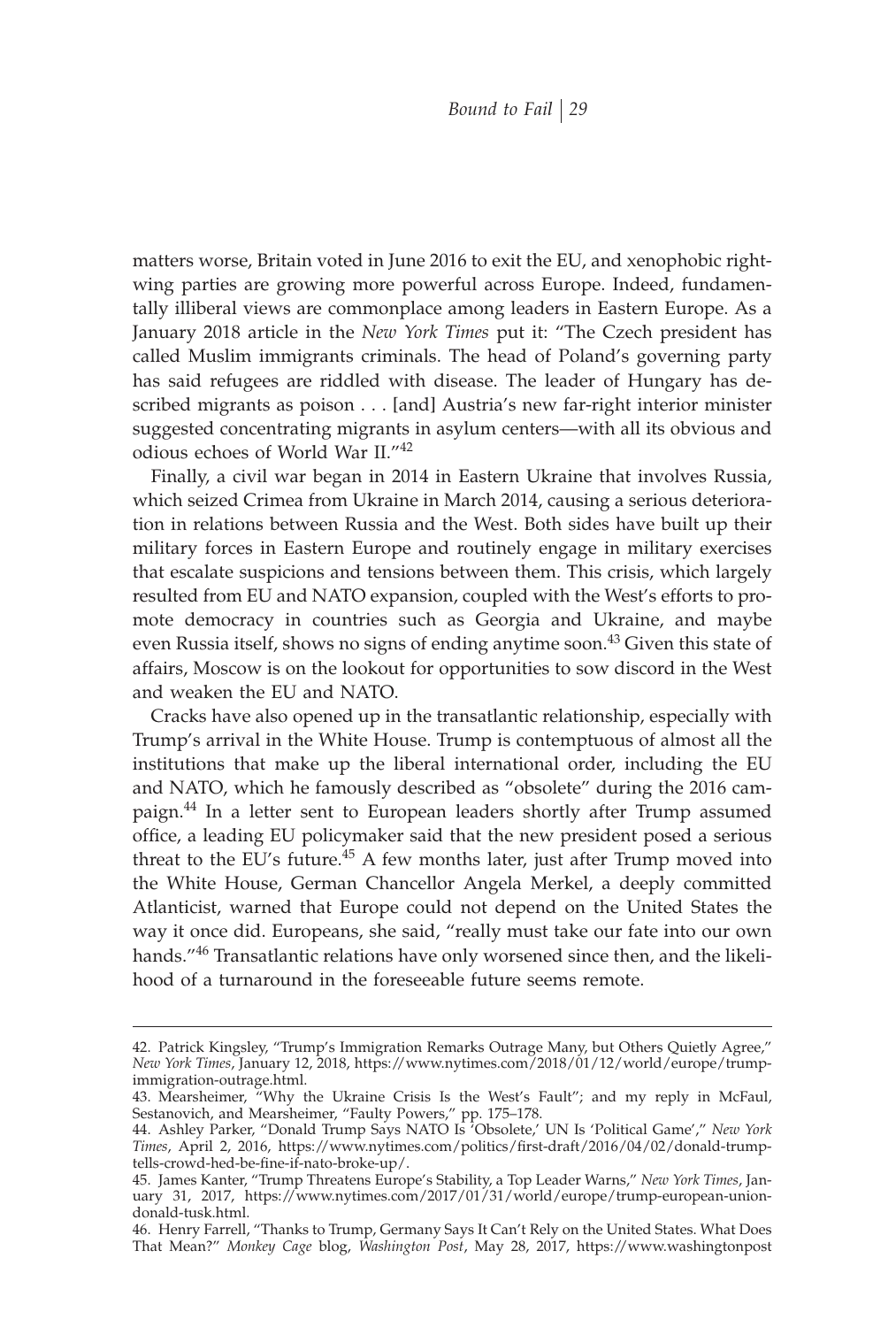The 2007–08 global financial crisis not only did enormous damage to many peoples' lives, but it also called into question the competence of the elites who manage the liberal international order.<sup>47</sup> In addition to the deterioration in relations between Russia and the West, there are worrying signs of potential conflict with China, which is determined to change the status quo regarding the East China Sea, the South China Sea, Taiwan, and the China-India border. Unsurprisingly, the United States is now more interested in containing rather than engaging China. In fact, the Trump administration recently said that admitting China into the WTO was a mistake, as Beijing's protectionist policies clearly show that it is unwilling to play by that institution's rules.<sup>48</sup>

Finally, the number of liberal democracies has been declining since 2006, reversing a trend that once looked unstoppable.<sup>49</sup> Relatedly, soft authoritarianism appears to have become an attractive alternative to liberal democracy, a development that was almost unthinkable in the early 1990s. And some leaders extol the virtues of illiberal democracy, while others govern countries that are committed to political systems based on deeply held religious beliefs. Of course, liberal democracy has lost some of its appeal in recent years, especially because the United States' political system often looks dysfunctional. Even serious scholars worry about the future of American democracy.<sup>50</sup>

In sum, the liberal international order is crumbling.

#### *What Went Wrong?*

The early successes of the United States and its allies in building a liberal international order notwithstanding, the order contained the seeds of its own ruin. Even if Western policymakers had been wiser stewards of that order, they could not have extended its longevity in any meaningful way. It was doomed to fail because it contained three fatal flaws.

First, intervening in the politics of countries to turn them into liberal democracies is extremely difficult, and attempting such ambitious social engineering on a global scale is virtually guaranteed to backfire and undermine the legitimacy of the enterprise itself. Nationalism is almost certain to cause significant

<sup>.</sup>com/news/monkey-cage/wp/2017/05/28/thanks-to-trump-germany-says-it-cant-rely-onamerica-what-does-that-mean.

<sup>47.</sup> John Lanchester, "After the Fall," *London Review of Books*, July 5, 2018, pp. 3–8; and Adam Tooze, *Crashed: How a Decade of Financial Crises Changed the World* (New York: Viking, 2018).

<sup>48.</sup> Shawn Donnan, "U.S. Says China WTO Membership Was a Mistake," *Financial Times*, January 19, 2018, https://www.ft.com/content/edb346ec-fd3a-11e7-9b32-d7d59aace167.

<sup>49.</sup> Puddington and Roylance, "Populists and Autocrats," p. 4.

<sup>50.</sup> William A. Galston, *Anti-Pluralism: The Populist Threat to Liberal Democracy* (New Haven, Conn.: Yale University Press, 2018); Steven Levitsky and Daniel Ziblatt, *How Democracies Die* (New York: Crown, 2018); and Cass R. Sunstein, ed., *Can It Happen Here? Authoritarianism in America* (New York: Dey Street, 2018).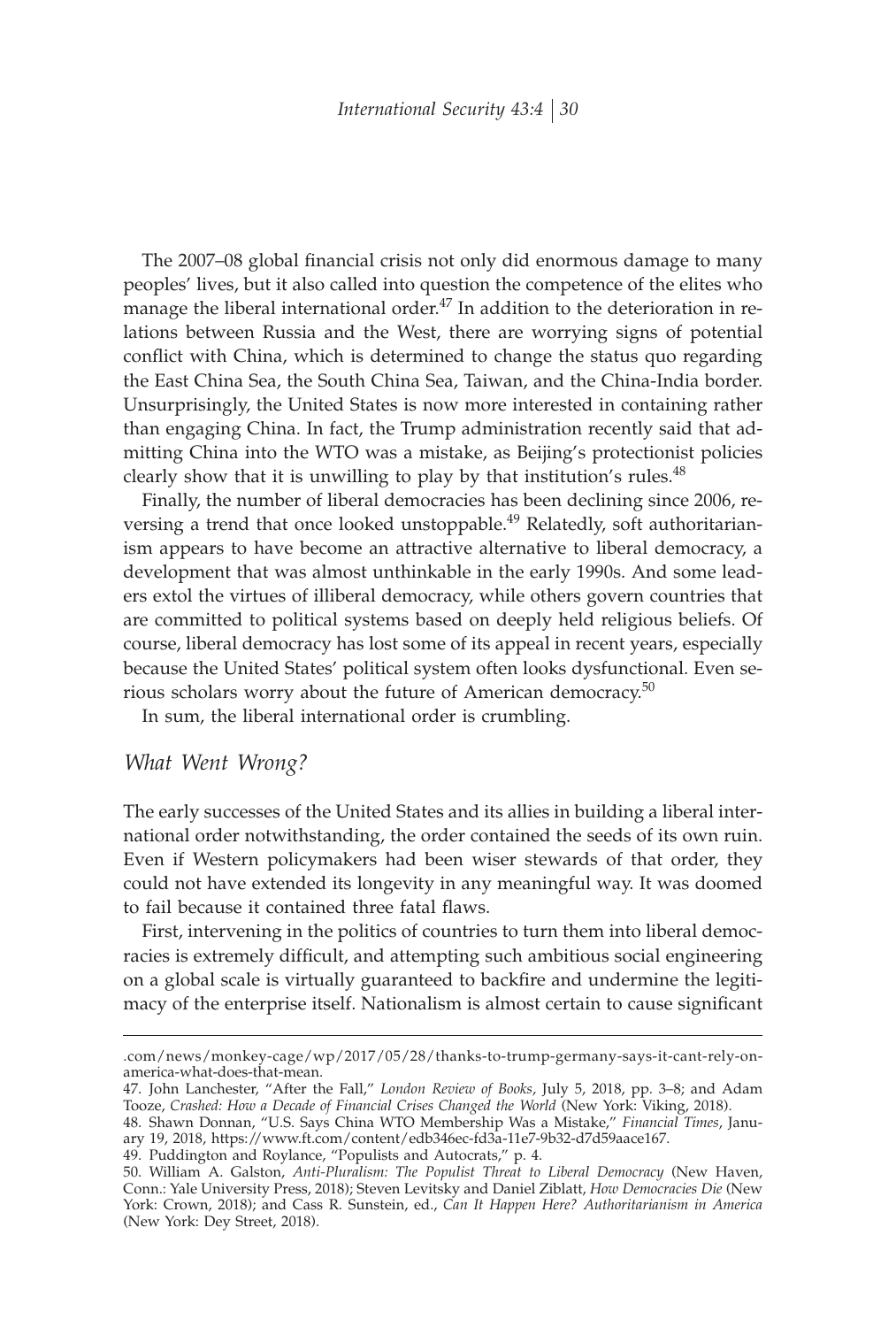resistance inside the countries targeted for regime change. Balance of power politics will also help impede the enterprise in particular cases. States that fear regime change—or other forms of U.S. interference—will band together for mutual support and seek ways to thwart the United States' liberal agenda. Thus, Syria and Iran aided the Iraqi insurgency after the 2003 U.S. invasion, and Russia and China have backed each other economically, militarily, and within international forums such as the UN Security Council.

Second, the liberal international order ultimately creates conditions that lead to serious political problems regarding sovereignty and national identity within the liberal democracies themselves, and all the more so when efforts at regime change fail and produce large-scale refugee flows into liberal countries. Again, the principal cause of the problem is nationalism, which is far from dead even in avowedly liberal societies.

Third, hyperglobalization has produced significant economic costs for large numbers of people inside the liberal democracies, including the sole pole. Those costs, including lost jobs, declining or stagnant wages, and marked income inequality, have serious domestic political consequences, which further undermine the liberal international order. Moreover, the open international economy helped fuel the rise of China, which, along with Russia's revival, eventually undermined unipolarity, an essential condition for creating a liberal international order.

# *The Perils of Democracy Promotion*

The most important requirement for building a liberal international order is to spread liberal democracy far and wide, which was initially seen to be an eminently feasible task. It was widely believed in the West that politics had evolved to the point where there was no sensible alternative to liberal democracy. If so, then it would be relatively easy to create a liberal international order, because spreading liberal democracy around the world would meet little resistance. Indeed, most people would welcome the idea of living in a Western-style democracy, as appeared to be the case in Eastern Europe after the collapse of communism.

This endeavor, however, was doomed from the start. To begin, there never has been and never will be universal agreement on what constitutes the ideal political system. One can argue that liberal democracy is the best form of government (I would), but others will invariably favor a different governing system. It is worth remembering that during the 1930s, many people in Europe preferred communism or fascism to liberal democracy. One might then point out that liberal democracy ultimately triumphed over those two "isms." Although that is true, the history of the 1930s is a reminder that liberal democ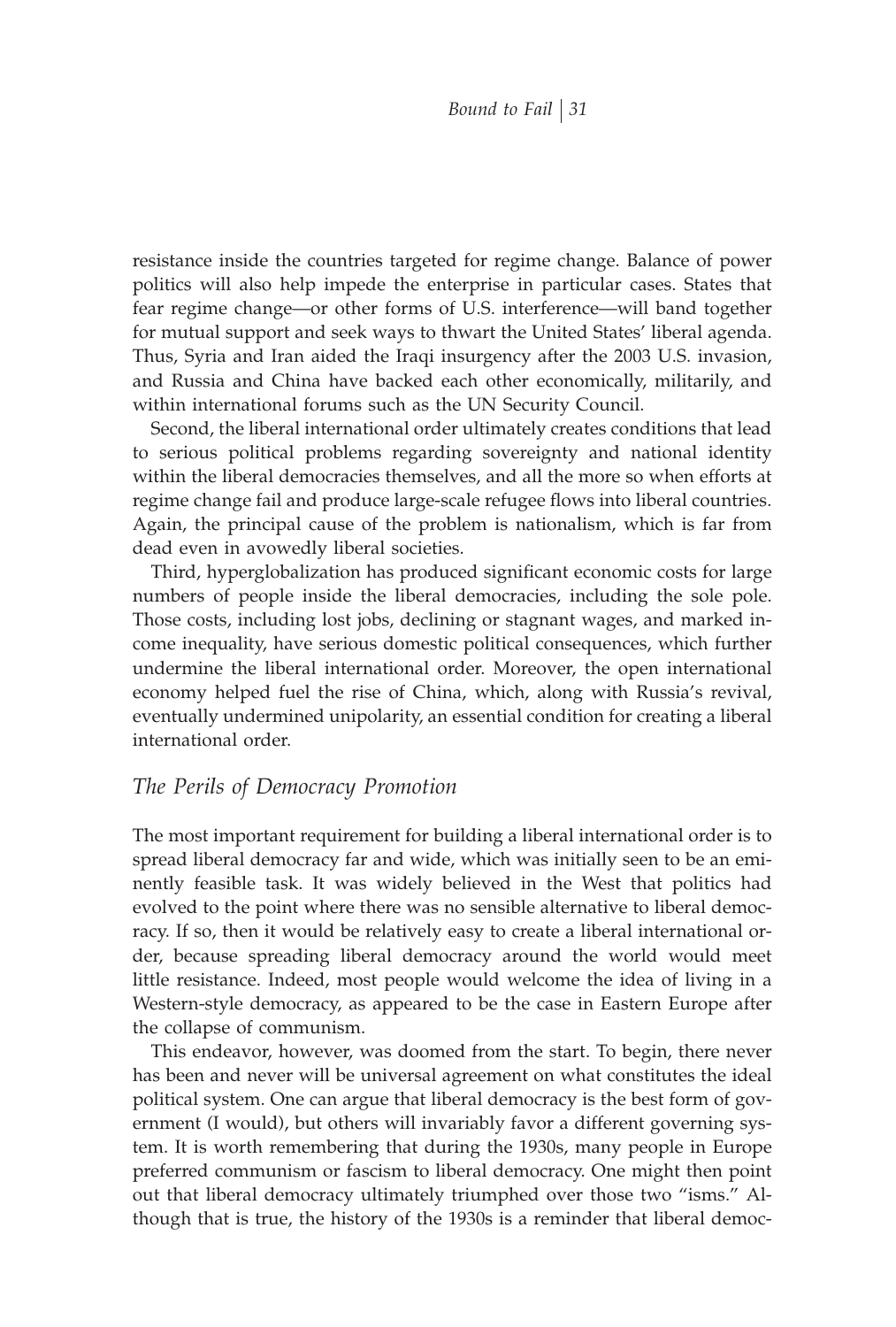racy is not the preordained order of things, and it is not unusual for elites and their publics to opt for alternative political systems. Thus, it should not be surprising that illiberal democracies are appearing in Eastern Europe, while China and Russia have embraced authoritarian rule, North Korea is a dictatorship, Iran is an Islamic republic, and Israel increasingly privileges its Jewish identity over its democratic character.<sup>51</sup> Nor should it be surprising that there has never been a time when more than 50 percent of the countries in the world were liberal democracies.<sup>52</sup>

This diversity of opinion about what constitutes the best governing system combines with nationalism to make the process of spreading liberal democracy around the world extremely difficult. Nationalism, after all, is a remarkably powerful political force that places great emphasis on self-determination and sovereignty. Nation-states, in other words, do not want other nation-states telling them how they should order their political system. Thus, trying to impose liberal democracy on a state that prefers an alternative form of government is almost certain to provoke fierce resistance.

#### FIGHTING LOSING WARS

Trying to build a liberal international order invariably leads to wars against minor powers that aim to turn those targets into liberal democracies. There are significant limits on how much social engineering of this sort great powers can attempt in a bipolar or multipolar system, mainly because they must focus on competing with each other for power and influence. Spreading liberal democracy is of secondary, if not tertiary, importance; indeed, at times liberal states will seek to prop up authoritarian governments if they are aligned against rival great powers, as the United States did repeatedly during the Cold War.

In unipolarity, however, the sole pole is free to go on crusades to make the world more democratic, simply because there are no rival great powers to worry about. Thus, it is unsurprising that the United States has fought seven wars in the years since the Cold War ended and has been at war for two out of every three years over that period. $53$  Such wars, however, regularly fail to achieve their objective.

The U.S. effort to use military force to bring about democracy has been fo-

<sup>51.</sup> Larry Diamond, Marc F. Plattner, and Christopher Walker, eds., *Authoritarianism Goes Global: The Challenge to Democracy* (Baltimore, Md.: Johns Hopkins University Press, 2016); and "Jewish or Democratic?" *Economist*, July 28, 2018, p. 30.

<sup>52.</sup> Puddington and Roylance, "Populists and Autocrats," p. 4.

<sup>53.</sup> John Ikenberry maintains that for the United States to sustain a liberal international order, it must pursue a restrained foreign policy. "The more that power peeks out from behind these institutions," he writes, "the more that power will provoke reaction and resistance." Ikenberry believes that this is not a problem for the United States, however, because it has a "unique ability to engage in strategic restraint." Ikenberry, *After Victory*, pp. 270–271. But he is wrong; liberal hegemons such as the United States are highly aggressive and adopt especially ambitious agendas, because that is what is required to create a liberal international order.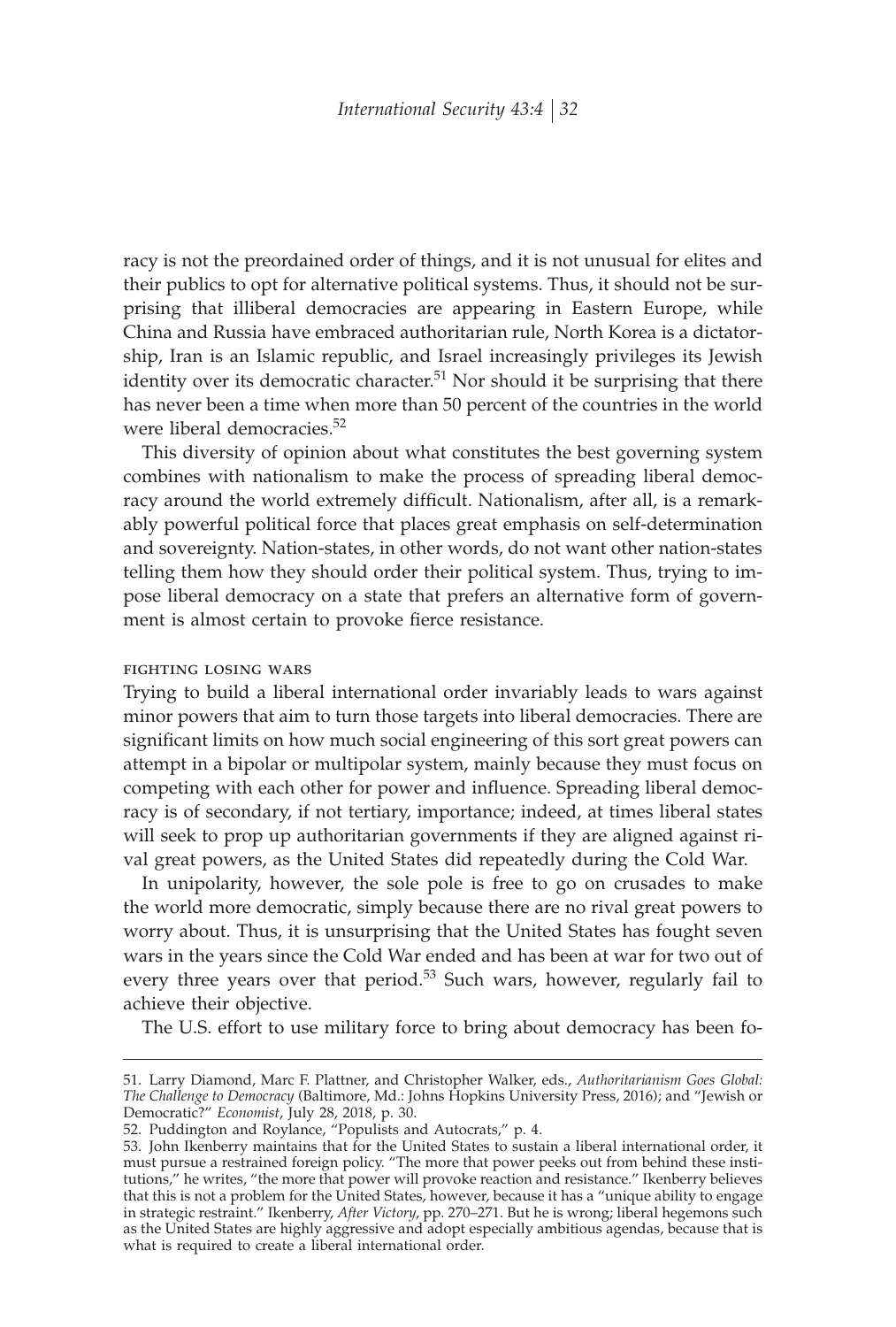cused primarily on the Greater Middle East, where it has led to one failure after another.<sup>54</sup> U.S. military forces invaded Afghanistan (2001) and Iraq (2003) with the intention of turning them into liberal democracies. The occupying forces not only failed to achieve that goal, but they also ended up precipitating bloody wars that did enormous damage to political and social life in those two countries. The main reason for this dismal record is that large-scale social engineering in any society is difficult, but it is especially daunting in a foreign country whose political leadership has just been toppled from power. The target state will be in turmoil; the invading forces will be dealing with an alien culture that might even be hostile to liberal democracy; and most importantly, nationalist sentiment is sure to increase sharply and generate an insurgency against the occupier, as the United States discovered in Afghanistan and Iraq.

Although these failures eroded public support for the liberal international order and cast doubts on the competence of its leaders, they did not stop the sole pole from trying to spread liberal democracy by military means, overextending itself even further.<sup>55</sup> Instead, it looked for less costly ways to accomplish that task, which effectively meant giving up on conquering and occupying non-democracies and employing different strategies to bring down authoritarian leaders. Thus, when fighting broke out among rival factions in Libya in 2011, the United States and its European allies employed airpower to help remove Col. Muammar al-Gaddafi from power. But the Western powers had no way of turning Libya into a functioning state, much less a liberal democracy, with or without troops on the ground.

Also in 2011, the United States and its allies in the Middle East sought to topple President Bashar al-Assad from power in Syria by arming and training rebel groups that opposed him. That effort failed, however, largely because Russia, which has had long-standing strategic ties with Syria, intervened in 2015 to keep Assad in power. Realpolitik thwarted U.S. efforts in Syria. But even if Assad had been deposed, the end result would have been either a continuation of the conflict, as in Libya, or the installation of another ruthless autocrat, as eventually happened in Egypt after President Hosni Mubarak was deposed in early 2011. Liberal democracy in Syria was not a serious possibility, but an abundance of murder and mayhem was.

#### turning the major powers into enemies

Finally, the crusader mentality that underpins the attempts to build a liberal international order leads to the poisoning of relations between the unipole and any major power in the system that is not a liberal democracy. Although the

<sup>54.</sup> Mearsheimer, *The Great Delusion*, pp. 120–187.

<sup>55.</sup> The persistence of these efforts despite repeated failures is emphasized by Walt, *The Hell of Good Intentions*, pp. 137–216.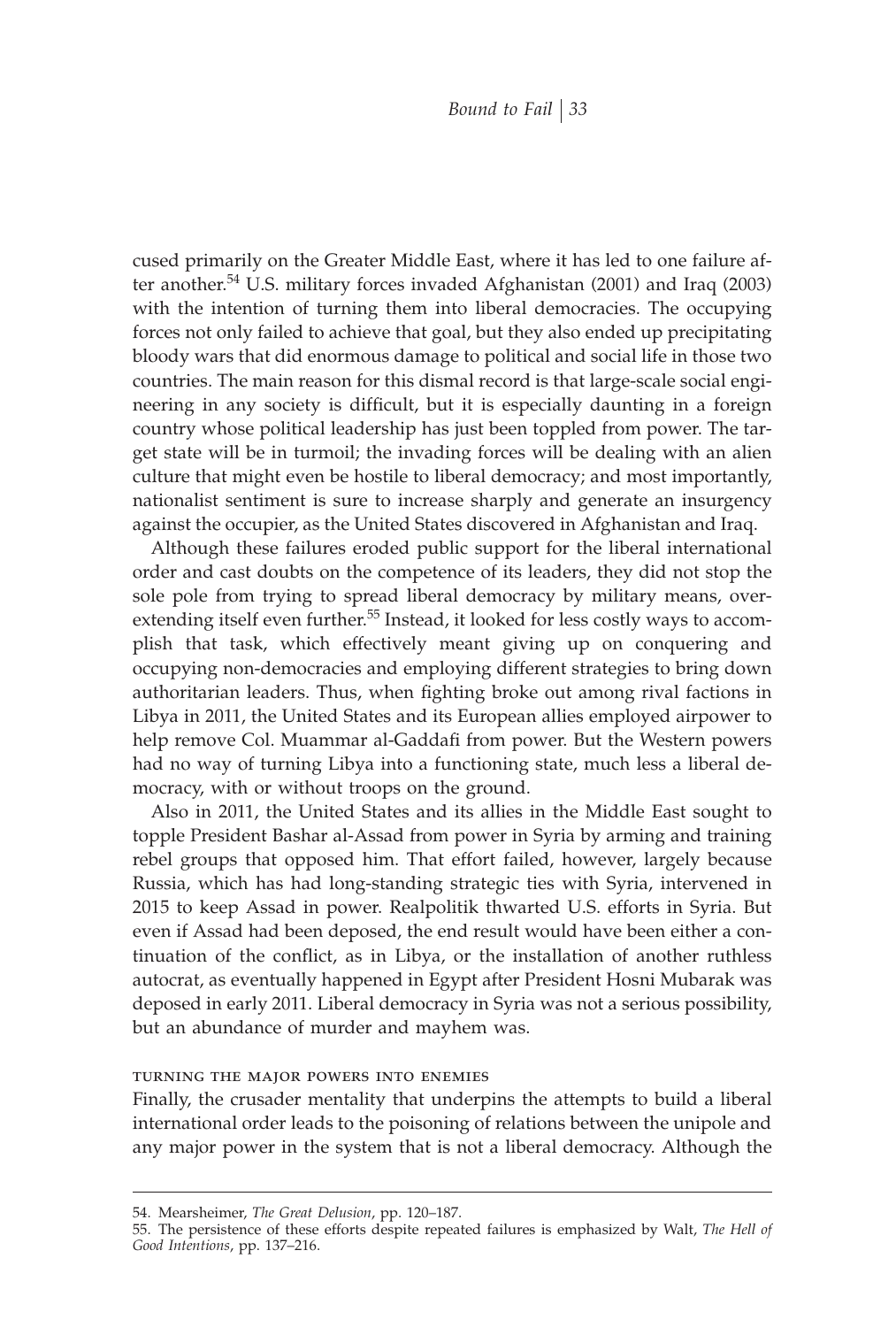dominant state will be strongly inclined to make war on minor powers to promote liberal democracy, it will rarely ever attack major powers for that purpose, especially if they possess nuclear weapons.<sup>56</sup> The costs would be too great, and the likelihood of success would be especially low. Hence, U.S. policymakers in the post–Cold War period have never seriously considered invading China or Russia, even though the United States is far more powerful than either of those countries.

Nevertheless, the United States has been committed to turning China and Russia into liberal democracies and absorbing them into the U.S.-dominated liberal world order. U.S. leaders have not only made their intentions clear, but they have also relied on nongovernmental organizations and various subtle strategies to push Beijing and Moscow toward embracing liberal democracy. In effect, the aim is peaceful regime change. Predictably, China and Russia have resisted the unipole's efforts for the same reason that minor powers have contested U.S. efforts to shape their domestic politics, and indeed for the same reason that Americans now recoil at the idea of Russia interfering in their country's politics. In a world in which nationalism is the most powerful political ideology, self-determination and sovereignty matter hugely for all countries.

China and Russia have also resisted the spread of the liberal order for realist reasons, because it would allow the United States to dominate the international system economically, militarily, and politically. Neither Beijing nor Moscow, for example, wants U.S. military forces in its neighborhood, much less on its borders. Thus, it is hardly surprising that China talks about pushing the U.S. military out of the Western Pacific and that Russia has long been deeply opposed to EU and NATO expansion into Eastern Europe. Indeed, moving those institutions toward Russia eventually led to the Ukraine crisis in 2014. That ongoing conflict has not only poisoned relations between Russia and the West, but it has incentivized Moscow to find ways to weaken both the EU and NATO. In short, both nationalist and realist calculations caused the two major powers in unipolarity to contest the unipole's efforts to build a robust liberal international order.

# *Turning the Liberal Democracies against the Liberal Order*

Building a robust liberal international order eventually causes serious political troubles inside the liberal democracies themselves, because the accompanying

<sup>56.</sup> Building on Nuno P. Monteiro's work, I distinguish among the sole great power, major powers, and minor powers. Monteiro, *Theory of Unipolar Politics* (New York: Cambridge University Press, 2014).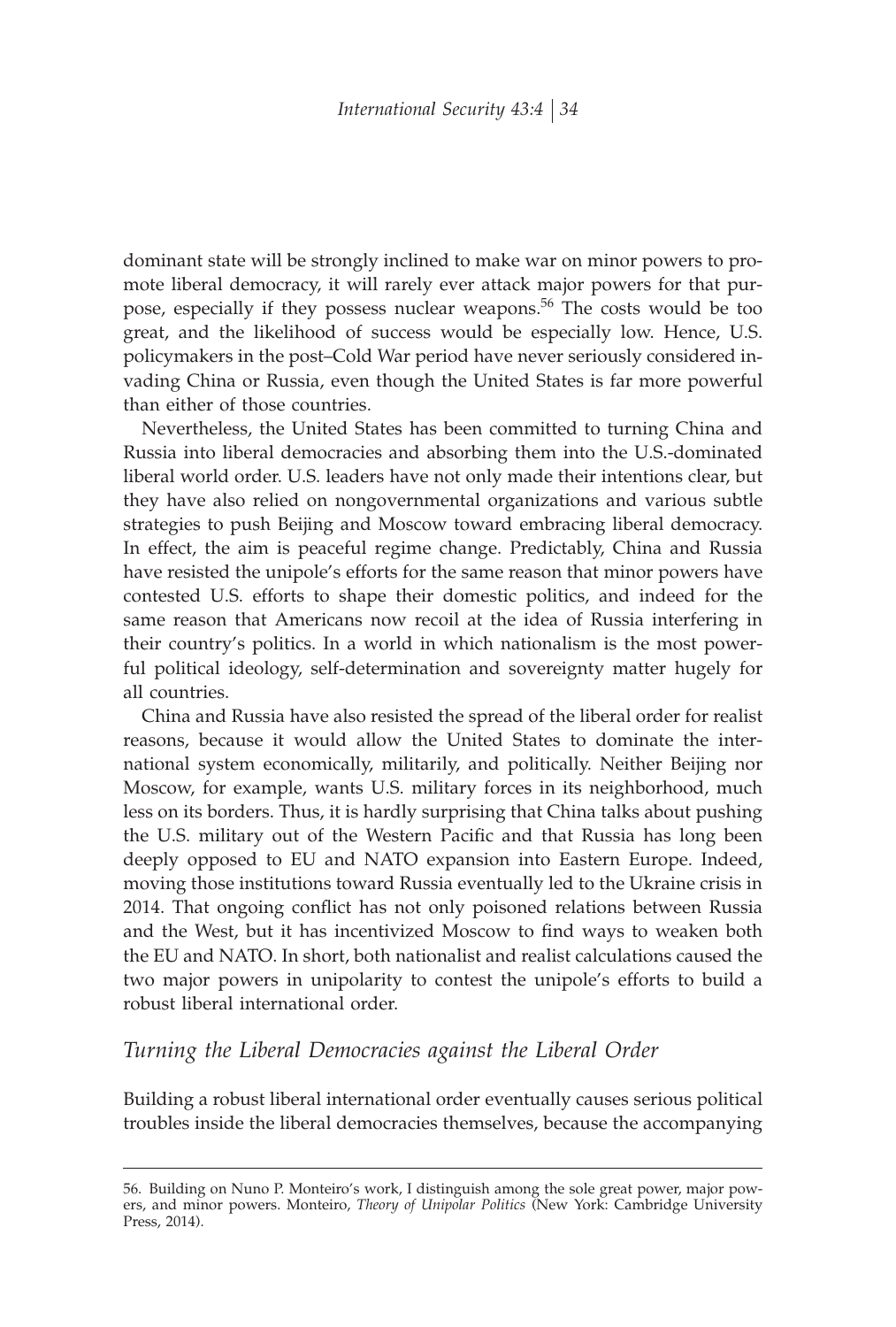policies clash with nationalism. Those problems on the home front, which come in two forms, work to eventually undermine the order itself.

To begin with, liberal states believe strongly in the virtues of international institutions, which leads them to delegate more and more authority to the institutions that make up the order. That strategy, however, is widely seen as evidence that those states are surrendering sovereignty. One can argue about whether those liberal countries are actually giving up sovereignty, but there is no question that they are delegating the authority to make some important decisions to those institutions, which is likely to cause serious political trouble in a modern nation-state.<sup>57</sup> After all, nationalism privileges self-determination and sovereignty, and thus it is fundamentally at odds with international institutions that make policies that decidedly affect their member states.<sup>58</sup> "The cumulative effect of such expansions of international authority," Jeff Colgan and Robert Keohane write, "is to excessively limit sovereignty and give people the sense that foreign forces are controlling their lives."<sup>59</sup>

The intensity of this problem will depend on how much power and influence the relevant institutions wield over their member states. Of course, the institutions that make up a liberal world order are designed to have a profound effect on the behavior of their member states. This institutional influence inevitably raises concerns about a "democratic deficit." Voters in those countries come to think that the distant bureaucrats who make decisions that matter greatly for them are inaccessible and unaccountable.

There is clear evidence of this phenomenon at play across Europe.<sup>60</sup> Consider the 2016 vote in favor of Brexit. Given the huge impact the EU has on its members' policies, it is unsurprising that one of the principal reasons a majority of British citizens voted for Brexit is because they thought that their country had surrendered too much authority to Brussels and that it was time to reas-

<sup>57.</sup> I define "sovereignty" as the supreme authority to make decisions for a political organization. I believe that sovereigns can delegate the authority to make certain decisions to international institutions without surrendering supreme authority, which is the essence of sovereignty. This process describes what has transpired in the European Union. Sovereigns can also take back the authority they have delegated. Moreover, I do not think that sovereignty is divisible. My views are drawn from Jean Bodin, *On Sovereignty*, trans. and ed. Julian H. Franklin (Cambridge: Cambridge University Press, 1992); Mariya Grinberg, "Unconstrained Sovereignty: Delegation of Authority and Reversibility," University of Chicago, October 22, 2018; and Carl Schmitt, *Political Theology: Four Chapters on the Concept of Sovereignty*, trans. and ed. George Schwab (Chicago, Ill.: University of Chicago Press, 2005).

<sup>58.</sup> Robert Jackson, *Sovereignty: Evolution of an Idea* (Malden, Mass.: Polity, 2007), pp. 78–113. 59. Jeff D. Colgan and Robert O. Keohane, "The Liberal Order Is Rigged: Fix It Now or Watch It

Wither," *Foreign Affairs*, Vol. 96, No. 3 (May/June 2017), p. 42, https://www.foreignaffairs.com/ articles/world/2017-04-17/liberal-order-rigged.

<sup>60.</sup> Alberto Alemanno, "Beyond Consultations: Reimagining EU Participatory Politics" (Brussels: Reshaping European Democracy project, Carnegie Europe, December 5, 2018), https:// carnegieendowment.org/files/Alemanno\_EU\_Politics\_Dec20182.pdf.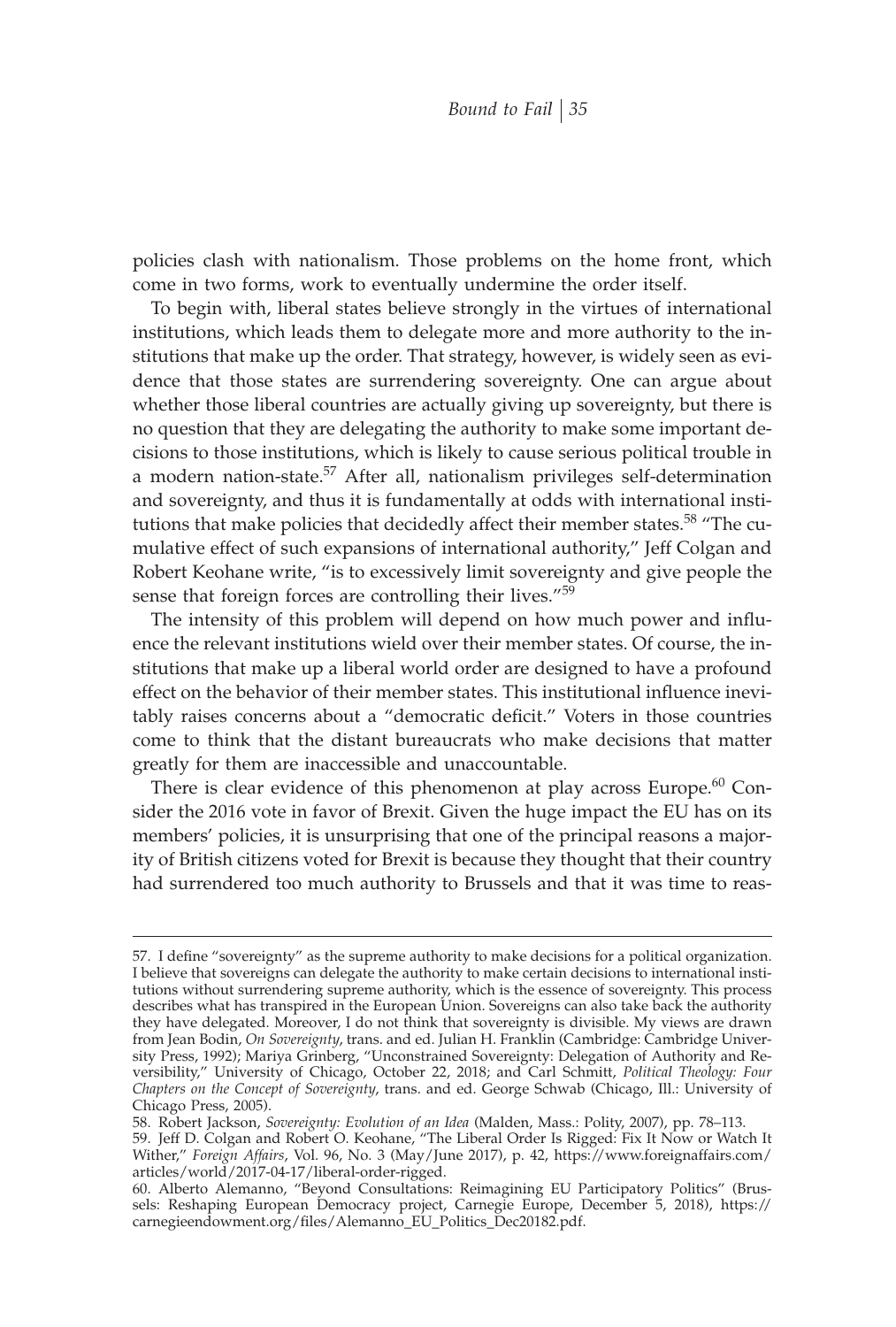sert British sovereignty. In particular, many Britons believed that Britain had lost control of its economic policy, which was undermining democratic accountability. $61$  EU bureaucrats in Brussels, who were not elected by Britons, were seen to be the key architects of British economic policy and other policies as well. Thus, the authors of an important study on Brexit write: "Regaining sovereignty—taking back control—was a major theme in the 2016 referendum."<sup>62</sup>

Fears in the West about surrendering sovereignty were not limited to the EU. As Robert Kuttner points out, with the blossoming of hyperglobalization in the 1990s, the IMF and the World Bank "mutated into the opposite of the roles imagined at Bretton Woods. They became instruments for the enforcement of classical laissez-faire as a universal governing principle."<sup>63</sup> Unsurprisingly, concerns about sovereignty have played an important role in recent U.S. politics. In particular, Trump ran for president on a platform that emphasized "America First," and he harshly criticized all the key institutions that make up the liberal international order, including the EU, the IMF, and the World Bank  $64$ 

The liberal international order also adopts policies that clash with national identity, which matters greatly to people all around the world, including those in the United States and Western Europe.<sup>65</sup> At its core, liberalism is an individualistic ideology that places great weight on the concept of inalienable rights. This belief, which says that every individual on Earth has the same set of basic rights, is what underpins the universalistic dimension of liberalism. This universalistic or transnational perspective stands in marked contrast to the profound particularism of nationalism, which is built on the belief that the world is divided into discrete nations, each with its own culture. Preserving that culture is best served by having one's own state, so that the nation can survive in the face of threats from the "other."<sup>66</sup>

<sup>61.</sup> Harold D. Clarke, Matthew Goodwin, and Paul Whiteley, *Brexit: Why Britain Voted to Leave the European Union* (New York: Cambridge University Press, 2017), pp. 69–72, 86, 111–115, 141, 166– 170, 173.

<sup>62.</sup> Ibid., p. 141.

<sup>63.</sup> Robert Kuttner, *Can Democracy Survive Global Capitalism*? (New York: W.W. Norton, 2018), p. 74.

<sup>64.</sup> Secretary of State Michael R. Pompeo, "Restoring the Role of the Nation-State in the Liberal International Order," address to the German Marshall Fund, Brussels, Belgium, December 4, 2018, https://www.state.gov/secretary/remarks/2018/12/287770.htm.

<sup>65.</sup> M.D.R. Evans and Jonathan Kelley, "National Pride in the Developed World Survey Data from 24 Nations," *International Journal of Public Opinion Research*, Vol. 14, No. 3 (September 2002), pp. 303–338, doi.org/10.1093/ijpor/14.3.303; Michael Keating and John McGarry, eds., *Minority Nationalism and the Changing International Order* (New York: Oxford University Press, 2001); and Mitchell Young, Eric Zuelow, and Andreas Sturm, *Nationalism in a Global Era: The Persistence of Nations* (New York: Routledge, 2007).

<sup>66.</sup> Liberalism also has an important particularist dimension to it, which is more in line with na-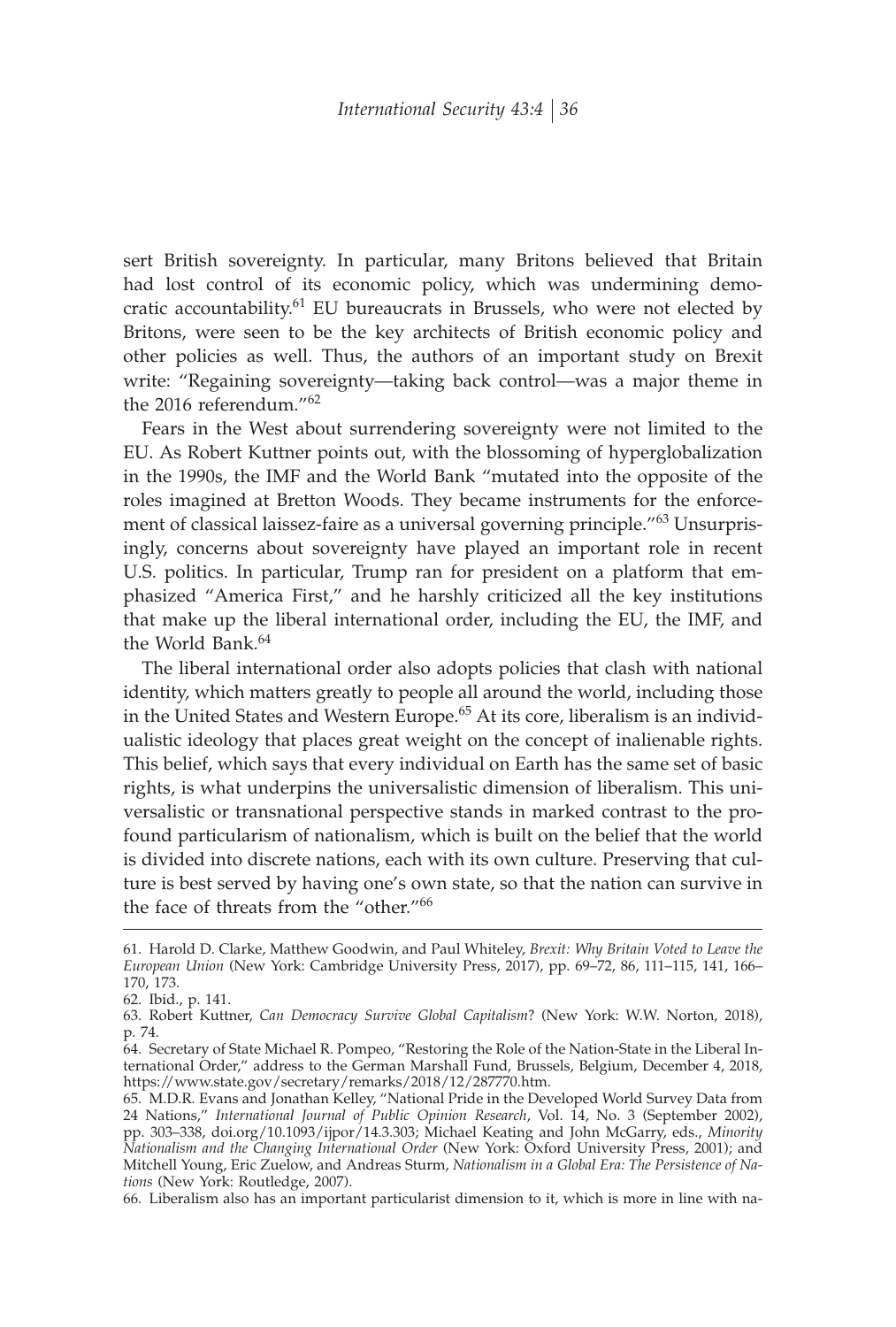Given liberalism's emphasis on individuals with equal rights, coupled with its tendency to downplay if not ignore national identity, it is unsurprising that the liberal international order emphasizes that countries should axiomatically accept refugees seeking shelter and that individuals should encounter few obstacles to moving from one nation-state to another for economic or other reasons. The paradigmatic example of this policy is the EU's Schengen Agreement, which has largely eliminated borders among most of that institution's member states. Furthermore, the EU is deeply committed in principle to opening its doors to refugees fleeing trouble spots.

In a world where national identity matters greatly, mixing different peoples together, which is what happens when there are open borders and broadminded refugee policies, is usually a prescription for serious trouble. It seems clear, for example, that immigration was the main reason British voters supported Brexit. They were especially unhappy that people from Eastern Europe used the EU's policy of open borders to migrate easily to Britain.<sup>67</sup> Britain is hardly an exception in this regard, as anti-immigrant sentiment is widespread in Europe and fuels hostility toward the  $EU^{68}$  The large numbers of refugees from the Greater Middle East that began arriving in Europe in 2015 have certainly not been accorded the kind of welcome one would expect from states that are at the center of the liberal international order. Indeed, there has been enormous resistance to accepting those refugees, especially in Eastern Europe, but also in Germany, where Chancellor Merkel hurt herself politically by initially welcoming them. This trouble over open borders and refugees has not only called into question the EU's commitment to liberal values, but it has also created rifts among the member states—rifts that have shaken the foundation of that venerable institution.

tionalism and which should discourage liberal states from trying to remake the world in their own image. Specifically, liberalism places a high premium on tolerance, mainly because it is based on the sound assumption that it is impossible to reach universal agreement about first principles. Mearsheimer, *The Great Delusion*, pp. 53–54. Thus, one might expect liberal states to work out a modus vivendi with non-liberal states and not try to create a world populated solely by liberal democracies. When it comes to international politics, however, the universalistic strand of liberalism tends to trump the particularistic strand, which means liberal states tend to be intolerant toward other kinds of political systems.

<sup>67.</sup> Clarke, Goodwin, and Whiteley, *Brexit*, pp. 11, 23, 53, 59, 70, 102–103, 109, 113, 122–124, 166– 170, 173, 205, 207–208. Although immigration and open borders are treated separately from sovereignty in *Brexit*, these issues are closely linked. After all, Britain is bent on exiting the EU so that it can regain authority over its borders, which is now largely in the hands of the EU.

<sup>68.</sup> Ibid., pp. 222–229; John B. Judis, *The Nationalist Revival: Trade, Immigration, and the Revolt against Globalization* (New York: Columbia Global Reports, 2018), pp. 43, 95–98; and European Commission, "Public Opinion in the European Union," *Standard Eurobarometer 90, Autumn 2018* (Brussels: European Commission, November 2018), pp. 12–15.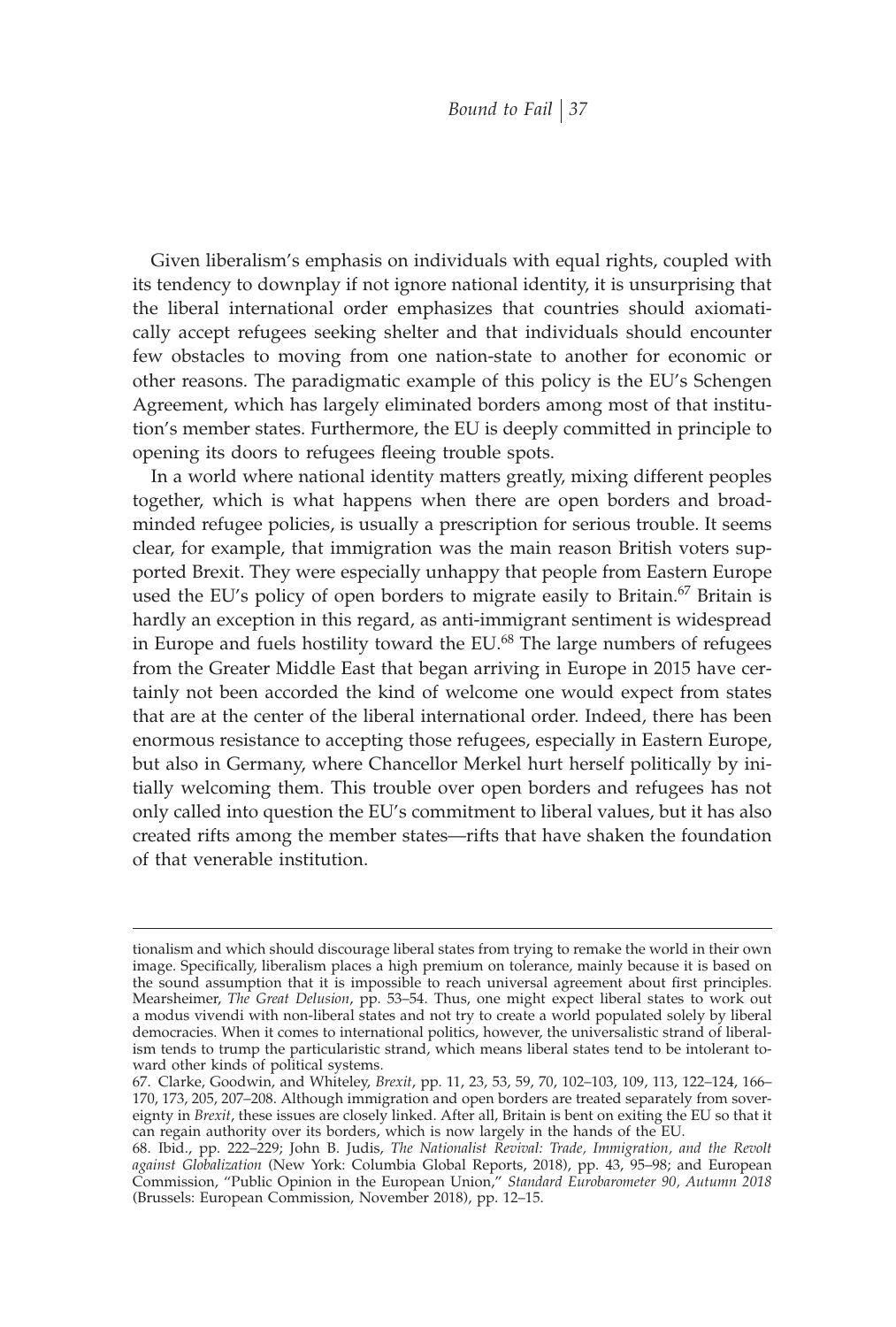# *The Downside of Hyperglobalization*

The sharp growth in economic intercourse that has come with the establishment of the liberal international order has helped cause significant economic problems inside the liberal states in the system. These problems, in turn, have generated substantial political resistance to that order. When that happens in a democracy, the public is likely to turn on the liberal elites and elect leaders who support policies that are at odds with liberal principles.

The contemporary international economy is highly integrated and remarkably dynamic. Change occurs at warp speed, and major developments in one country invariably have significant effects in other countries. This wide-open system has had considerable benefits. It has led to impressive growth at the global level, helped lift many millions of people out of poverty in countries such as China and India, and provided huge economic benefits for the world's wealthiest people. At the same time, it has caused major problems that governments are ill equipped to fix, at least if they play according to the rules of the liberal world order. The best way to understand this phenomenon is to compare today's hyperglobalization with the moderate globalization that obtained under the Bretton Woods consensus from 1945 until the late 1980s.<sup>69</sup>

The Bretton Woods consensus was designed to facilitate an open international economy, but only up to a point.<sup>70</sup> There were, for example, significant limits on capital flows across state boundaries. And although GATT was designed to expedite international trade, governments had considerable maneuver room to adopt protectionist policies when it was in their interest to do so. In effect, governments were able to pursue policies that not only facilitated prosperity, but also protected their citizens from the vagaries of the market. John Ruggie famously refers to this relationship between markets and govern-

<sup>69.</sup> The subsequent discussion of Bretton Woods and hyperglobalization—or what is sometimes called neoliberalism—draws heavily on Dani Rodrik, *The Globalization Paradox: Democracy and the Future of the World Economy* (New York: W.W. Norton, 2011). See also Barry Eichengreen, *Globalizing Capital: A History of the International Monetary System*, 2nd ed. (Princeton, N.J.: Princeton University Press, 2008); Kuttner, *Can Democracy Survive Global Capitalism*?; Dani Rodrik, *Has Globalization Gone Too Far*? (Washington, D.C.: Institute for International Economics, March 1997); Dani Rodrik, *One Economics, Many Recipes: Globalization, Institutions, and Economic Growth* (Princeton, N.J.: Princeton University Press, 2017); and Joseph E. Stiglitz, *Globalization and Its Discontents Revisited: Anti-Globalization in the Era of Trump* (New York: W.W. Norton, 2017).

<sup>70.</sup> The Bretton Woods system, which was negotiated at the end of World War II, focused mainly on establishing a monetary order built around fixed exchange rates. That core element of the system collapsed in the early 1970s, although Western countries remained committed to limiting capital flows and trade liberalization. Rodrik refers to this remaining set of commitments as the Bretton Woods consensus, not the Bretton Woods system. See Rodrik, *The Globalization Paradox*, pp. 69–76, 95–101. In this article, the Bretton Woods consensus refers to the entire period from 1945 to the end of the 1980s.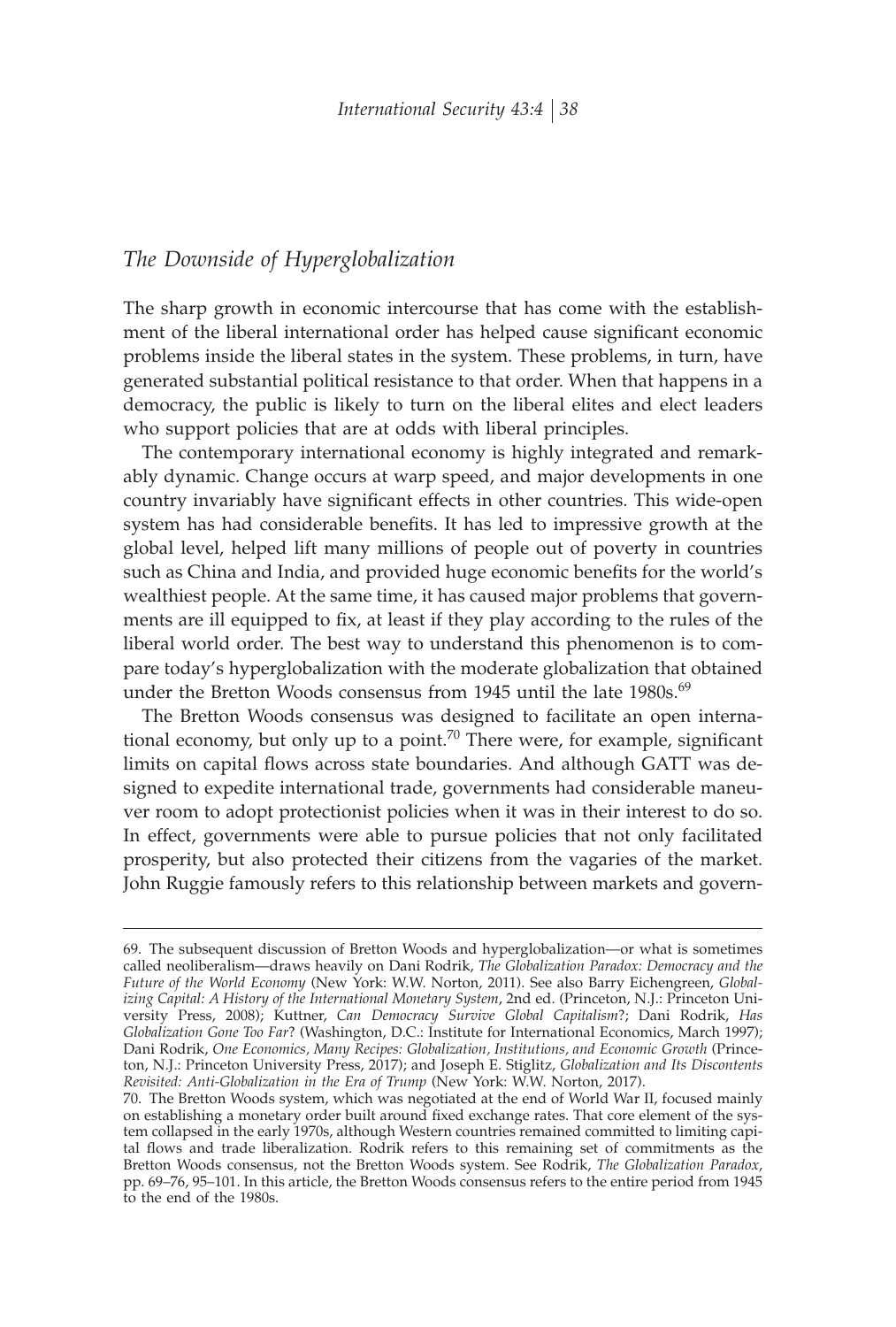ments as "embedded liberalism."<sup>71</sup> The Bretton Woods consensus worked well for more than four decades, although its days were numbered by the late 1980s.

Hyperglobalization, which began gaining traction in the 1980s and accelerated after the Cold War, effectively overturned the Bretton Woods consensus. The new order, created largely by Western policymakers, was designed to greatly reduce regulation of global markets by removing controls on capital flows and replacing GATT with the WTO. This new trade organization, which began operating in 1995, was intended to open up markets all over the world and make it especially difficult for governments to pursue protectionist policies. "Any obstacle to free trade," as Dani Rodrik notes, was seen "as an abomination to be removed; caveats be damned."<sup>72</sup> In essence, almost any kind of government interference in the workings of the world economy was considered harmful to the liberal international order. To quote Rodrik again, "The state went from being the handmaiden of economic growth to the principal obstacle blocking it."<sup>73</sup>

#### hyperglobalization and its discontents

Hyperglobalization has caused a number of major economic problems that have worked to undermine the legitimacy of the liberal world order in the states that form the core of that system. For starters, many jobs in particular sectors of a country's economy disappear quickly as a result of outsourcing, throwing large numbers of people out of work.<sup>74</sup> Sometimes entire regions see their traditional economic base destroyed. It is often difficult for the unemployed, many of whom are unskilled workers with little mobility, to find wellpaying jobs, or any job at all.<sup>75</sup> And even if they find good jobs, there is always

<sup>71.</sup> John Gerard Ruggie, "International Regimes, Transactions, and Change: Embedded Liberalism in the Postwar Economic Order," *International Organization*, Vol. 36, No. 2 (Spring 1982), pp. 379–415, https://www.jstor.org/stable/2706527.

<sup>72.</sup> Rodrik, *The Globalization Paradox*, p. 77.

<sup>73.</sup> Ibid., p. 163.

<sup>74.</sup> Automation is also responsible for the disappearance of a substantial number of jobs, although it is difficult to determine the relative importance of automation and outsourcing. See Susan N. Houseman, "Understanding the Decline of U.S. Manufacturing Employment," Working Paper 18- 287 (Kalamazoo, Mich.: W.E. Upjohn Institute for Employment Research, June 2018), doi.org/ 10.17848/wp18-287; and Claire Cain Miller, "The Long-Term Jobs Killer Is Not China. It's Automation," *New York Times*, December 21, 2016, https://www.nytimes.com/2016/12/21/upshot/thelong-term-jobs-killer-is-not-china-its-automation.html.

<sup>75.</sup> David Goodhart, *The Road to Somewhere: The Populist Revolt and the Future of Politics* (London: Hurst, 2017), pp. 147–192. On the human costs of these "progressively worsening labor market opportunities," see Ann Case and Angus Deaton, "Mortality and Morbidity in the 21st Century," Brookings Papers on Economic Activity (Washington, D.C.: Brookings Institution, Spring 2017), https://www.brookings.edu/wp-content/uploads/2017/08/casetextsp17bpea.pdf.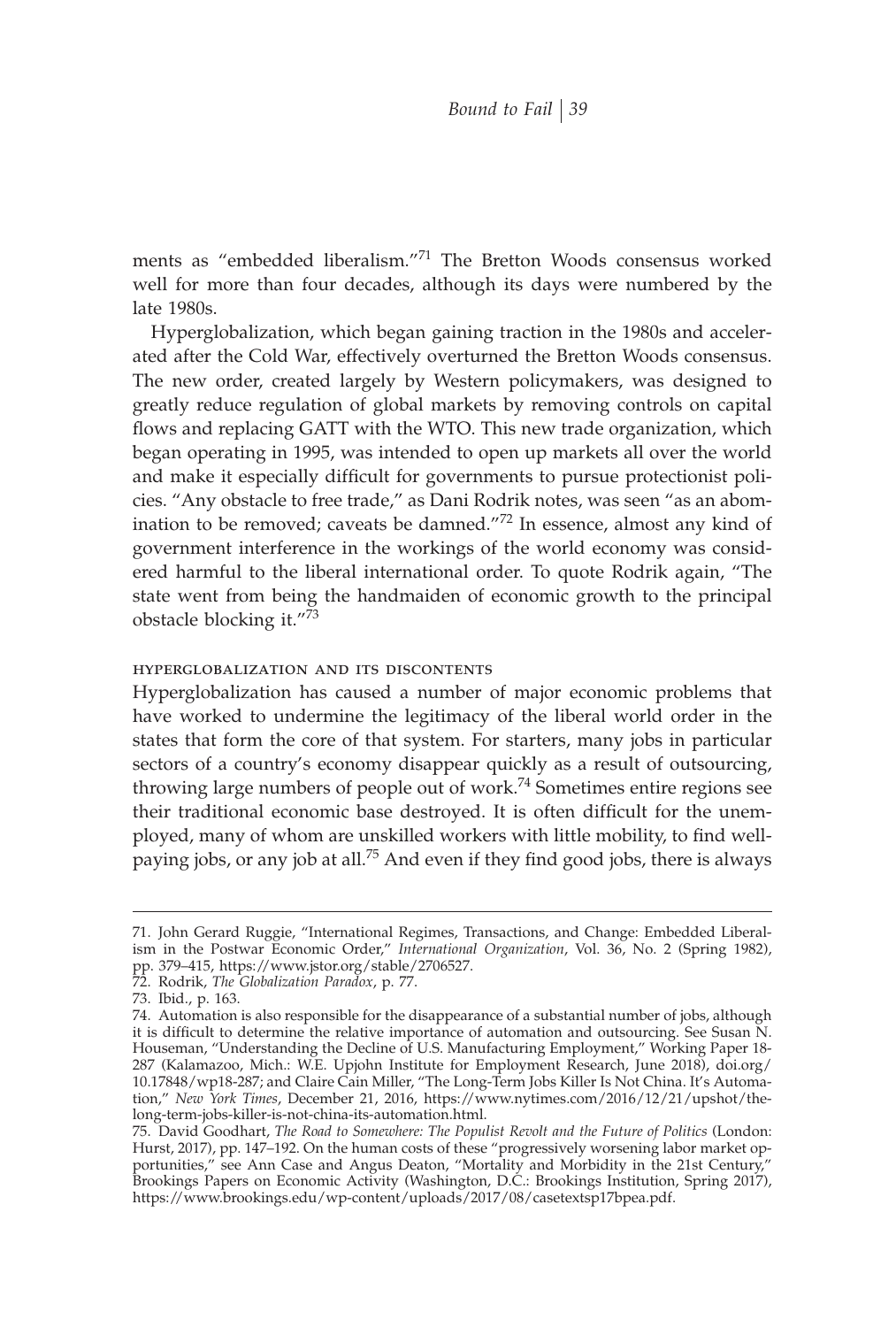the possibility they will lose them again, given the "creative destruction" that comes with hyperglobalization. Even people who have not lost their jobs worry that someday they might. In brief, the dynamism inherent in the world economy not only threatens jobs, but also fosters an acute sense of uncertainty about the future among people everywhere.

In addition, hyperglobalization has done little to raise the real income levels of the lower and middle classes in the liberal West. At the same time, it has greatly increased the wages and the wealth of the upper classes.<sup>76</sup> The result is staggering economic inequality almost everywhere, which shows few signs of abating.<sup>77</sup> Indeed, the problem appears likely to be getting worse.<sup>78</sup> Under the Bretton Woods consensus, governments were in a good position to deal with problems of this sort by devising redistributive tax policies, training programs for workers, and generous welfare benefits. But in the liberal international order, the solution to almost every problem is to let the market deal with it, not governments, which are considered to be more of a liability than an asset for making the global economy work smoothly. To the extent that rules are needed to facilitate the smooth working of the global economy, better to rely on international institutions than governments.

Markets, of course, cannot fix these problems; indeed, they helped cause them in the first place and are likely to make them worse in the absence of policies that states design to protect their citizenry. As one would expect, these festering problems have led to widespread dissatisfaction with the liberal international order and growing sentiment for governments to adopt protectionist economic policies, which would undermine the present system. Trump capitalized on this hostility toward the existing order in the 2016 presidential campaign not only by railing against international institutions, but also by making the case for pursuing protectionist economic policies. He emphasized the importance of protecting U.S. workers above all else. In both the Republican primaries and the general election, he defeated opponents who defended the liberal international order and argued against protectionism.<sup>79</sup> Since becoming president, Trump has moved in a decidedly protectionist di-

<sup>76.</sup> Drew DeSilver, "For Most U.S. Workers, Real Wages Have Barely Budged in Decades" (Washington, D.C.: Pew Research Center, August 7, 2018), http://www.pewresearch.org/fact-tank/ 2018/08/07/for-most-us-workers-real-wages-have-barely-budged-for-decades/; and Edward N. Wolff, "Inequality and Rising Profitability in the United States, 1947-2012," International Review of *Applied Economics*, Vol. 29, No. 6 (November 2015), pp. 741–769, doi.org/10.1080/02692171 .2014 .956704.

<sup>77.</sup> Facundo Alvaredo et al., "World Inequality Report, 2018: Executive Summary" (Paris: World Inequality Lab, 2017), https://wir2018.wid.world/ªles/download/wir2018-summaryenglish.pdf.

<sup>78.</sup> Walter Scheidel, *The Great Leveler: Violence and the History of Inequality from the Stone Age to the Twenty-first Century* (Princeton, N.J.: Princeton University Press, 2017).

<sup>79.</sup> Judis, *The Nationalist Revival*, pp. 47–80, 117–142.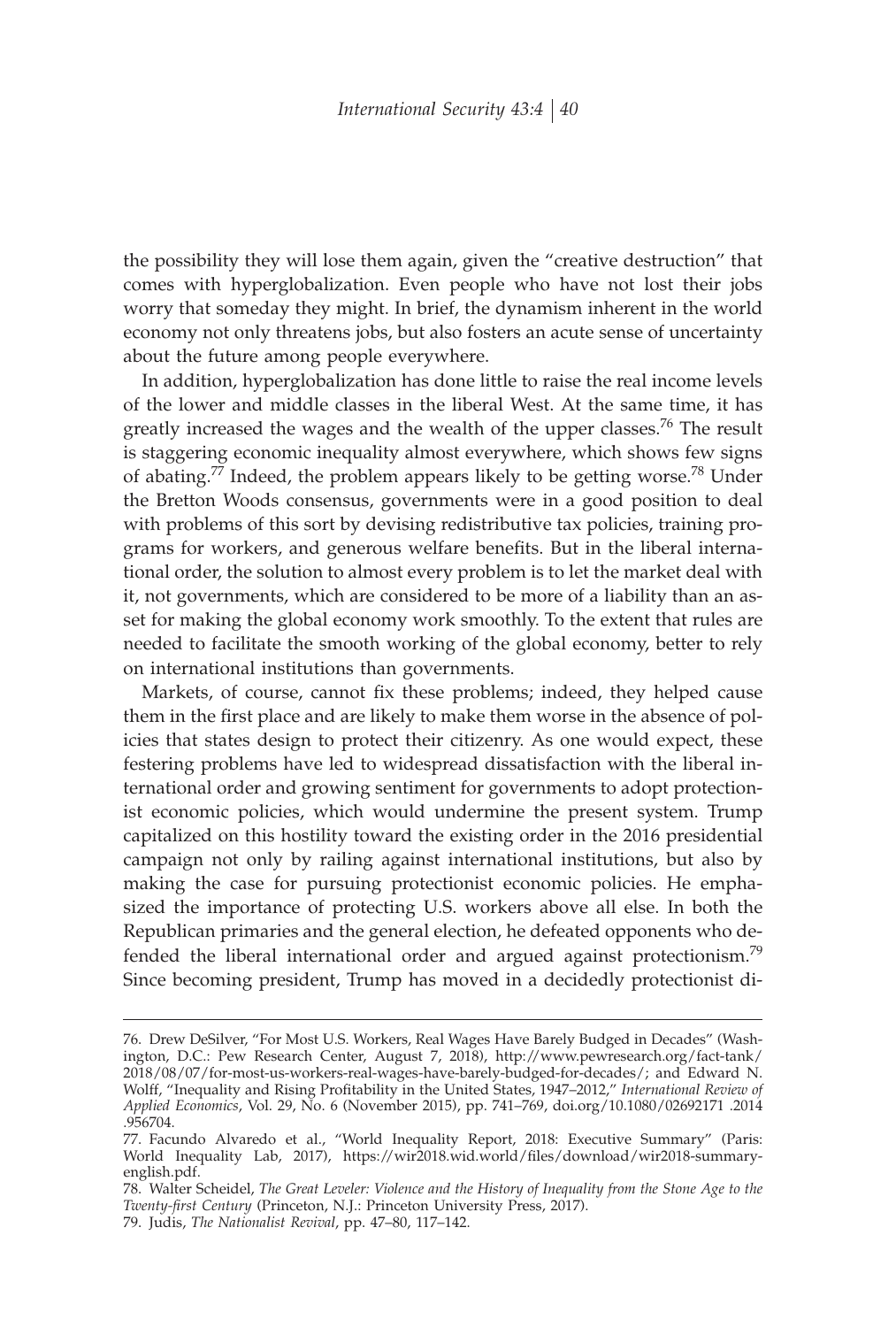rection. Ultimately, when markets clash with the deep-seated interests of large numbers of a country's citizens, its politics will evolve in ways that undermine the liberal international order.

There is another major problem that comes with hyperglobalization. The ease and speed with which capital flows across borders, coupled with the emphasis that the liberal world order places on government deregulation, make this order prone to large-scale economic crises in particular countries or regions, or even the entire world. "Periods of high international capital mobility," Carmen Reinhart and Kenneth Rogoff write, "have repeatedly produced international banking crises."<sup>80</sup> In fact, there have been a number of crises since hyperglobalization began taking root in the late  $1980s$ .<sup>81</sup> The most consequential were the Asian financial crisis of 1997–98, which came dangerously close to spreading across the entire globe, and the 2007–08 global financial crisis, which was the most severe economic breakdown since the Great Depression of the 1930s and did much to delegitimize the liberal international order in the West.<sup>82</sup> Given the continuing mobility of capital, more crises of this sort will likely occur, further weakening the present order and perhaps even bringing it crashing down.

A few words are in order regarding the euro, which is a key feature of the liberal international order, even though it is part of a strictly European institution.<sup>83</sup> When that currency was established in 1999, it represented a giant step forward in promoting monetary union among the member states, although there was neither fiscal nor political union to help underpin the euro. Critics at the time predicted that without fiscal and political union, the euro would eventually be plagued by significant problems.<sup>84</sup> Many advocates recognized the problem, but thought that monetary union would ultimately lead to union on all three fronts, thus eliminating the problem. But that did not happen, and the euro encountered its first major crisis in 2009, which produced not just economic problems, but political problems as well. The crisis and the ensuing attempts to solve it brought hard-edged nationalist sentiment to the surface in Europe.

<sup>80.</sup> Carmen M. Reinhart and Kenneth S. Rogoff, *This Time Is Different: Eight Centuries of Financial Folly* (Princeton, N.J.: Princeton University Press, 2011), p. 155.

<sup>81.</sup> Ibid., pp. 95–96, 344–347; and Rodrik, *The Globalization Paradox*, pp. 108–109.

<sup>82.</sup> Tooze, *Crashed*.

<sup>83.</sup> Ashoka Mody, *EuroTragedy: A Drama in Nine Acts* (New York: Oxford University Press, 2018); and Joseph E. Stiglitz, *The Euro: How a Common Currency Threatens the Future of Europe* (New York: W.W. Norton, 2016).

<sup>84.</sup> Rudi Dornbusch, "Euro Fantasies," *Foreign Affairs*, Vol. 75, No. 5 (September/October 1996), pp. 110-124, doi.org/10.2307/20047747; Martin Feldstein, "EMU and International Conflict," For*eign Affairs*, Vol. 76, No. 6 (November/December 1997), pp. 60–73, doi.org/10.2307/20048276; Josef Joffe, "The Euro: The Engine That Couldn't," *New York Review of Books*, December 4, 1997, pp. 26– 31; and Paul Krugman, "The Plight of the Hapless EMU," *Fortune*, December 21, 1998, pp. 34–36.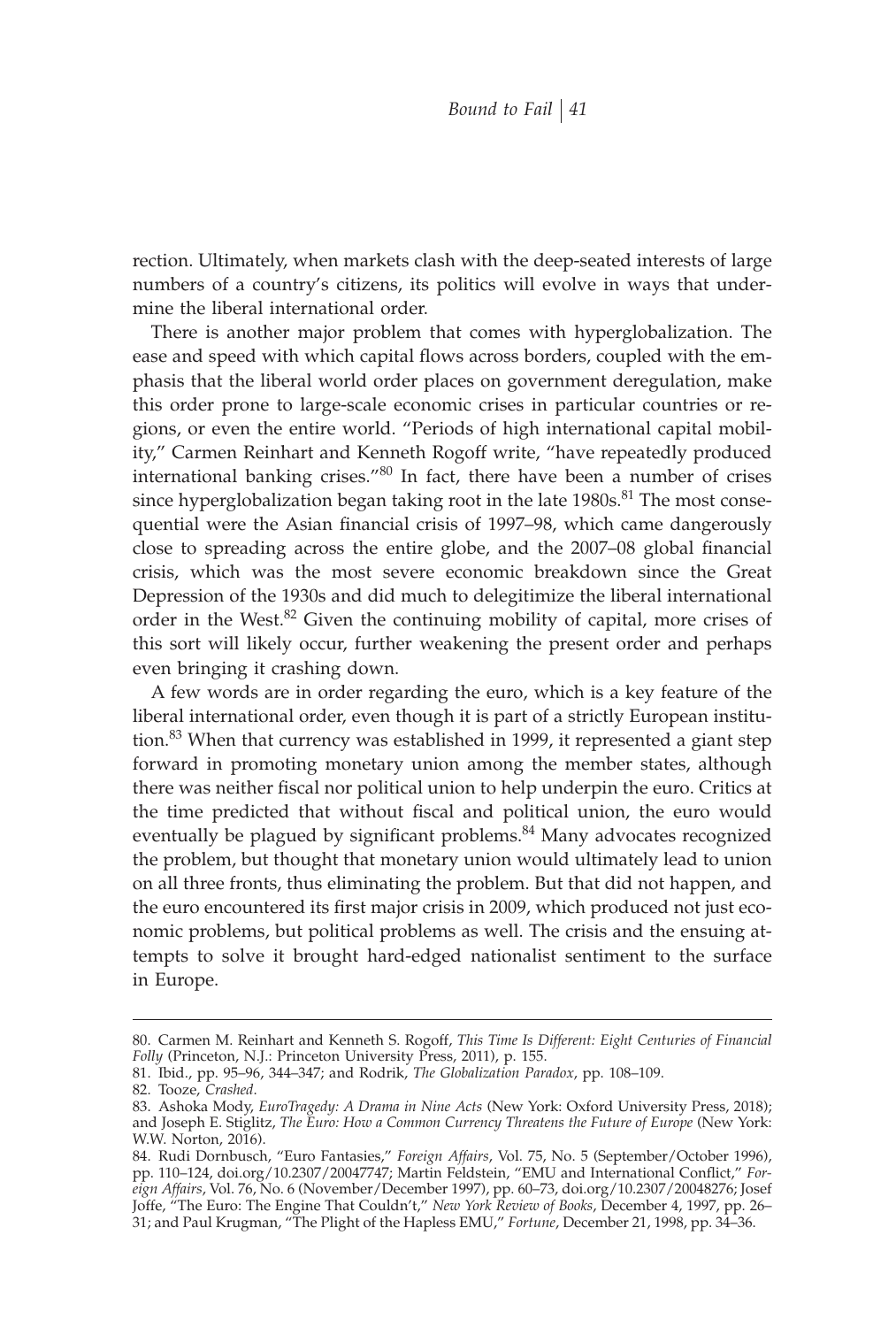The EU had great difficulty dealing with the eurozone crisis, but the problems were eventually solved by massive bailouts from institutions such as the European Central Bank and from the U.S. government, although not before significant political damage was done to the EU. More importantly, however, the EU has not made significant movement toward fiscal and political union, which means that the fix is temporary and that more crises are likely in the years ahead, which will further undermine not only the EU, but the liberal international order more generally.

#### the rise of china

There is an additional problem linked to hyperglobalization that has little to do with the growing political opposition to the international order in liberal countries, and everything to do with the global balance of power. Until Trump came to power in 2017, Western elites, in keeping with their post–Cold War policy of engaging, not containing, China, were deeply committed to integrating China into the world economy, including all of its key economic institutions. An increasingly prosperous and wealthy China, they assumed, would eventually become a liberal democracy and an upstanding member of the liberal international order.

What the architects of that policy did not realize, however, is that by helping accelerate Chinese growth, they were actually helping undermine the liberal order, as China has rapidly grown into an economic powerhouse with significant military capability. In effect, they have helped China become a great power, thus undercutting unipolarity, which is essential for maintaining a liberal world order. This problem has been compounded by the resurgence of Russia, which is once again a great power, although clearly a weak one. With the rise of China and Russia's comeback, the international system has become multipolar, which is a death knell for the liberal international order. To make matters worse, neither China nor Russia has become a liberal democracy.

Even if China and Russia had not become great powers and the world remained unipolar, the liberal order would still be falling apart today because of its intrinsic flaws. The election of Donald Trump, who sharply and frequently criticized all the key elements of the post–Cold War order during his presidential campaign, is evidence of how much trouble it was in by 2016. Thus, if the international system had remained unipolar, the liberal world order would have devolved into an agnostic order under President Trump, as realist orders have no place in unipolarity. There is certainly no evidence that he is committed to refashioning the existing liberal order. Indeed, he appears bent on wrecking it. With or without China, the liberal international order was destined to fail, because it was fatally flawed at birth.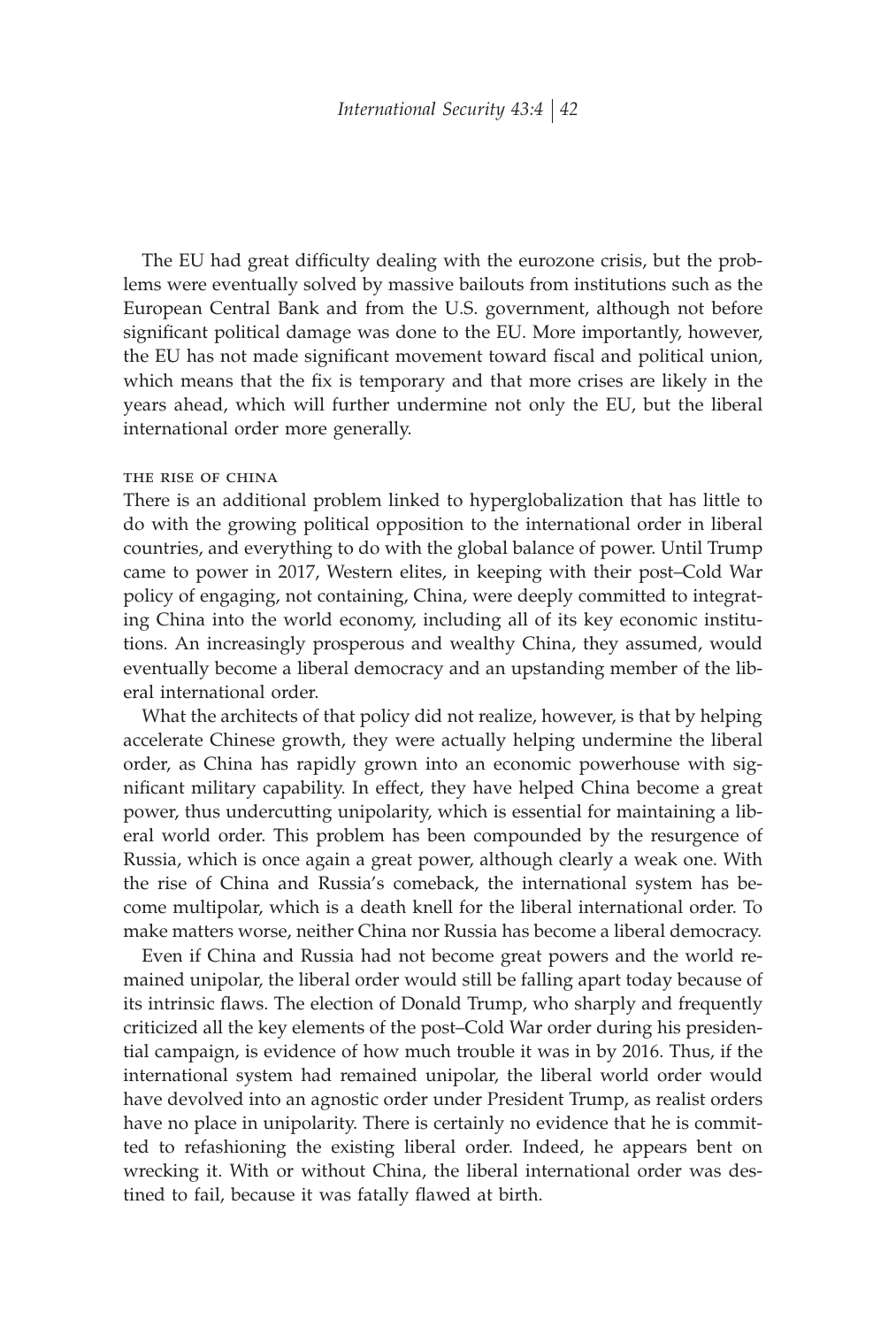#### **SUMMARY**

The various causal processes described above have all played an important role in subverting the liberal international order. Although each one has a distinct logic, they have often operated synergistically. For example, the negative effects of hyperglobalization on the lower and middle classes have combined with the nationalist resentment over immigration and the sense of lost sovereignty to fuel a strong populist backlash against the principles and practices of the liberal order. Indeed, that anger has often been directed at the liberal elites who have benefited from the order and who vigorously defend it. That resentment, of course, has had significant political consequences. It has caused deep political divisions in the United States and other Western democracies, led to Brexit, helped put Trump in the White House, and fueled support for nationalist leaders around the world.

# *Where Are We Headed?*

One might acknowledge that the liberal international order is in terminal decline, but argue that it can be replaced with a more pragmatic version, one that avoids the excesses of the post–Cold War order.<sup>85</sup> This more modest liberal order would pursue a more nuanced, less aggressive approach to spreading liberal democracy, rein in hyperglobalization, and put some significant limits on the power of international institutions. The new order, according to this perspective, would look something like the Western order during the Cold War, although it would be global and liberal, not bounded and realist.

This solution is not feasible, however, because the unipolar moment is over, which means there is no chance of maintaining any kind of liberal international order for the foreseeable future. Furthermore, President Trump has no intention of pursuing a "liberal-lite" world order, and without his support, that option is a nonstarter. But even if Trump were not an obstacle and the international system were to remain unipolar, the United States would fail if it lowered its sights and attempted to construct a less ambitious liberal order. Indeed, it would end up building an agnostic international order instead.

It is impossible to build a meaningful liberal global order with modest or more passive policies. The enterprise requires too much social engineering in

<sup>85.</sup> For some different perspectives on how to reform the order, see Colgan and Keohane, "The Liberal Order Is Rigged"; Daniel Deudney and G. John Ikenberry, "Liberal World: The Resilient Order," *Foreign Affairs*, Vol. 97, No. 4 (July/August 2018), pp. 16–24, https://www.foreignaffairs .com/articles/world/2018-06-14/liberal-world; Mazarr, *Summary of the Building a Sustainable International Order Project*; and Kori Schake, *America vs the West: Can the Liberal World Order Be Preserved*? (Melbourne, Australia: Penguin Random House, 2018).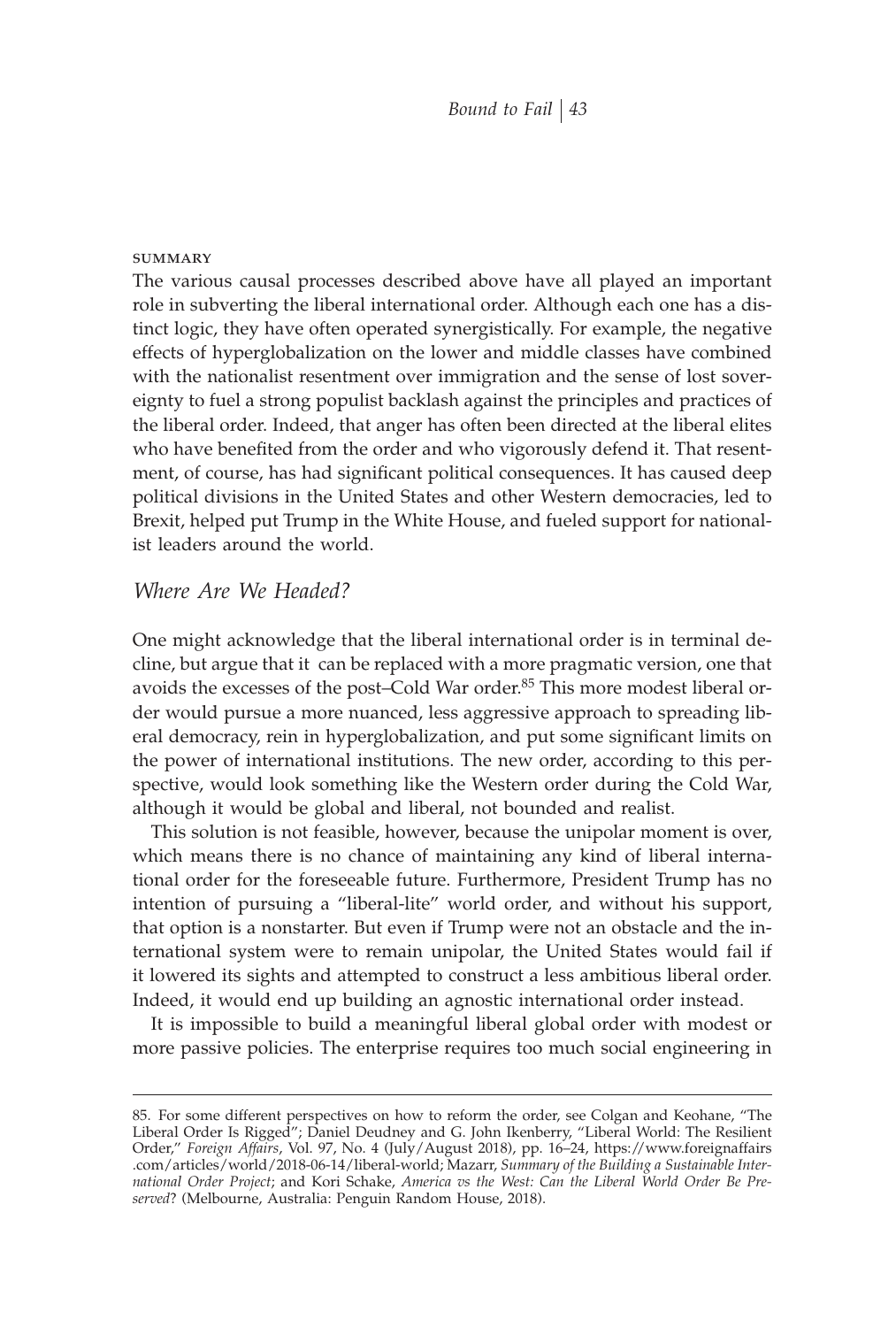too many places. If it has any chance of succeeding (I think it has none), the liberal unipole and its allies must relentlessly pursue highly ambitious global policies, which is why the United States and its liberal partners acted the way they did in the wake of the Cold War. That approach, however, is now politically infeasible because of past failures. Consequently, the liberal democracies have no choice but to take small steps here and there to remake the world in their own image, while adopting a live and let live approach toward most countries in the world. That humble approach would effectively produce an agnostic order. But that is not going to happen, because the system is multipolar and great power politics are once again at play. Thus, the key question is: What kinds of realist orders will dominate the landscape in the new multipolar world?

#### the new realist orders

There are likely to be three different realist orders in the foreseeable future: a thin international order and two thick bounded orders—one led by China, the other by the United States. The emerging thin international order will be concerned mainly with overseeing arms control agreements and making the global economy work efficiently. It is also likely to pay more serious attention than in the past to problems relating to climate change. In essence, the institutions that make up the international order will focus on facilitating interstate cooperation. The two bounded orders, in contrast, will be concerned principally with waging security competition against each other, although that will call for promoting cooperation among the members of each order. There will be significant economic and military competition between those two orders that will need to be managed, which is why they will be thick orders.

Two key features of the new multipolar world will profoundly shape the emerging orders. First, assuming that China continues its impressive rise, it will be involved in an intense security competition with the United States that will be the central feature of international politics over the course of the twenty-first century. That rivalry will lead to the creation of bounded orders dominated by China and the United States. Military alliances will be core components of those two orders, which are now beginning to form and will resemble the Soviet-led and U.S.-led orders in the Cold War.

Beijing and Washington, however, will sometimes have reasons to cooperate on select military issues, an endeavor that will fall within the purview of the international order, as it did during the Cold War. Again, the focus will be principally on arms control agreements and will involve Russia as well as China and the United States. The existing treaties and agreements dealing with proliferation are likely to remain in place, because all three great powers will want to limit the spread of nuclear weapons. But Beijing, Moscow, and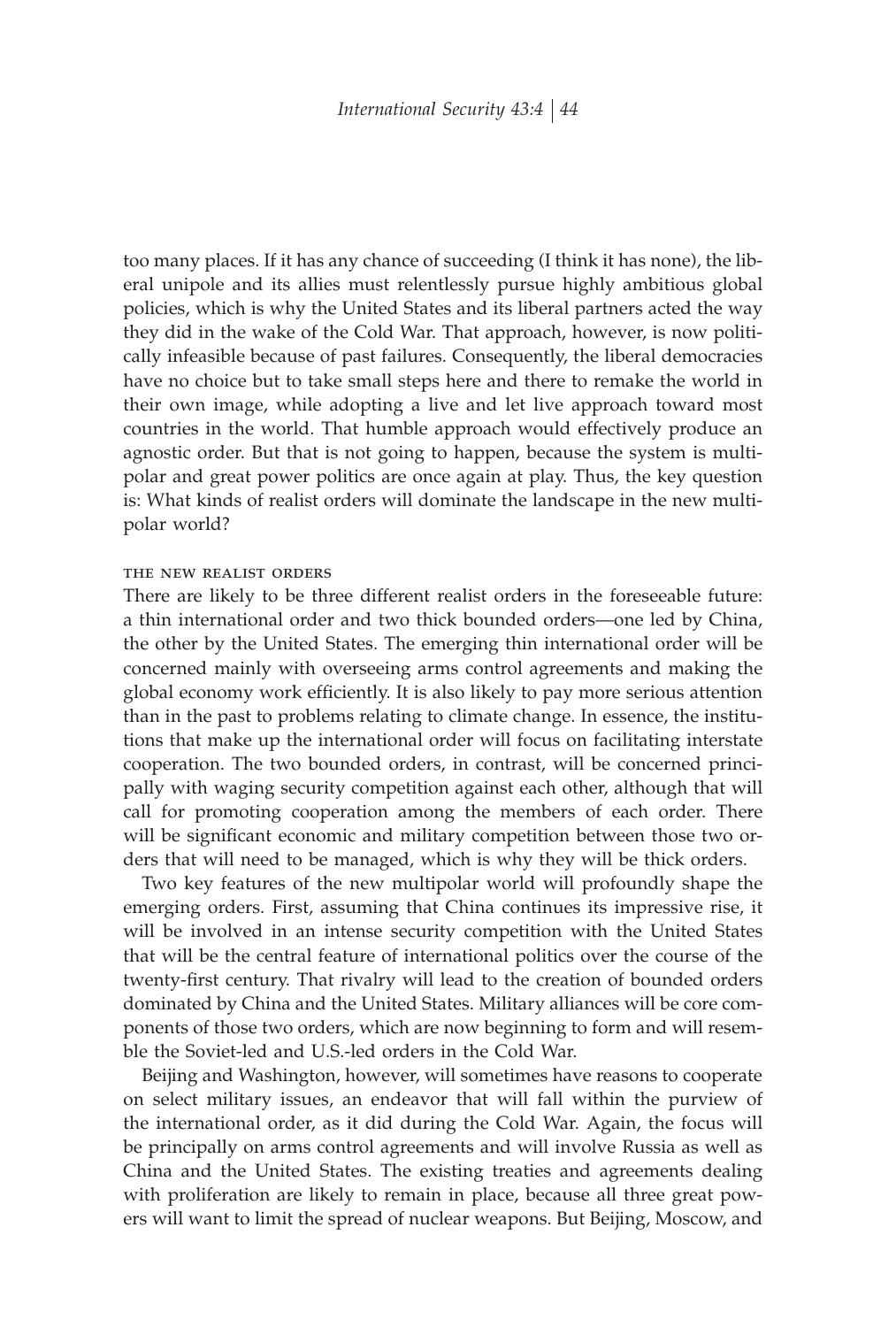Washington will have to negotiate new treaties limiting their arsenals, as the superpowers did during the Cold War.<sup>86</sup> Nevertheless, the U.S.-led and Chinese-led bounded orders will be largely responsible for dealing with core security matters.

In military matters, the three emerging orders built around the U.S.-China rivalry should bear a marked resemblance to the three Cold War orders, albeit with China taking the place of the Soviet Union.

No such parallels exist in the economic realm, however. There was little economic intercourse between the superpowers or their respective orders for most of the Cold War. Thus, the existing international order was not concerned in any meaningful way with facilitating economic relations between the two sides. Economic dealings were largely confined to the bounded orders, and there the main objective was to pursue policies that would help gain advantage over the other side. Because economic power underpins military power, waging security competition was carried out in both the economic and military domains.

#### economic cooperation and rivalry

The situation on the economic front is much different today than it was in the Cold War, which leads to the second important feature of the new multipolarity that will shape the incipient orders. There is a huge amount of economic intercourse between China and the United States, and between China and U.S. allies in East Asia. China and the United States also trade and invest all over the world. The security competition between the two bounded orders is unlikely to markedly reduce those economic flows. $87$  The gains from continued trade are too great. Even if the United States tries to limit its trade with China, Beijing can compensate by increasing its trade with other partners, such as Europe. The future, in other words, is likely to resemble the situation in Europe before World War I, where there was an intense security competition between the Triple Alliance (Austria-Hungary, Germany, and Italy) and the Triple Entente (Great Britain, France, and Russia), yet an enormous amount of economic interaction among those six countries and within Europe more generally.

<sup>86.</sup> The Intermediate-Range Nuclear Forces Treaty, for example, puts limits only on U.S. and Russian arsenals, but not the Chinese arsenal, which is one reason it has collapsed. The treaty will have to be renegotiated to include all three countries. Andrew E. Kramer, "The I.N.F. Treaty, Explained," *New York Times*, October 23, 2018, https://www.nytimes.com/2018/10/23/world/ europe/inf-treaty-russia-united-states-trump-nuclear.html.

<sup>87.</sup> In fact, there is abundant evidence that states often continue trading with each other when they are at war, which is the most intense form of security competition. Jack S. Levy and Katherine Barbieri, "Trading with the Enemy during Wartime," *Security Studies*, Vol. 13, No. 3 (Spring 2004), pp. 1–47, doi.org/10.1080/09636410490914059.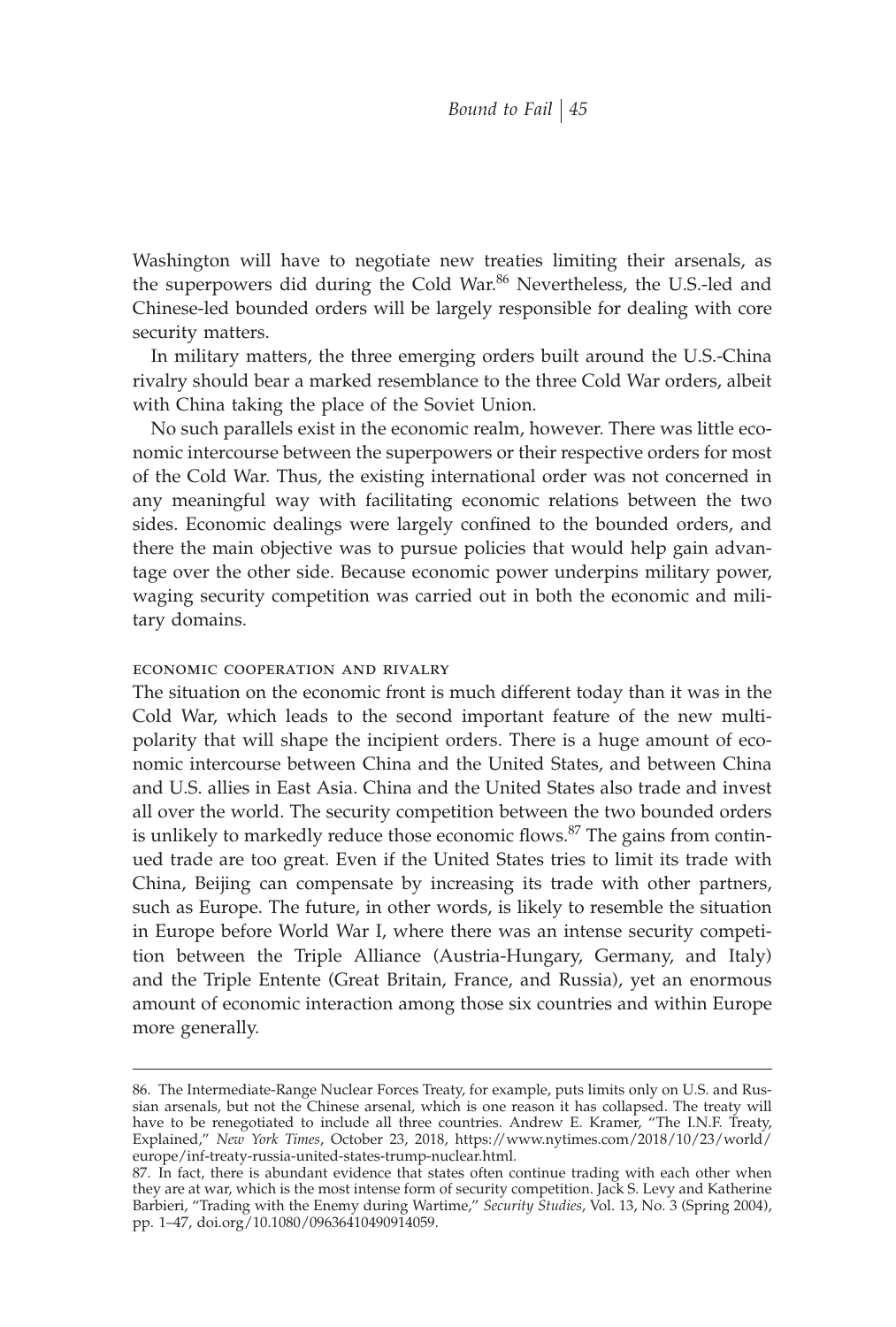Because the world economy will remain highly interdependent, the emerging international order will play a pivotal role in managing economic relations among countries across the globe. Although China has a deep-seated interest in helping the order facilitate economic cooperation, it will wield its increasing power to reshape the new international order to its advantage. It will seek to rewrite the rules in the order's current economic institutions to give it more influence, and it will create new institutions that reflect its growing power.<sup>88</sup> One prominent example of the latter approach is Beijing's establishment of the Asian Infrastructure Investment Bank in 2015, which some observers see as a potential rival to the IMF and the World Bank. Of course, this situation is fundamentally different from how the Soviet Union behaved during the Cold War.

That is not the end of the economic story, however, as there is sure to be an intense economic rivalry between the two bounded orders that takes place within the broader context of continued economic cooperation at the global level.<sup>89</sup> This competition will be driven in good part by security concerns. Economic might, after all, is the foundation of military might, which means that China has a powerful strategic incentive to possess the dominant economy in the world, which is its goal. "Made in China 2025," for example, is Beijing's plan to dominate global markets in a wide range of hightech products. China's strategy is to give large government subsidies to stateowned companies and supplement their research with technology stolen from American and other Western companies."<sup>90</sup> China is also using its growing economic power to coerce its neighbors in East Asia to side with Beijing over Washington.<sup>91</sup>

The United States, of course, will fight back against China, not just for

<sup>88.</sup> Michael J. Mazarr, Timothy R. Heat, and Astrid Stuth Cevallos, *China and the International Order* (Santa Monica, Calif.: RAND Corporation, 2018); and Oliver Stuenkel, *Post-Western World: How Emerging Powers Are Remaking Global Order* (Malden, Mass.: Polity, 2016), pp. 120–180.

<sup>89.</sup> The WTO, which is likely to be part of the new international order, contains provisions that allow for economic competition within the confines of a bounded order. Specifically, it is possible for a group of countries to set up a preferential trade agreement that lowers tariffs and facilitates cooperation among the members, while discriminating against nonmembers. The Trans-Pacific Partnership discussed below is such an agreement.

<sup>90.</sup> Martin Feldstein, "Tariffs Should Target Chinese Lawlessness, Not the Trade Deficit," *Wall Street Journal*, December 28, 2018, https://www.wsj.com/articles/tariffs-should-target-chineselawlessness-not-the-trade-deficit-11545955628. See also Derek Scissors and Daniel Blumenthal, "China Is a Dangerous Rival, and America Should Treat It Like One," *New York Times*, January 14, 2019, https://www.nytimes.com/2019/01/14/opinion/us-china-trade.html; and Adam Segal, "When China Rules the Web: Technology in Service of the State," *Foreign Affairs*, Vol. 97, No. 5 (September/October 2018), pp. 10–18, https://www.foreignaffairs.com/articles/china/2018-08- 13/when-china-rules-web.

<sup>91.</sup> Jennifer Lind, "Life in China's Asia: What Regional Hegemony Would Look Like," *Foreign Affairs*, Vol. 97, No. 2 (March/April 2018), pp. 71–82, https://www.foreignaffairs.com/articles/ china/2018-02-13/life-chinas-asia.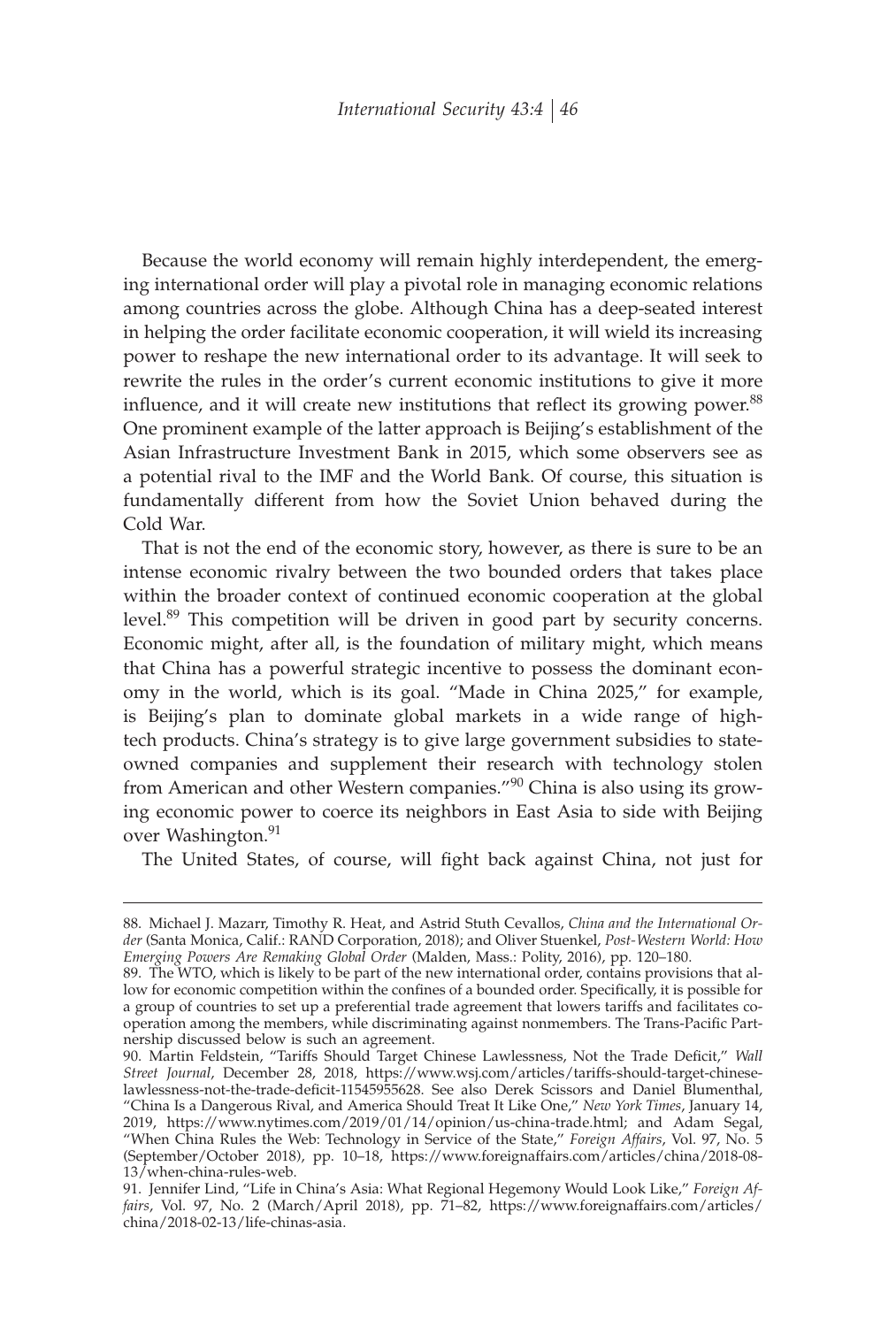security-related reasons, but also because the U.S. business community does not want to lose out to China.<sup>92</sup> The Trump administration's harsh economic policies toward China are just the start of what promises to be a long-running and intense rivalry between the U.S.-led and Chinese-led orders.<sup>93</sup> The United States, for example, is sure to try to limit the transfer to China of dual-use technologies—sophisticated civilian technologies that can be used for military purposes. It will also try to manage its trade and investment with China, as well as that of its own allies, in ways that do not erode their position in the balance of power and hopefully improve it.

The two bounded orders, which are beginning to form, will include institutions that aim to foster economic cooperation among their members, while seeking to gain economic advantage over the rival order. The Obama administration, for example, explicitly designed the Trans-Pacific Partnership for this purpose, although Trump withdrew from it after he became president. China's highly ambitious "One Belt, One Road" initiative, which was launched in 2013, is designed not just to help China sustain its impressive economic growth, but also to project Chinese military and political power around the globe. And because the United States refused to join the Asian Infrastructure Development Bank, that impressive institution is likely to become a central part of the China-led bounded order.

In short, the rivalry between the China-led and U.S.-led bounded orders will involve both full-throated economic and military competition, as was the case with the bounded orders dominated by Moscow and Washington during the Cold War.<sup>94</sup> The big difference this time is that the international order will

<sup>92.</sup> David A. Lake, "Economic Openness and Great Power Competition: Lessons for China and the United States," *Chinese Journal of International Politics*, Vol. 11, No. 3 (September 2018), pp. 237– 270, doi.org/10.1093/cjip/poy010.

<sup>93.</sup> See *inter alia* Edward Luce, "The New Era of US-China Decoupling," *Financial Times*, December 20, 2018, https://www.ft.com/content/019b1856-03c0-11e9-99df-6183d3002ee1; Raymond Zhong and Paul Mozur, "For the U.S. and China, a Technology Cold War That's Freezing Over," *New York Times*, March 23, 2018, https://www.nytimes.com/2018/03/23/technology/trumpchina-tariffs-tech-cold-war.html; Chris Uhlmann and Angus Grigg, "How the 'Five Eyes' Cooked Up the Campaign to Kill Huawei," *Sydney Morning Herald*, December 13, 2018, https://www.smh .com.au/business/companies/how-the-five-eyes-cooked-up-the-campaign-to-kill-huawei-20181213-p50m24.html; "U.S.-China Trade Fight Risks Fragmenting Global Market, Says Beijing Ambassador," *Wall Street Journal*, November 26, 2018, https://www.wsj.com/articles/u-s-chinatrade-fight-risks-fragmenting-global-market-says-beijings-ambassador-to-the-u-s-1543228321; David E. Sanger et al., "In 5G Race with China, U.S. Pushes Allies to Fight Huawei," *New York Times*, January 26, 2019, https://www.nytimes.com/2019/01/26/us/politics/huawei-china-us-5gtechnology.html; and Martin Wolf, "The Challenge of One World, Two Systems," *Financial Times*, January 29, 2019, https://www.ft.com/content/b20a0d62-23b1-11e9-b329-c7e6ceb5ffdf.

<sup>94.</sup> The economic and military competition between Britain and Germany before World War I is also instructive in this regard. See Markus Brunnermeier, Rush Doshi, and Harold James, "Beijing's Bismarckian Ghosts: How Great Powers Compete Economically," *Washington Quarterly*, Vol. 41, No. 3 (Fall 2018), pp. 161–176, doi.org/10.1080/0163660X.2018.1520571.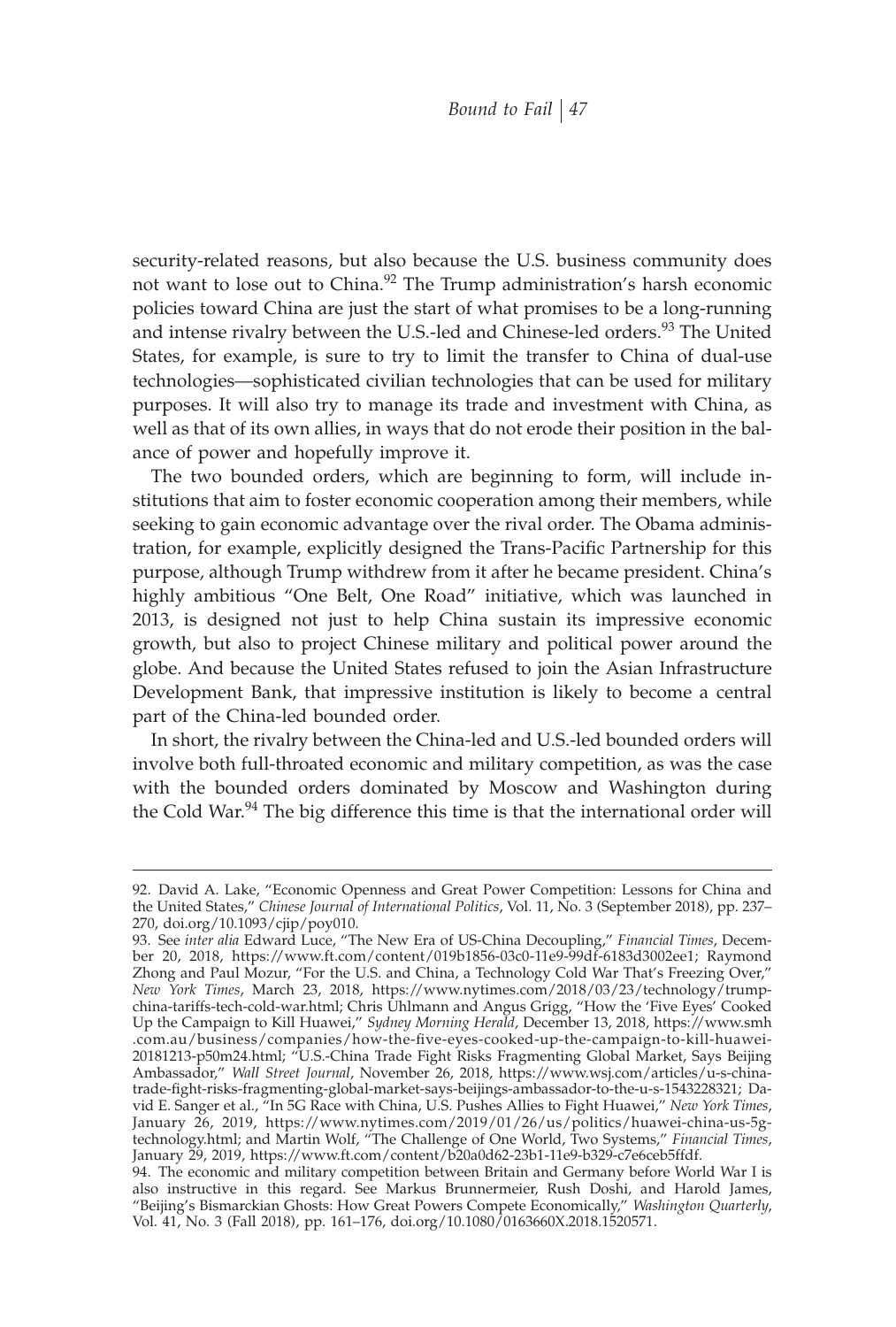be deeply involved in managing the cooperative aspects of the global economy, which was not the case during the Cold War.<sup>95</sup>

#### russia and europe

What about Russia? It is certainly a great power, which is why the emerging world is multipolar, not bipolar. But it will be by far the weakest of the three great powers for the foreseeable future, unless either the U.S. or Chinese economy encounters major long-term problems. The key question regarding Russia is: Which side, if any, will it take in the U.S.-China rivalry? Although Russia is now aligned with China, it is likely to switch sides over time and ally with the United States, simply because an increasingly powerful China is the greater threat to Russia, given their geographical proximity. Should Moscow and Washington forge closer relations because of their mutual fear of China, Russia will be loosely integrated into the U.S.-led bounded order. Should Moscow continue to have friendly relations with Beijing because it fears the United States more than it does China, Russia will be loosely integrated into the China-led bounded order. It is possible that Russia will try not to align itself with either side and remain on the sidelines.<sup>96</sup>

Finally, what about Europe? Most of the countries in Europe, especially the major powers, are likely to become part of the U.S.-led bounded order, although they are unlikely to play a serious military role in containing China. They do not have the capability to project substantial military power into East Asia, and they have little reason to acquire it, because China does not directly threaten Europe, and because it makes more sense for Europe to pass the buck to the United States and its Asian allies. U.S. policymakers, however, will want the Europeans inside their bounded order for strategically related economic reasons. In particular, the United States will want to keep European countries from selling dual-use technologies to China and to help put economic pressure on Beijing when necessary. In return, U.S. military forces will remain in Europe, keeping NATO alive and continuing to serve as the

<sup>95.</sup> There is a small chance that China will not continue its impressive rise and Russia will badly falter in the decades ahead, while the United States grows increasingly powerful. Should that happen, the international system would move from multipolarity back to unipolarity, which raises the obvious question: What would the international order look like, given that the sole pole would be a liberal democracy? Some U.S. policymakers would surely be tempted to try to create another liberal international order, but few are likely to advocate pursuing the ambitious policies that failed so badly in the post–Cold War period. Instead, they are likely to back efforts to erect a less ambitious liberal order. That effort, however, is likely to fail and lead to an agnostic international order. 96. Russia is unlikely to create a bounded order of its own if it stays on the sidelines, as it would not be waging security competition with either side. In the unlikely event that Russia needs its own bounded order, it heads a few weak regional institutions that might serve as the foundation for that order: the Commonwealth of Independent States, the Collective Security Treaty Organization, the Eurasian Customs Union, and the Eurasian Economic Union.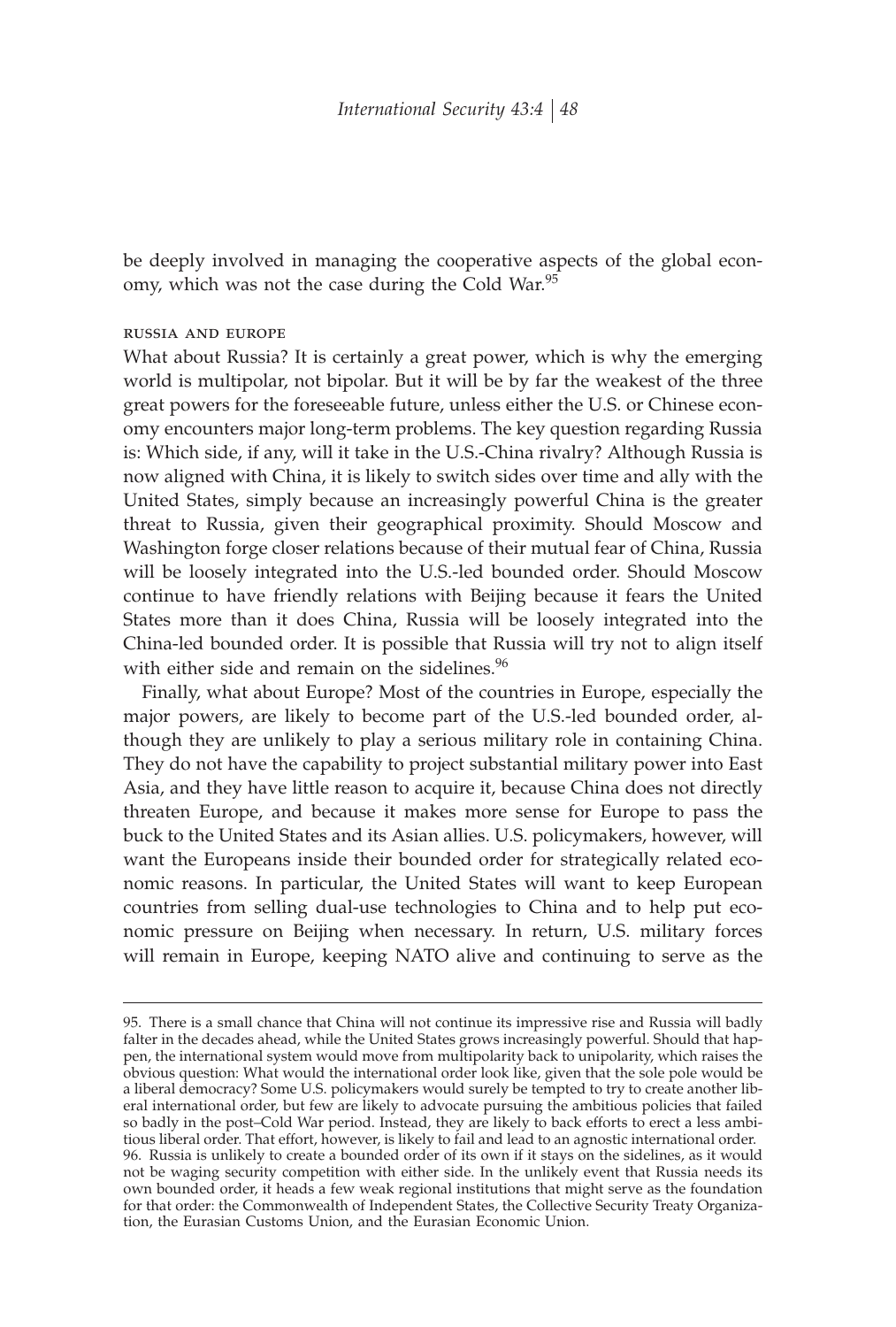pacifier in that region. Given that virtually every European leader would like to see that happen, the threat of leaving should give the United States significant leverage in getting the Europeans to cooperate on the economic front against China.

# *Conclusion*

The United States and its allies built a formidable order during the Cold War, but it was neither international nor liberal. It was a bounded order whose principal purpose was to wage security competition with a rival bounded order dominated by the Soviet Union. Both orders were realist at their core, not liberal or communist. The coming of unipolarity in the wake of the Cold War allowed the victorious West—with the United States taking the lead—to begin building a truly liberal international order. The hope was that it would act as a handmaiden for a peaceful and prosperous world.

During the 1990s and the first few years of the new century, it looked like the liberal order was going to work as intended and would have a long life. Advocates and architects could point to many successes, while acknowledging some failures. But starting around 2005, the order began to encounter serious problems, which have multiplied with time, to the point where it has begun to collapse. This outcome should have been foreseen, as the order had within it the seeds of its own destruction and thus was destined to fail sooner rather than later.

The attempt by the United States and its allies to create a liberal international order faced three main problems. First, it required the liberal states in the system, especially the United States, to pursue a highly revisionist and wildly ambitious policy of regime change that was almost certain to fail in an era in which nationalism, with its emphasis on sovereignty and selfdetermination, remains a remarkably powerful force. The policy was also stymied by balance of power politics at both the global and regional levels.

Second, by pushing for the free movement of people across borders and the delegation of substantial decisionmaking authority to international institutions, the expanding liberal order caused significant political problems inside the liberal states themselves. The results often clashed with beliefs about national identity and sovereignty, which matter greatly to most citizens in modern nation-states.

Third, although some people and countries benefited from hyperglobalization, it ultimately caused major economic and political problems inside the liberal democracies, which eventually led to a serious erosion of support for the liberal international order. At the same time, the economic dynamism that comes with hyperglobalization helped China rapidly turn itself into